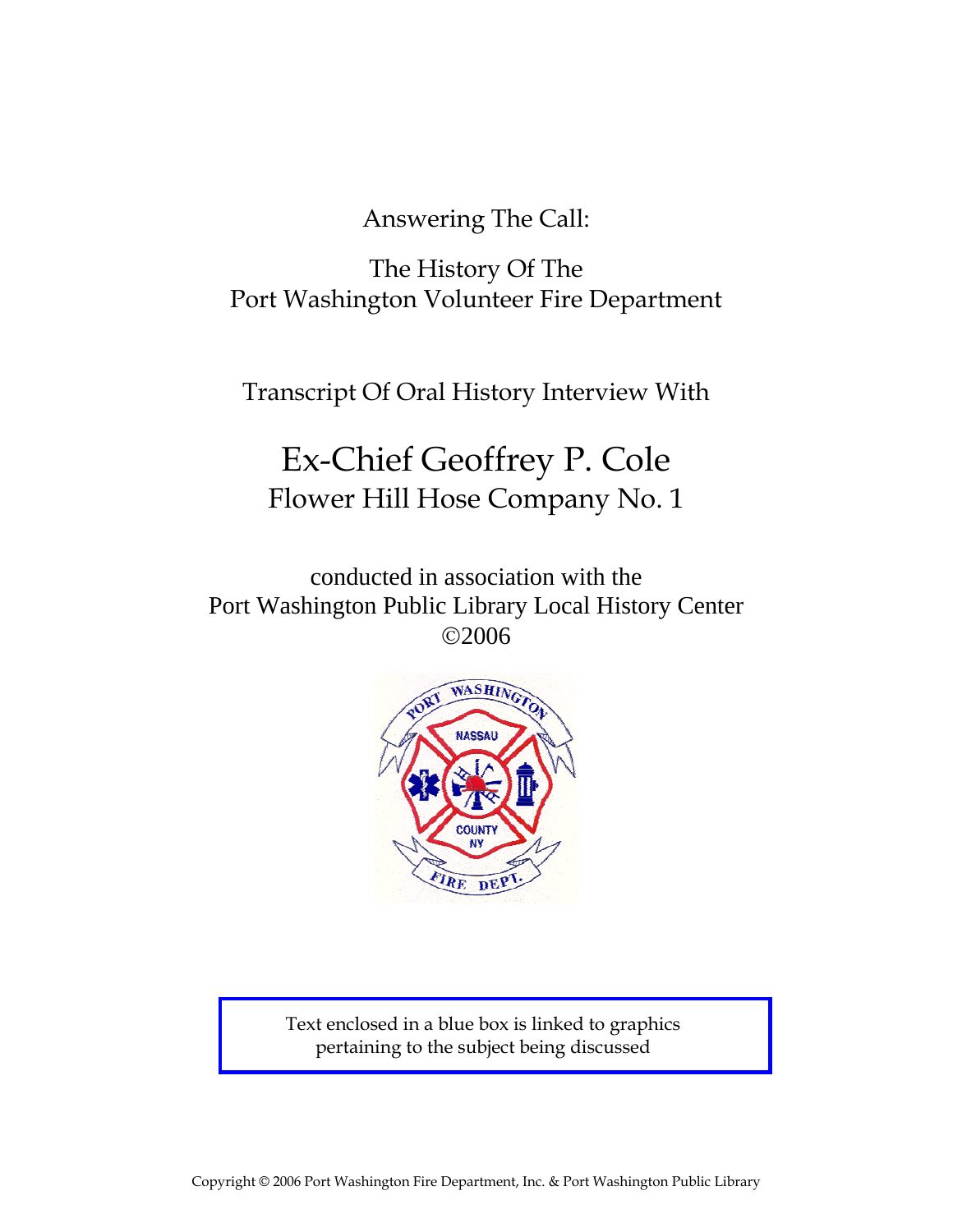Q: Today is July 6th, 2004. This is an interview with Chief Geoffrey P. Cole. My name is Sally Olds. The interview is taking place at the Port Washington Public Library. Can you say your full name?

Geoffrey P. Cole: Geoffrey P. Cole.

Q: And what company are you a member of?

GPC: Flower Hill Hose Company, Port Washington Fire Department.

Q: How old were you when you came to the United States?

GPC: I was three.

- Q: And what made your family decide to come here?
- GPC: Well, my mother and father were both American citizens, and my father had been transferred to England and France to work with his job. So, I was automatically an American citizen when I came here, and I had up until the age of eighteen to declare my citizenship to either the United Kingdom or to the U.S. And, by not declaring anything at age eighteen, I automatically became a U.S. citizen. I remained a U.S. citizen.
- Q: And how did they happen to come to Port Washington?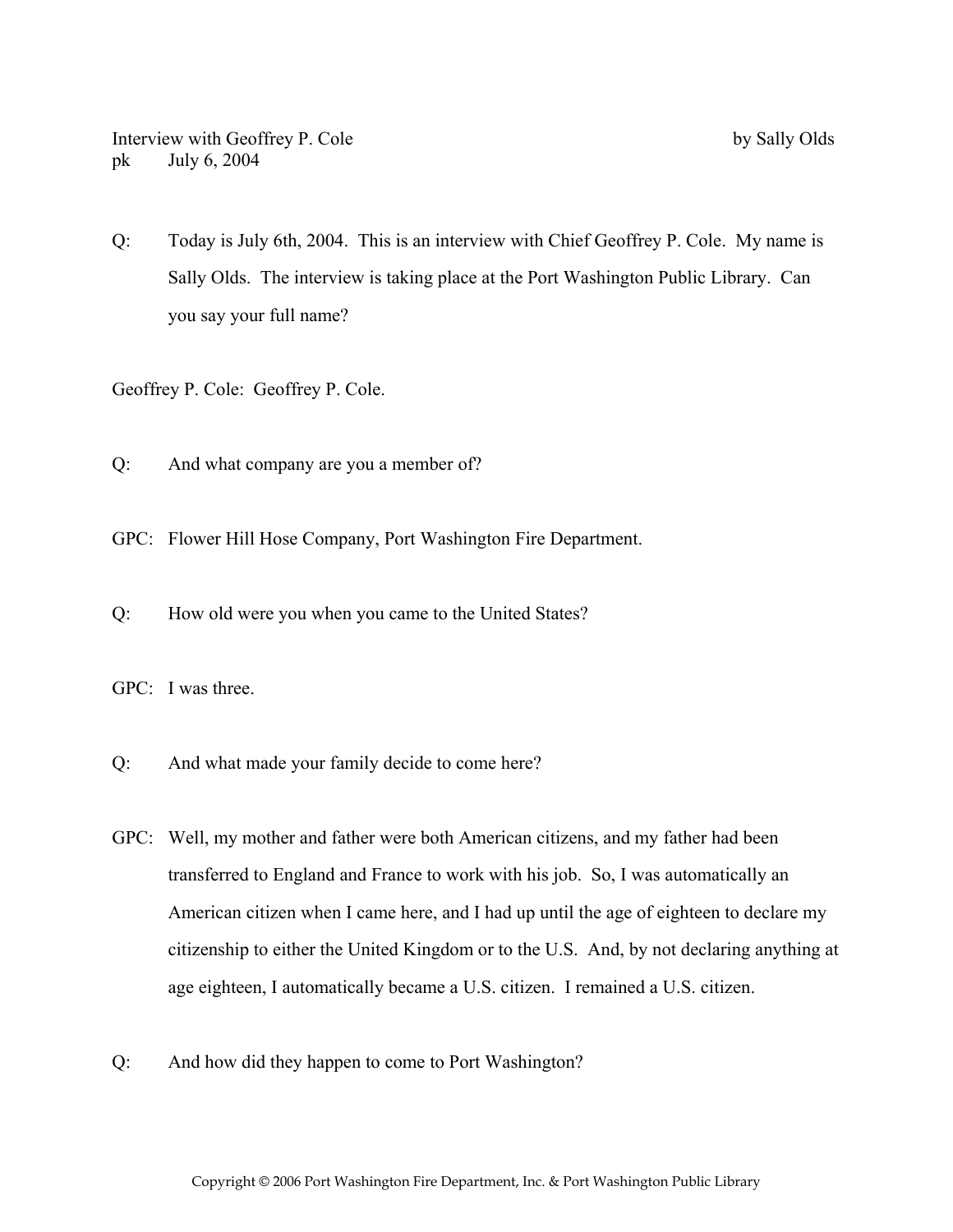- GPC: They were from Long Island originally. They met in Floral Park, and they both attended high school there, and my mother was born in Mineola. My father was born, I must say Mineola, as well. Winthrop [Hospital]. They both went to the same schools in Floral Park, and they've got a strong attachment to Long Island. My father graduated from the Merchant Marine Academy in Kings Point. And my mother was the only editor ever of the *Ladies Home Journal*, the only female editor up to a certain point. So they both had strong ties to the New York metropolitan area, and Long Island was it.
- Q: And was there anything that happened in your childhood that made you want to become a firefighter?
- GPC: Not really. I mean, you always heard the horns and everything else, when you were a kid. And, you know, there isn't one child in America that's not fascinated with fire engines and fire trucks, and things like that. No, I mean, there really was nothing special, that I had no history of anybody in my family being involved with the fire department. And I just happened to be walking down the street one day, down Haven Avenue, and I think I had gone to the deli next to the firehouse, and one of the ex-captains stopped me and said, "Are you interested in joining the Fire Department?" I said, "What do you mean, join?" And he explained the whole process to me. And at that time there was a waiting list to get into the companies. And I filled out an application and ended up being elected in February of 1975, with not having known anybody. But over that period of months when your application is pending, you get to meet a lot of people, and you have to get sponsors on your application, and that sort of thing.

Q: How old were you?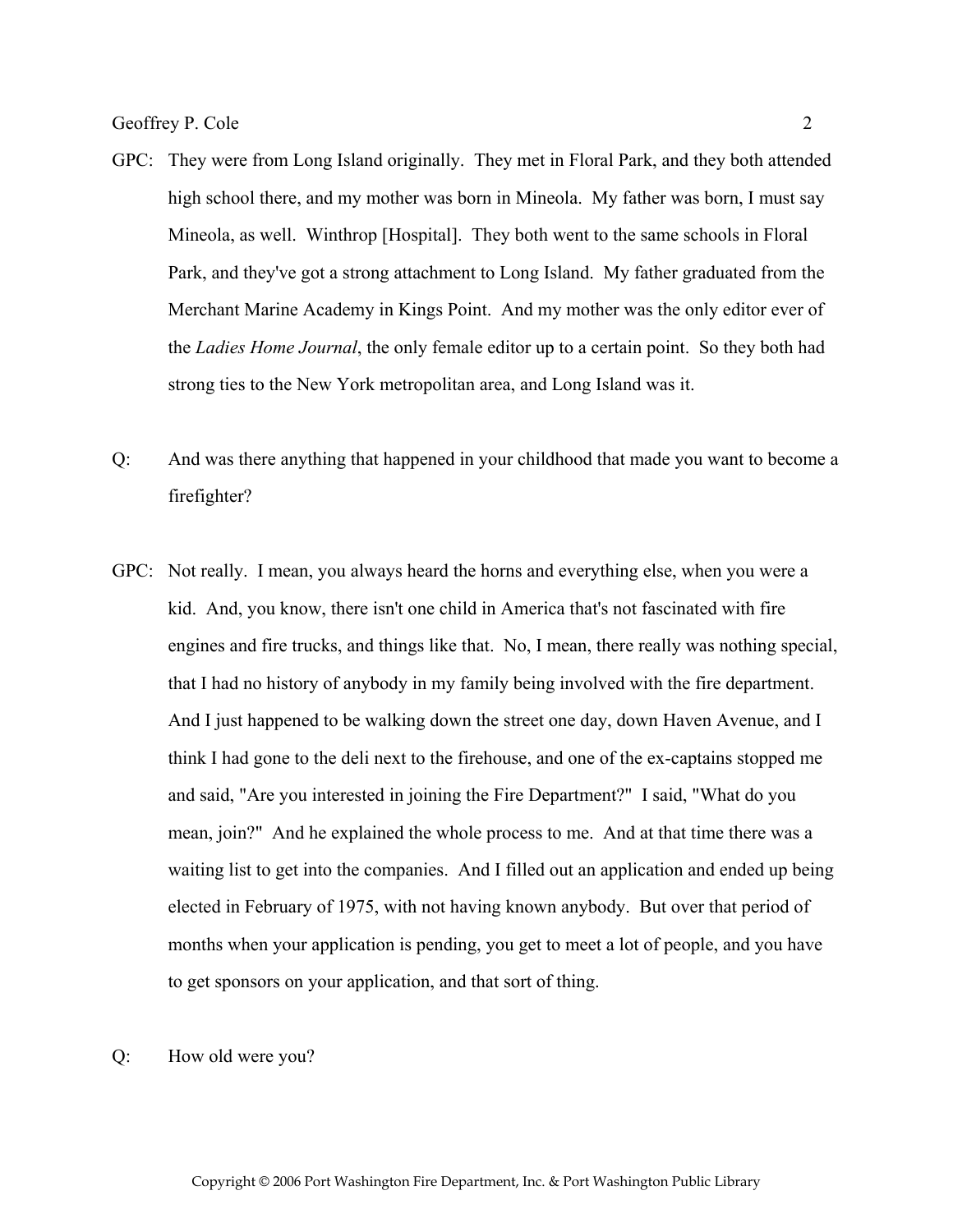GPC: I was just nineteen.

- Q: And you say you got to meet a lot of people. How did you get to meet them?
- GPC: Because you didn't just submit your application and stay away from the firehouse. You know, you had to come around work nights, which is when we inspect all the trucks and clean them and maintain them and whatever. And you had to come on Sunday morning drills and stand in the background and watch, but know what you were doing. And then, there were a lot of people that used to hang around the firehouse. That's--that's one of the big draws of the firehouse is the social life. You know, the meeting of other people and having a place to go and doing things and--and that sort of thing. And you meet a lot of people that way.
- Q: And you said you had to have--to be sponsored to join?

GPC: Yes.

- Q: How many sponsors ...
- GPC: You need-- for Flower Hill, you need a sponsor, and four co-signers from active members in good standing of the company, and I believe that's the way it is for all the companies right now. Each one is a little bit different. They each tweak their own regulations a little bit. But at that time, it was just simply a matter of getting the sponsor and the four applicants [four active members?]. You know, going for a simple physical, like "How do you feel? Have you been sick in the last two weeks? Open your mouth." Take your blood pressure and check a few other things, and that's it.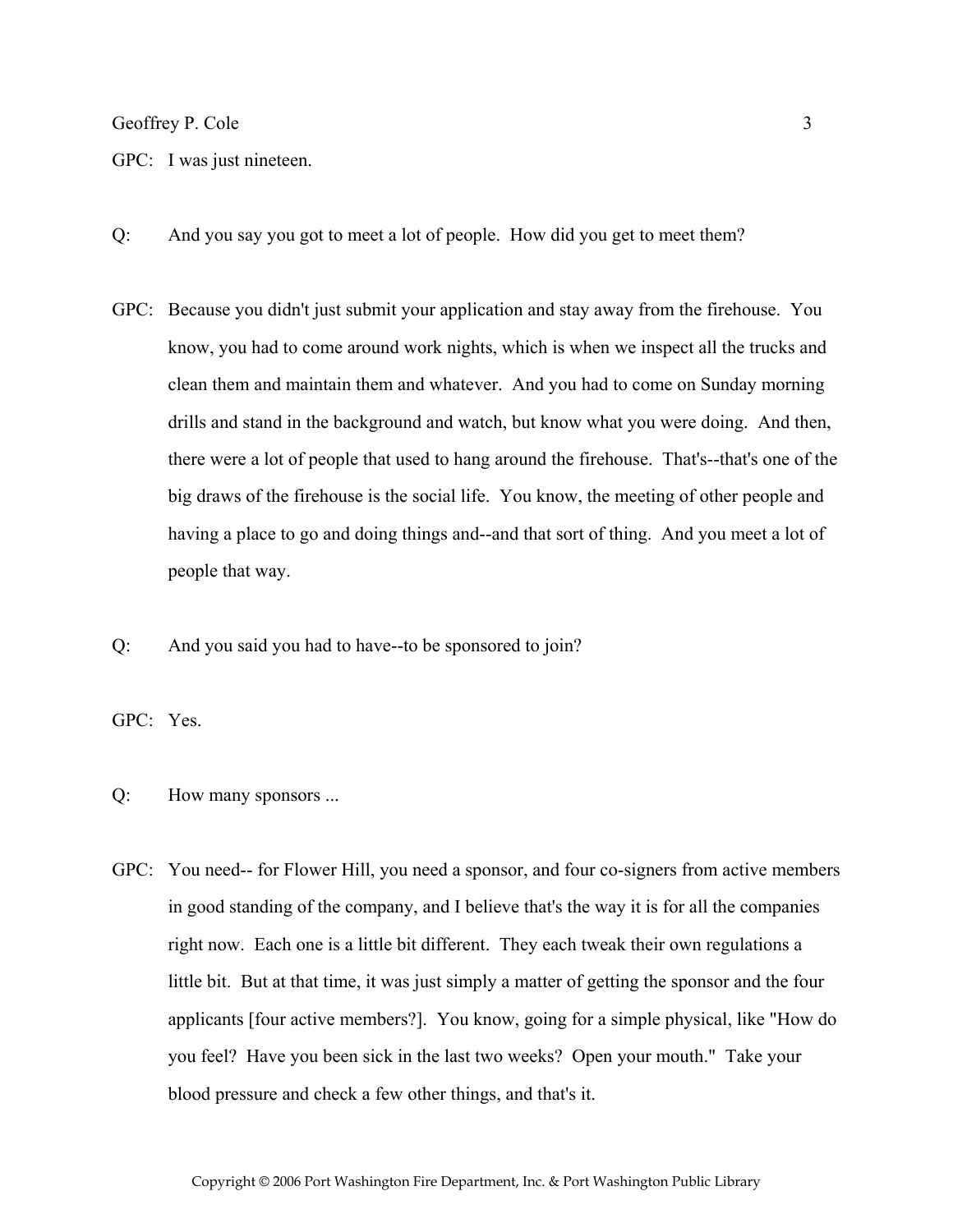But it's quite a bit different today. The person has to go through the same sponsor and the four co-applicants. They have to be read off at at least one or two company meetings. They have to go through a very detailed physical examination right now, which then determines what class of firefighter you can be when you do join. There's a full, active, everything, super, all-around type of firefighter. There's exterior only. Somebody might have a breathing problem or whatever, and they can't wear an air pack. And when you go for the physical, one of the things that they do is they give you a spirometry test, which is to test the capacity of your lungs. They can determine whether or not you should be wearing an air pack or not. So it's a very, very detailed physical that the person has to go through.

 Then, there's a very, very detailed background check. There's an arson form that goes to the Nassau County Fire Marshal's Office, and through that form they check your complete criminal--to see if there's any criminal background. Any history of arson, you cannot become a firefighter. That's a law that was created several years ago, that had been on the books for a long time, pending. They finally signed it into law three or four years ago. You can't join a fire department unless you've had this--this arson background check. And when that's checked, everything else is checked through the police computers.

And then, again, once you get in, once you're voted in, then your odyssey of all your training and your schools and everything else starts. And you're basically on a very tight leash for two years, as a probationary member. You're designated with your gear that you're a probationary member, so that a member doesn't turn to somebody and say, "Put an air pack on and come with me. We've got to do this." You're designated a probationary member. You have an orange shield on your helmet. You have "Probationary Firefighter" on your coat, so that there can't be any mistakes made. And usually the way it works is that the senior firefighters, the older firefighters, generally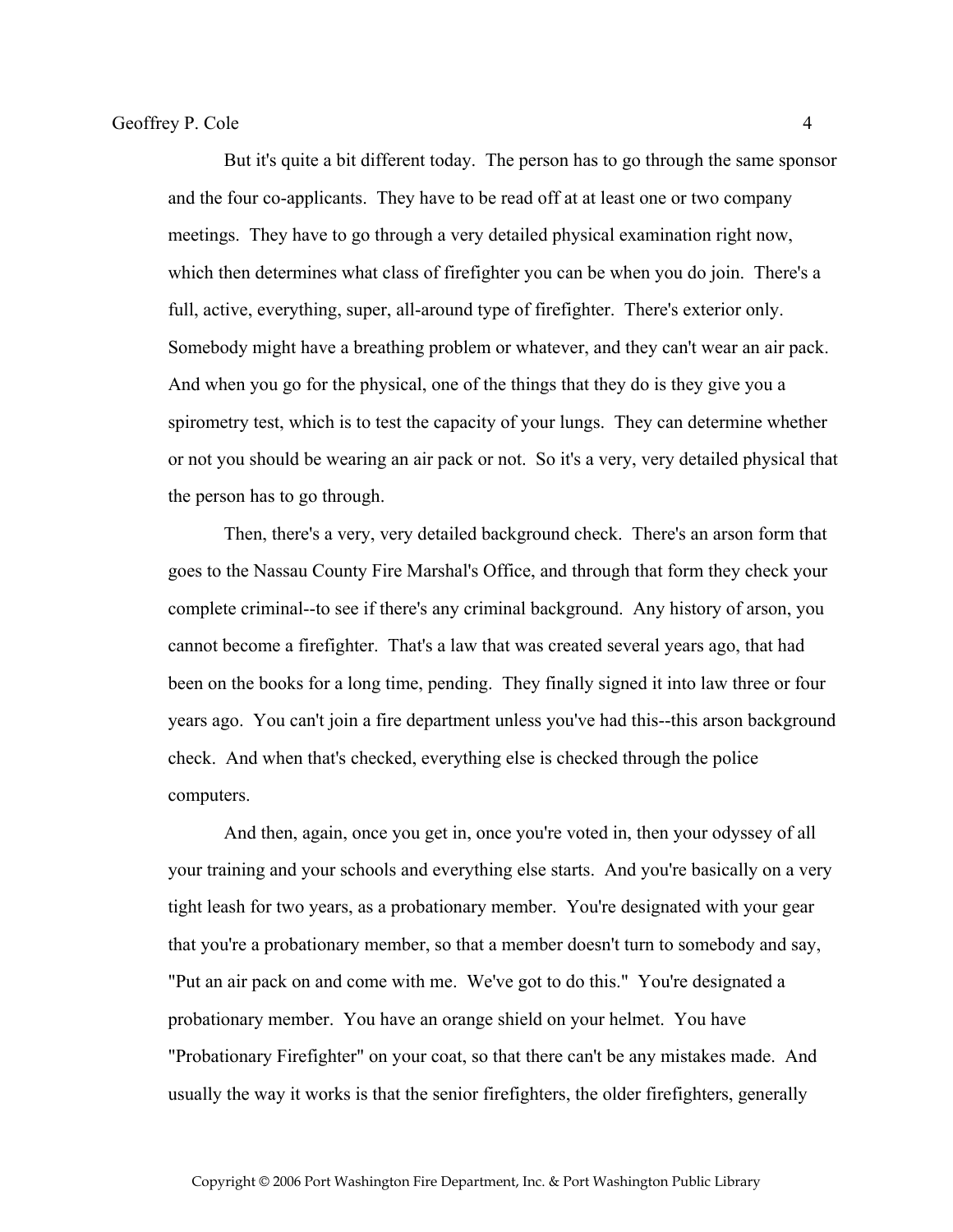take a probationary firefighter under their wing and they can ask any questions they want. That's how you learn, is to ask questions. And that's how we all learned.

 I was standing outside a building; I had three months in the Fire Department. I'd had some air pack training. But, again, this is thirty years ago. And three months into the Fire Department, I'm standing outside of a building in Sands Point--I think it was 225 Middle Neck Road. It was--it was--are you from town?

- Q: Yes, I live on North Washington Street.
- GPC: Do you remember like a garage-looking type building towards the end of Middle Neck Road with a gas pump in the front? It was on the right. It was almost down towards Land's End. Well, anyway, it was a very, very large barn/garage/residential type structure, and it was a Memorial Day Eve night. And the Captain stuck--I remember it clear as a bell--he stuck his head out the window. Took his face mask off. There I was, a green rookie, three months in the Department--he says, "Put an air pack on and come up this ladder with me." And I'm like looking around. I'm like, "Well, me?" Yeah, he's, "Yeah, you!" And I did. And that's, you know, a lot of times, you get your christening under fire. Whether that would happen now, I'm not really sure. But at the time 30 years ago, that's exactly the way it happened with me. There were a lot more fires also 30 years ago than there are now.
- Q: Why do you think that is?
- GPC: Because of the advent of all the automatic fire alarms in the residences and in the commercial buildings. That's definitely what it is. And we get 10 or 12 calls a year. We go to an awful lot of false automatic alarms. I'm going to say that 60 percent of our calls,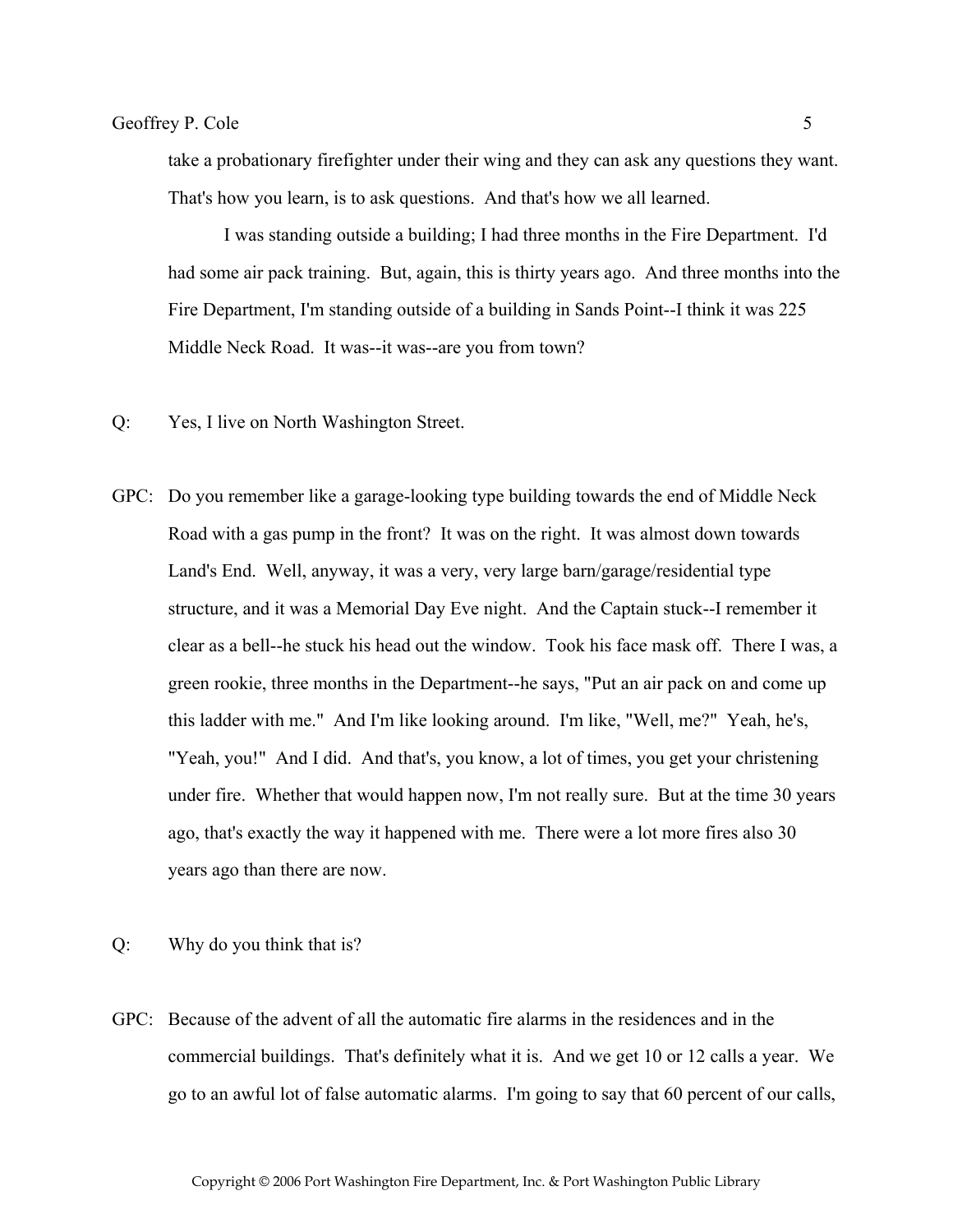at least, of our fire calls, are faulty alarm systems going off for no reason. Maybe 10 percent are due to cooking, things like that, which is okay. I mean, we don't mind that. That's what they're there for. The people are more upset than we are, going. They're upset that we have to come out and go, and they try to give the alarm company a disregard, but in New York State, you can't give an alarm company a disregard. The fire department has to go, because it could be the bad guy, an arsonist in the house lighting the house, just calling up the alarm company and saying, "Oh, don't worry about it. It's a false alarm." So we go on those. But we get 10 or 12 a year that are actual fires.

 We just had one several months ago in Sands Point that came over as an automatic alarm, and several minutes later the neighbors across the street called and said there were flames coming through the roof. Now, obviously, there was something wrong with their automatic alarm that it took that long. But it--still, that's how we were notified of that. The house was a total loss.

 But we do get a lot that, you know, incipient fires, fires in basements, that creep up and the smoke detectors go off on the second floors. We get a lot of automatic carbon monoxide calls now, where it's a carbon monoxide detector that dials the alarm company, just like a normal fire alarm does. And for those, we won't just verify that the house is okay. We will make entry to go in, because we've had several cases where people have been unconscious on the floor, and we've broken in and gotten them out. And you look through the window and there's nothing wrong inside the house. So--but I think generally it's the advent of all the fire safety systems and the alarm systems combined, and the tighter regulations by the NFPA and the county Fire Marshal and that sort of thing, we've gotten a lot fewer actual fires, as do most fire departments in the area.

#### Q: What's the NFPA?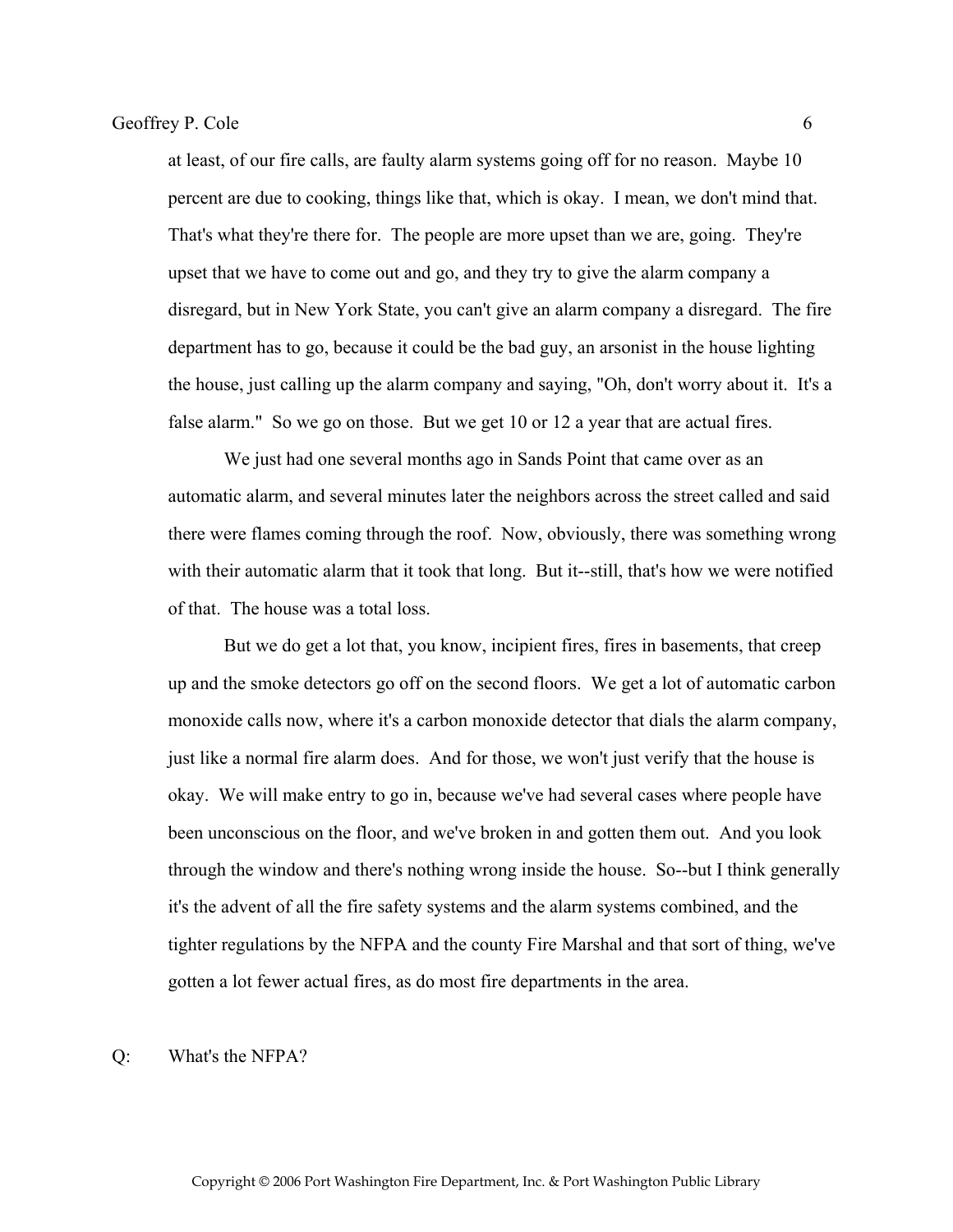GPC: The National Fire Protection Association. There the ones that create all the standards throughout the country, and they have a standard for almost every circumstance that you could think of. Their largest one is it's called NFPA Standard 101, and it's the Life Safety Code. And it's probably, I'm going to guess, it's 400 pages of a generic life safety code, and then they have specific life safety codes for public libraries, schools, worship--areas of worship, areas of public assembly. They go into great detail on very specific items. They have a, probably an 80-page life safety code for hospitals. And what it's intended to do is give these people a guide of what they have to do as far as fire safety in those particular institutions. So ...

Q: Well, do you, as a firefighter, have to be familiar with all of that?

GPC: You as Chief do. As a Chief, any of the Chiefs. But once you're up with it, you kind of want to keep up with it. And they do send you updates every six months. And now it's not simple, but it's much easier than it used to be. Obviously, it was all on paper before. Now, they give you a paper version and they give you a CD-ROM, and it's much easier to search the CD-ROM for a key word. For instance, if you want to find out how close propane--a bottle of propane, a 20-pound bottle--can be to a building, you search "building" and "propane." And it'll come up with all those possible matches.

 But it's still a lot of work to do it. It's a lot more work to know it. And, in addition to those kind of standards, we do our own--we have our own sets of standards and pre-plans, and everything else. So if we get a fire in a certain building, when the dispatcher puts the alarm over, it'll come over the computer and it'll read out exactly if there are any hazards in the building, you know, all the utilities for the building, what dangerous areas there are, what entrance you should go in, where there might be a Knox box.

A Knox box is a K-N-O-X box, and it's a box that many of the commercial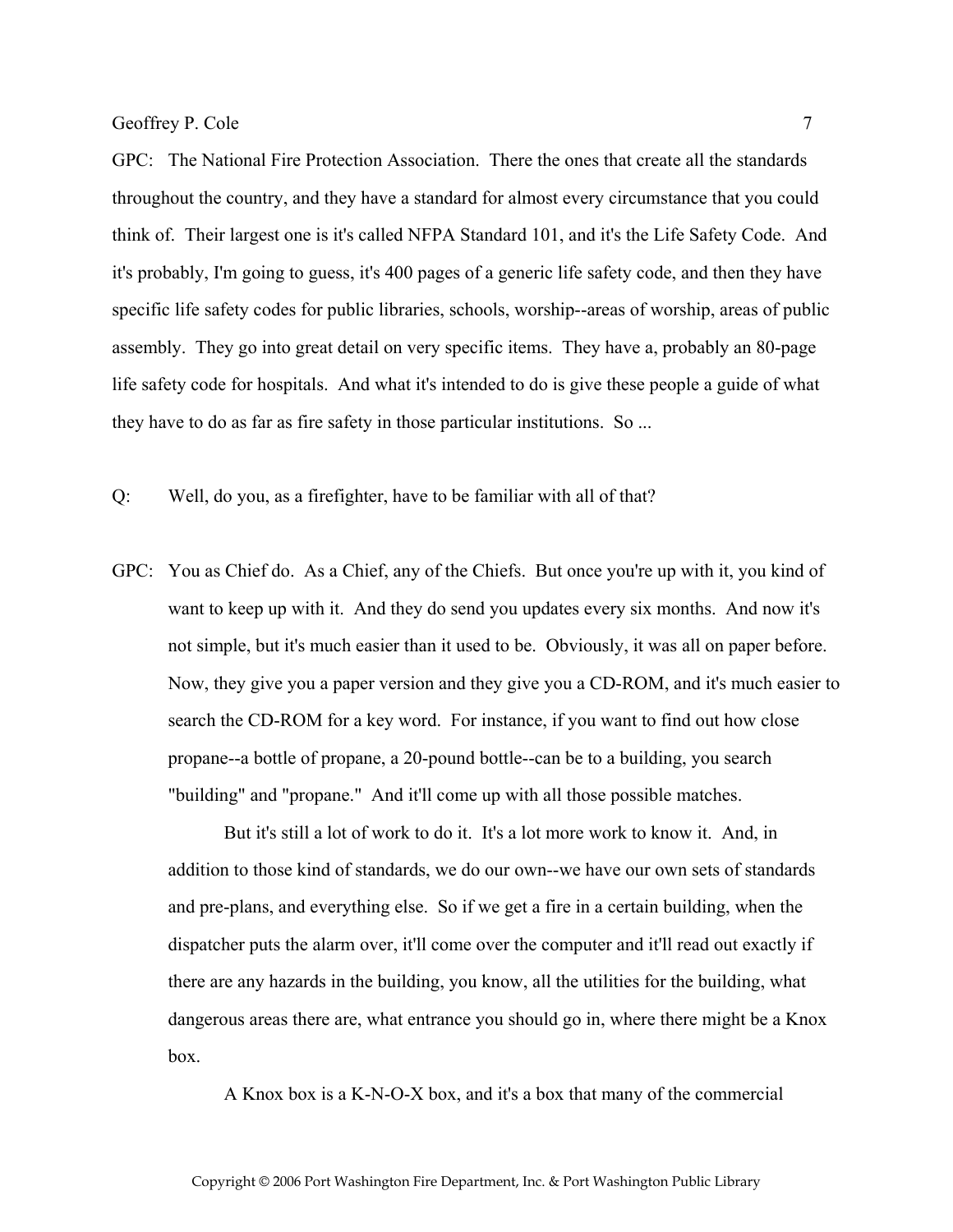buildings throughout town--unfortunately the library doesn't have it, but they should--it's a box that's mounted on the wall at the front door, and the Fire Department is the only one that has a master key to get into that. And inside of that are keys for your elevators, any entry doors that we might need to gain access to, that sort of thing. That helps quite a bit, too, because that gets you in the building much faster. I mean, we can still get in the building fast, if we need to. We're good at picking locks and finding ways to get through. I mean, probably 90 percent of the automatic alarms that we go to that are false alarms, that people aren't home, we get in without doing any sort of damage whatsoever. It's amazing where we know how to look and, you know, what to feel for and what to look for as far as glass and doors and things like that, and locks.

- Q: Can you remember a particular instance when you needed to use one of these locked boxes, what the building was?
- GPC: Oh, we use them all the time. We have it over at the Landmark [on Main Street]. We use it all the time. We get medical alerts over there all the time for people that--we don't know if they've pulled the cord on the way down and they're down on the floor. Every unit across the street has a pull cord, and it activates a medical alarm. And it ...
- Q: And these are ...
- GPC: ... and it dispatches the Fire Department.
- Q: ... the apartment units?
- GPC: Yes. And it dispatches the Fire Department to the scene. But, of course, for security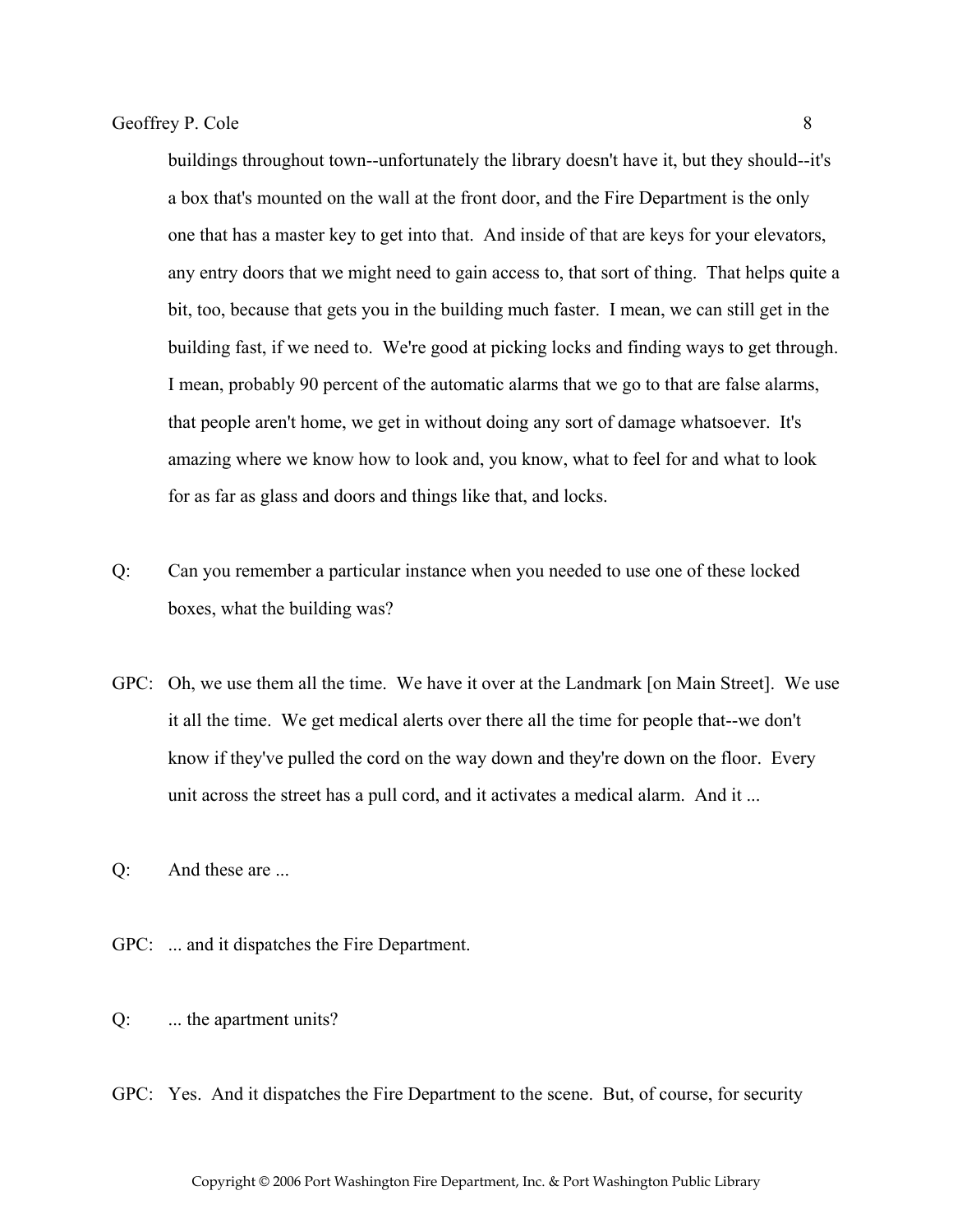there, everything's locked up tight. So there's a large Knox box on the wall. We just put the key in, open it up, and there are four sets of master keys inside the Knox box. And you just take it. You put the bracelet on your wrist. It's the same set of keys for this whole building, but there are four. So you could have four teams--one on each floor-opening doors to check for things, without doing any--I mean, we have tools that'll get through these doors in 20 seconds. But the door--the lock, and possibly the door, may not be useful again; it may have to be replaced. But, in a medical emergency, obviously you want to get in as quickly as you can.

 We don't want to do damage to any building or any situation that we're at. When we do damage, it's for a particular reason. When you see the firefighters on the roof cutting a hole in the building, it's to let all the heat and the gases out so the firefighters inside can be in a tolerable condition. Tolerable--I mean, like under 500 degrees. You know if you stick your head in an oven, you know how hot 500 degrees can be. Well, a lot of times it's 1,000 degrees, 1,200 degrees in a building. And the sooner we can get that hole cut in the roof in the correct place, so that it doesn't make the fire extend--we know pretty well where to cut the holes and what we have to do--and it's just a natural vent. Picture lighting your fireplace and forgetting to open the flue and what it's like, and then suddenly you remember and you open the flue and everything just drafts right out and right up, and it becomes more tenable inside. But, it can get 12-1400 degrees without a problem.

 And we have great turn-out gear. We have great protective equipment that we wear. We wear, the bunker pants, leather boots, turn-out coats. We have hoods that we wear--Nomax hoods [Nomex?] that cover our heads, or most of the skin except for the face, and on the face you have the face piece for the air pack. And a helmet and gloves. You get all that equipment on, first of all, it's about 70 pounds of weight. And second of all, you're so protected that sometimes the conditions around you, you're not aware of.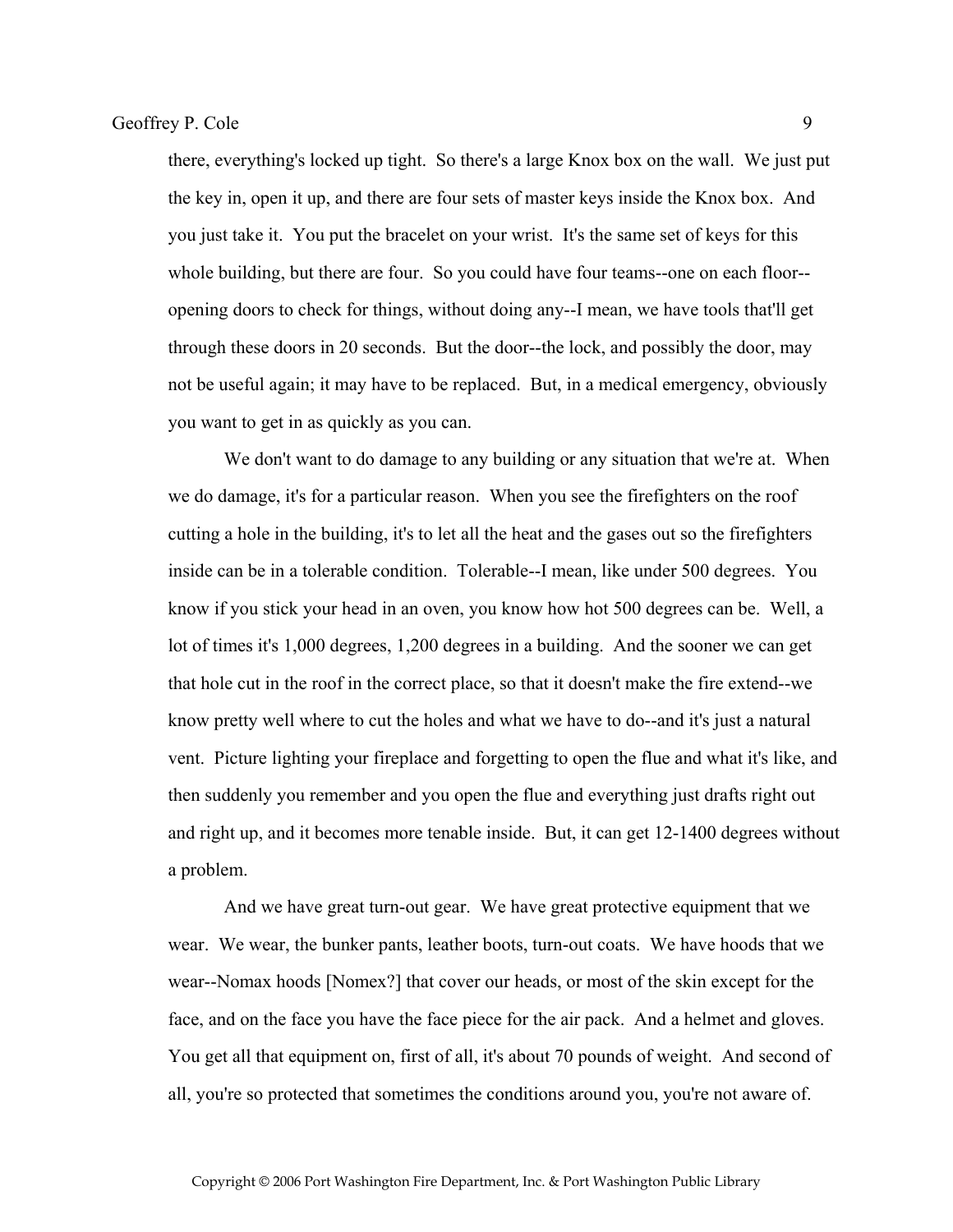And I'll use the term "in the old days," meaning 20-25 years ago for me. You used to go in, you used to have a turn-out coat. You'd have a pair of boots, rubber boots. You didn't have protective pants on. And you'd have a helmet with flaps. And one of the things that you would do is be to make sure that you didn't definitely have the flaps all the way down, because your ears are a pretty good thermometer. And when your ears started to get really hot, that's how you knew that you were going in too far. Well, now, you're basically protected in a cocoon, and we're going in a lot farther than we ever went in before. And some of the bottles last longer. At that time, we only had 30-minute bottles. Now, we have bottles capable of an hour, if necessary.

Q: Bottles?

- GPC: Air bottles for our air packs. Compressed air. It's not oxygen. It's compressed air. Oxygen obviously is a flammable gas. You don't want to be going into a fire with a flammable gas on your back. But compressed air is what we use.
- Q: What exactly are bunker pants?
- GPC: They are the same material that a turn-out coat is made of. They're pants that you physically put on over your street clothes. Or, if you get out of bed at night, whatever you wear to bed, you put them on. You put them on first. They've got suspenders. They latch. And then you put your coat on, and between the coat and the pants, your extremities are fully protected other than your head and your ears and whatever. And that's what the mask is for.
- Q: And what kind of material ...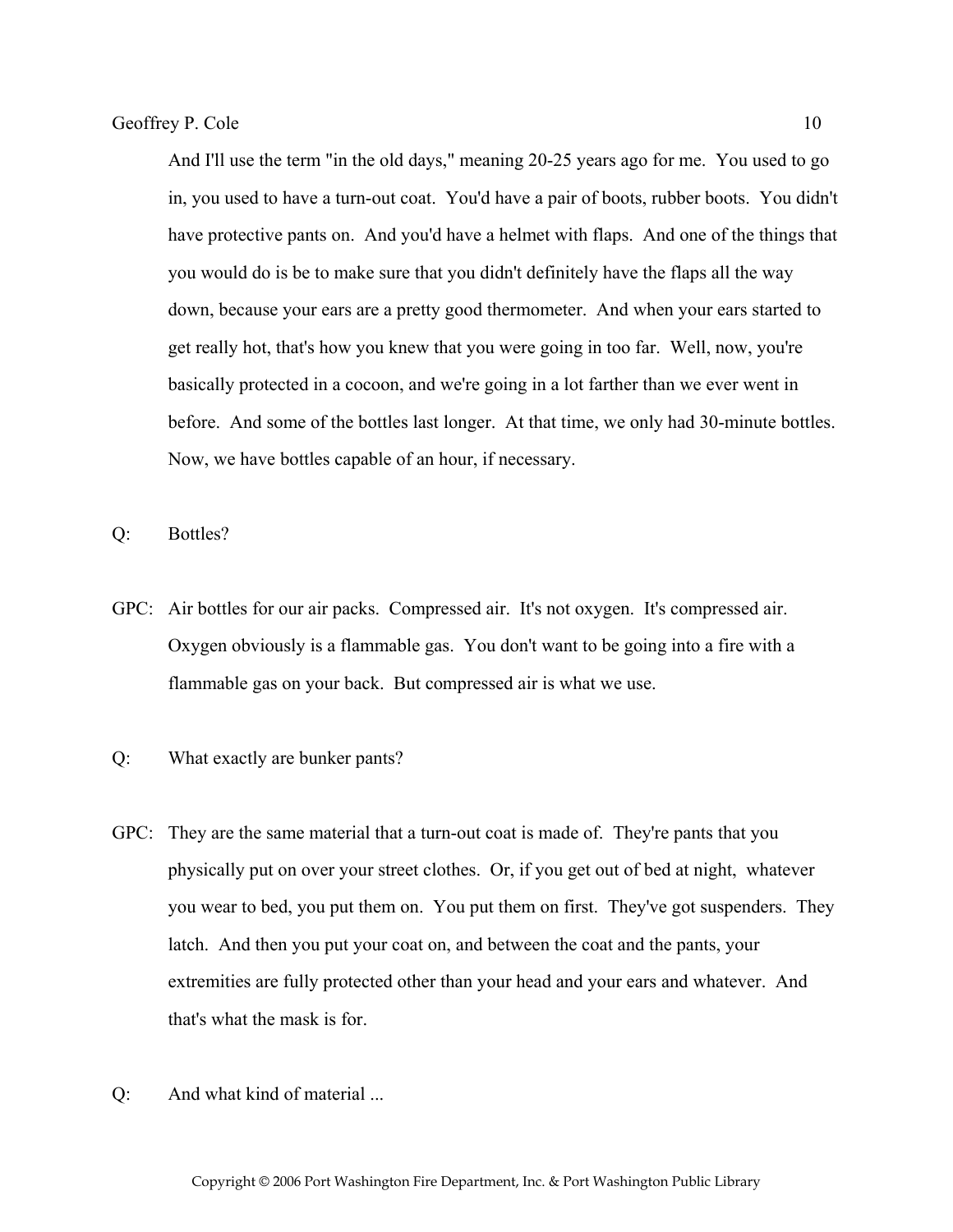- GPC: It's called Nomax [Nomex?]. It's a fireproof/fire retardant material. And it can be Nomax, and there are several others. There's Kevlar, which is the same material that a bullet-proof vest is made out of for police officers. So it's very durable material. It's not going to burn unless it gets direct flame on it for an certain period of time--usually like a minute or more.
- Q: Well, then, so if you can't feel the heat, how can you protect yourself from going in too far?
- GPC: It's very difficult. It's very difficult. Basically, the only way is to take your glove off and if you're down low on the floor versus up high toward the ceiling, there could be a five or six hundred degree difference. It can be that much. That's why you always see firefighters crawling, and the only way really is to take your glove off or just crack your glove, and you'll feel it instantly. Believe me, you'll feel it instantly on your skin. You might come out with a little burn on your skin, but there's really not too much other way to do it.
- Q: And ...
- GPC: It's a very dangerous business.
- Q: Are you still--but you've done this yourself, that you've had to, you know, pull back your glove a little.

GPC: Yes.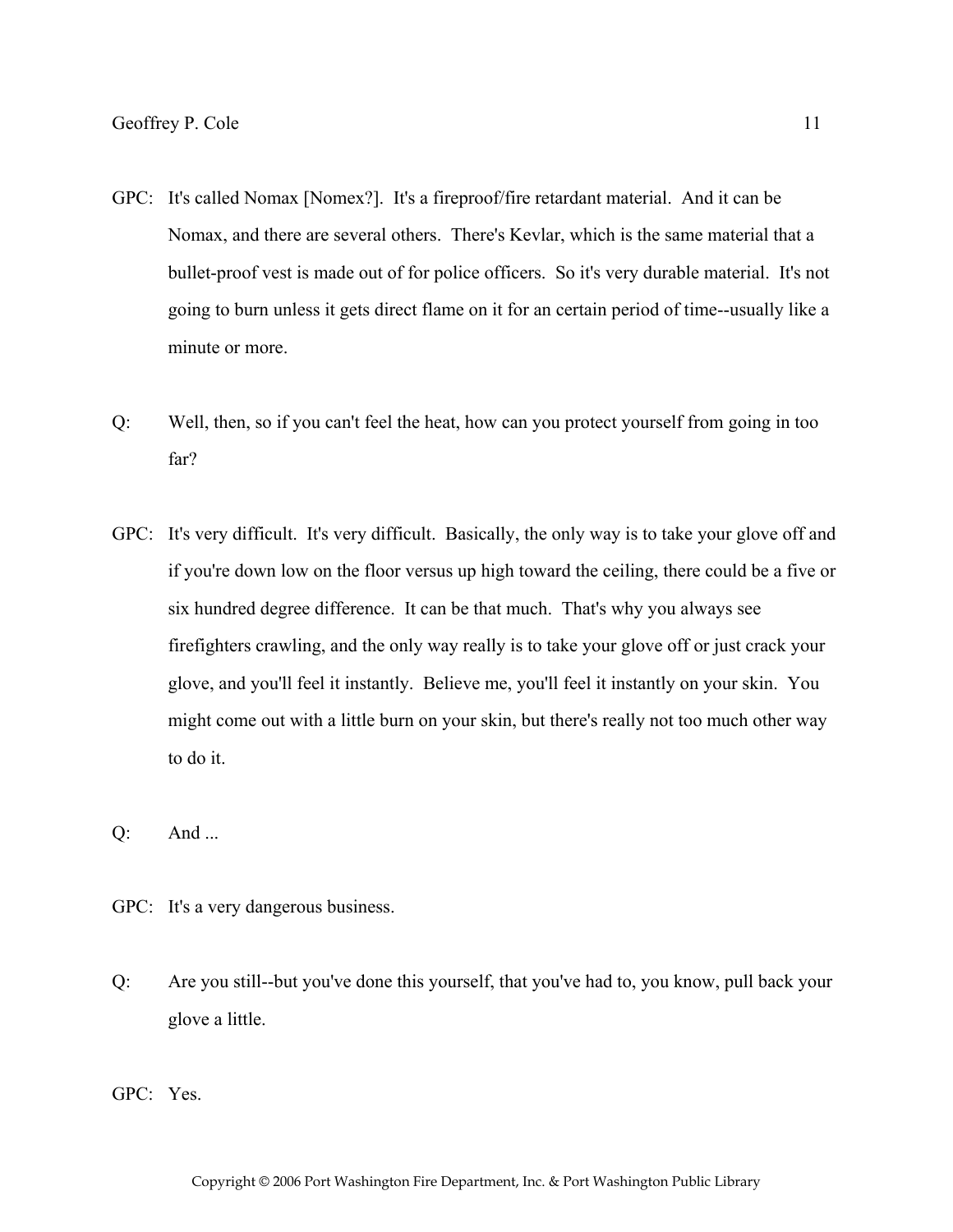#### Q: And then what do you do at that point?

GPC: You have to make a judgment based on your experience as far as how far you and the people with you should go. And that's up to the officer to decide, and that's a lot of responsibility. And you're not just worried about the heat. You're worried about whether there's a floor in front of you. You're worried about what is actually in the building and burning. You certainly don't want to walk into an explosion, or crawl into an explosion. Because when explosions happen, nothing is predictable.

 You have to make the determination of whether or not the risk is worth the reward. And the reward, meaning: Can you get to that person? Are they still alive? Can you put the fire out? Can you contain the fire till you get help, or should you just say, "Put the line down," and what we do is we trace the line back out. Because you can't see. If you were there, and I was right here looking at you, I can't see you. I cannot see you. Verbal communication is what we deal with. We do a lot of hand signals, with taps on the shoulder, you know, that sort of thing. You try to talk as loud as you can, but it's also very noisy in a fire. There's water flowing. There's water hitting the walls. There's the noise of the fire itself that it makes.

 But it's basically, you don't want a person that's got a year in the Fire Department leading in two fellows that are on the line that might have six months in the Fire Department. That's not what you're looking for. You want somebody that's got experience, that knows what they're doing, that's been through it before, and that can make the right judgment call. And that goes all the way up the line, right to the Chief.

 And the Chief is ultimately responsible for everything. Even if the Chief is not on the scene, by law, he's responsible for the actions of the Fire Department, or mis-actions of the Fire Department. It's a very, very--for a volunteer position, it's a very, very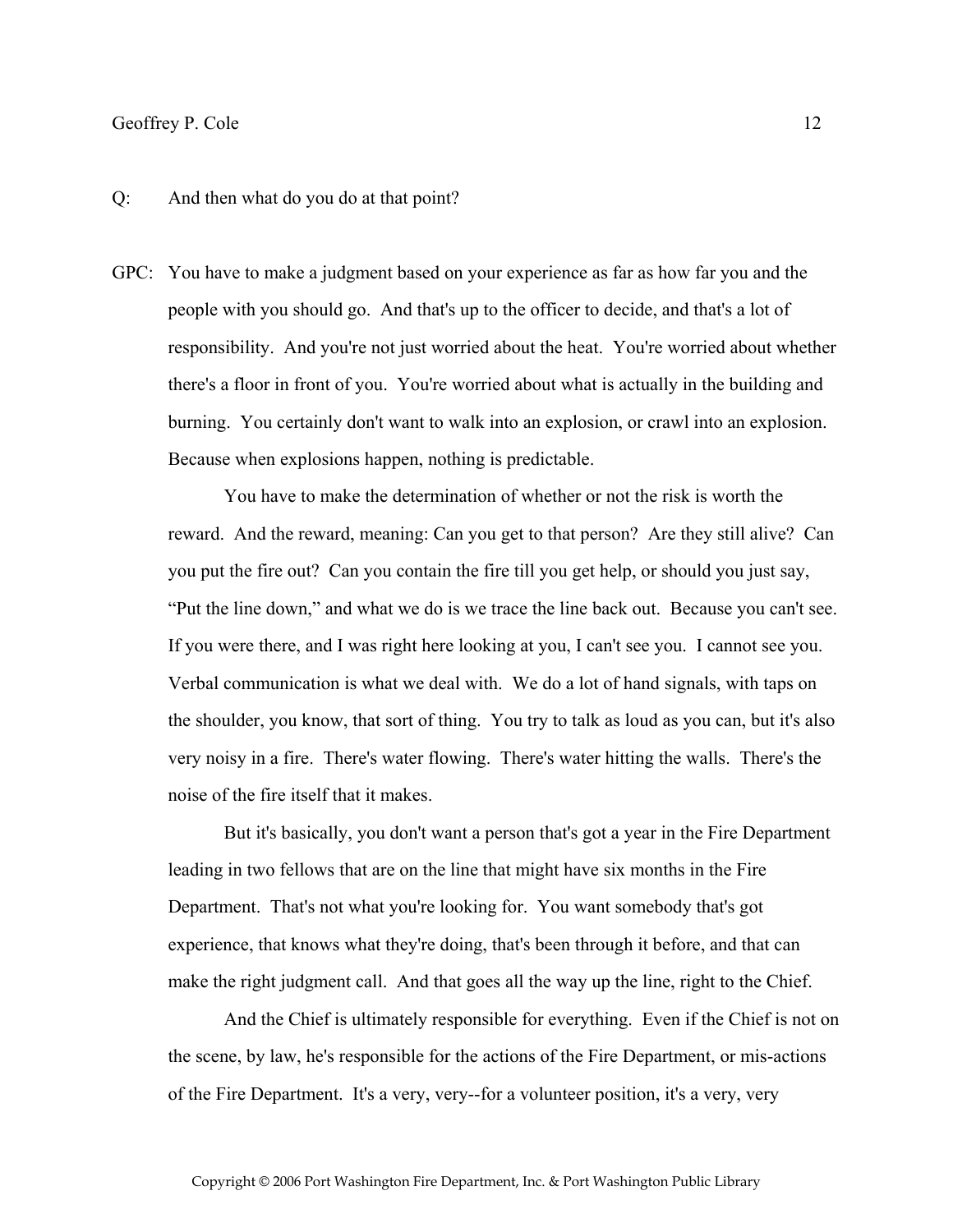demanding and difficult job that state law, in the State of New York, the only person that has more power than the Chief of a fire department is the governor of the State of New York. The Chief can basically do anything. He can order the police to do things. He can order anyone at any time to do anything within his purview. He can ban people from going into their own residences. He can shut down commercial businesses. He can shut down streets. He can shut down railroads. Anything. The Chief has the power, by law, to do that. And again, like I say, there's a lot of weight on the Chief's shoulder, or the Deputy Chiefs, when they're not there, or the Captains or the ex-Chiefs when there's a major situation and there are no Chiefs there, it usually turns to the Captains and the ex-Chiefs. And if there are no Captains there, which there could be, then the ex-Chiefs have to jump into action and do what they have to do.

Q: What was the hardest situation you encountered as Chief?

GPC: [The most complicated was the Sands Point Nursing Home fire.](http://www.pwfdhistory.com/trans/coleg_trans/pwfd_news045.pdf) 

Q: Can you tell me about that?

GPC: Yeah, it was on a Thursday night in November, nineteen-ninety--I'm going to say 1992. I'm not sure if it's '91 or '90---I think it's 1992. And you'd be able to look that up here in the archives, because there was a lot of coverage on it. We had always been to the nursing home for false alarms. I mean, it's one of the places for the boy that cried "wolf." It's not that bad anymore, as far as fire alarms. We go to a lot of medical emergencies there--probably 400 a year. Just to the nursing home. And they have a contract with their own private ambulance, so that's the kind of volume that they do there.

It was around dinnertime. It was just after seven o'clock. And it was a work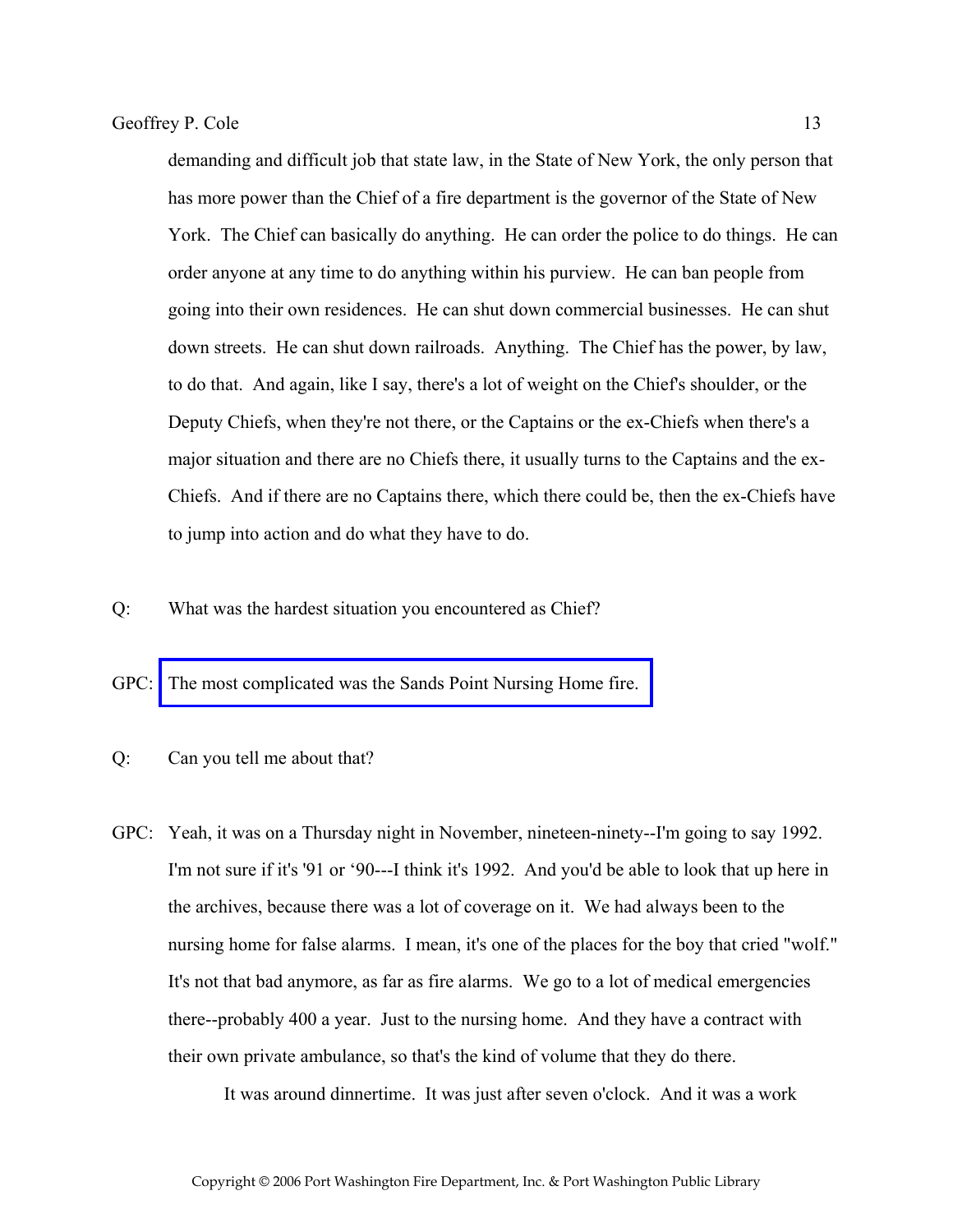night. I remember, it was a Thursday night. And the call went over. It was either--well, I should say it was either a Tuesday or Thursday night. I think it was a Thursday night. And we got a call just after seven o'clock for a fire at the nursing home. They come over the same way all the time, so you don't know if it's an automatic alarm or a real fire. And I came around the corner on Harbor Road down by the S-curve, down by Cow Bay Lane, and there were flames 40 feet in the air coming out. Now, you're thinking, your first thought is "Oh, my God!" And then,-after you've said that to yourself, you don't say it out loud, the first thing I did was I got on the radio. I said to the dispatcher, "I need a full response, and I also need a full response from Manhasset-Lakeville," which we've never asked for, ever. My first concern is life safety. There's 125 people in the building that are in beds, that can't get out. The staff at seven o'clock at night is minimal. And I've got a visible fire 40 feet in the air. P.S. About five minutes after I'd gotten there, the units started to arrive. The main--the first two units were split.

 I had to contain the fire. I had to definitely contain the fire to make sure I could get the people out. There's no reason for everybody to run in the building and try and get people out, if the fire is growing and it's going to prevent us from getting people out. We safely evacuated everybody out of the building. The teams worked on the fire. We had Brower's Moving and Storage there within 20 minutes, which is something that we had pre-planned. The moving vans came right up to the front of the building. We loaded--we started to load patients with beds right in the back of the moving vans.

 It ended up, just to summarize it, it was a 14-hour operation. No one was killed. There were no fatalities. There were 25, not minor-aided, but serious-aided elderly people that had taken in smoke and whatever. We were so lucky, because it was November, and it was in the high 40s, low 50s, at night. So it wasn't as cold as it should have been in November. I had 34 fire departments there. Because I needed over 50 ambulances.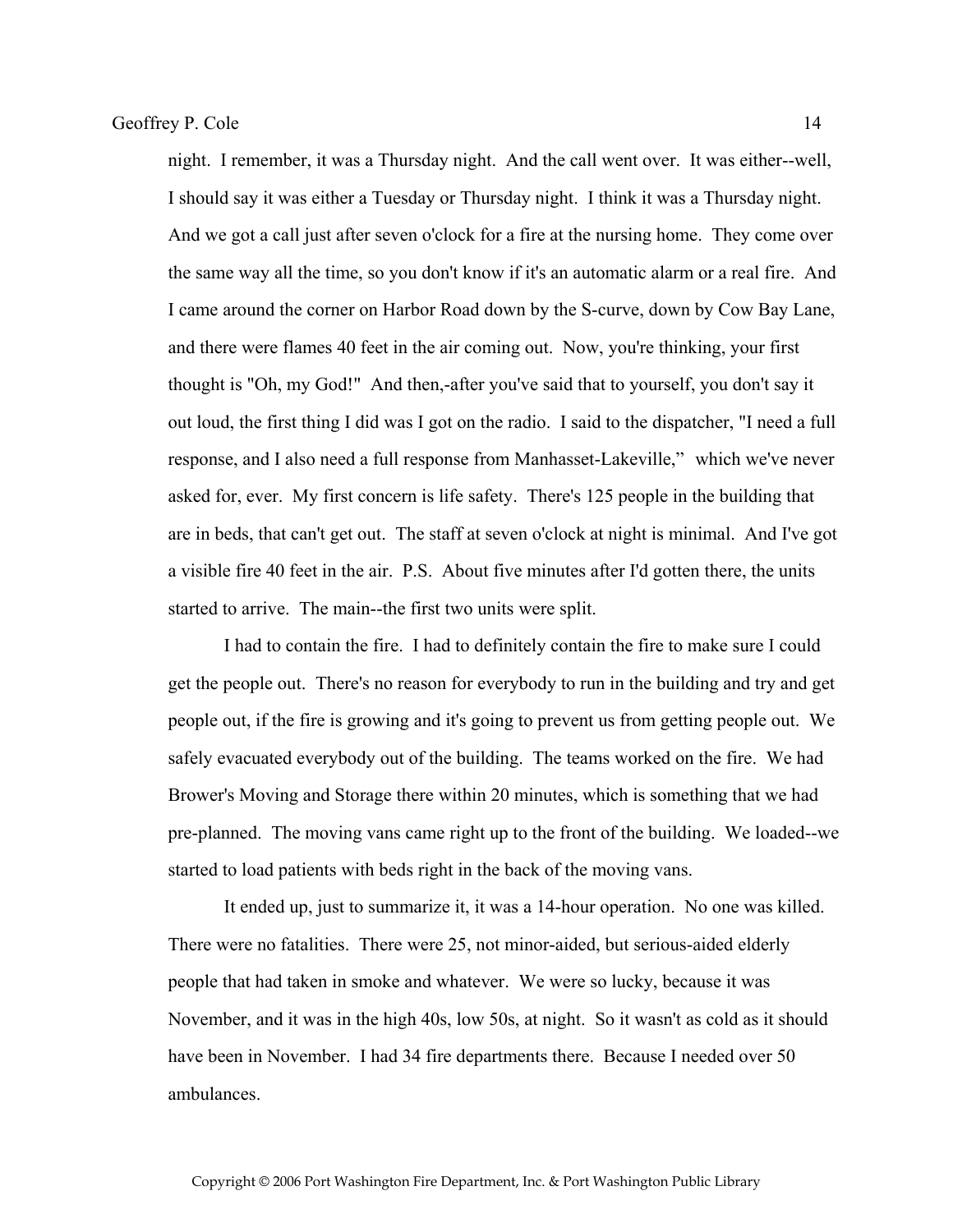Port Washington was essentially closed. The Nassau County police and the Port police had the entire town shut down. Traffic--nobody could move anywhere, other than emergency vehicles. We transported people in the moving vans up to Weber [Junior High School], and we set up the Weber School as a--as a temporary hospital. North Shore Hospital came in and staffed the hospital, or staffed the school, with nurses and whatever, as well as some people from St. Francis, but it was mostly North Shore. The Red Cross was involved. And by--I'm going to say eight o'clock the next morning, everybody had been transferred from Weber to neighboring nursing homes, including nursing homes in New York City. And, like I said, there were no fatalities. And I was--it was nice, because I got to speak at several different conferences about this particular emergency, and a nursing home emergency in real life. People drill for it; they plan for it. But most people have never gone through it.

- Q: Well, what are the factors that you think were crucial in your having such a good result?
- GPC: I think calling for additional resources right away. Manhasset-Lakeville has 10 engines, three ladders. They're around the size of us, maybe a little bit bigger. But, I mean, they came with 150 men. And between our 150, their 150, and then we called in other fire departments--Roslyn, Great Neck, that sort of thing--to come into our firehouses to stand by in case there was another alarm. Because that's the other thing you've got to worry about is, this--the nursing home isn't the only place in Port Washington that might have an emergency, and when you do have an emergency in one place, you've got to call in, get coverage from another fire department. They then respond, lights and sirens, to our district, so that they are here and ready to go in the event of another call. And also, when people get tired at the scene, which is very realistic, you call them in to relieve, and you call another fire department to come in. So that's why we had 34 fire departments from--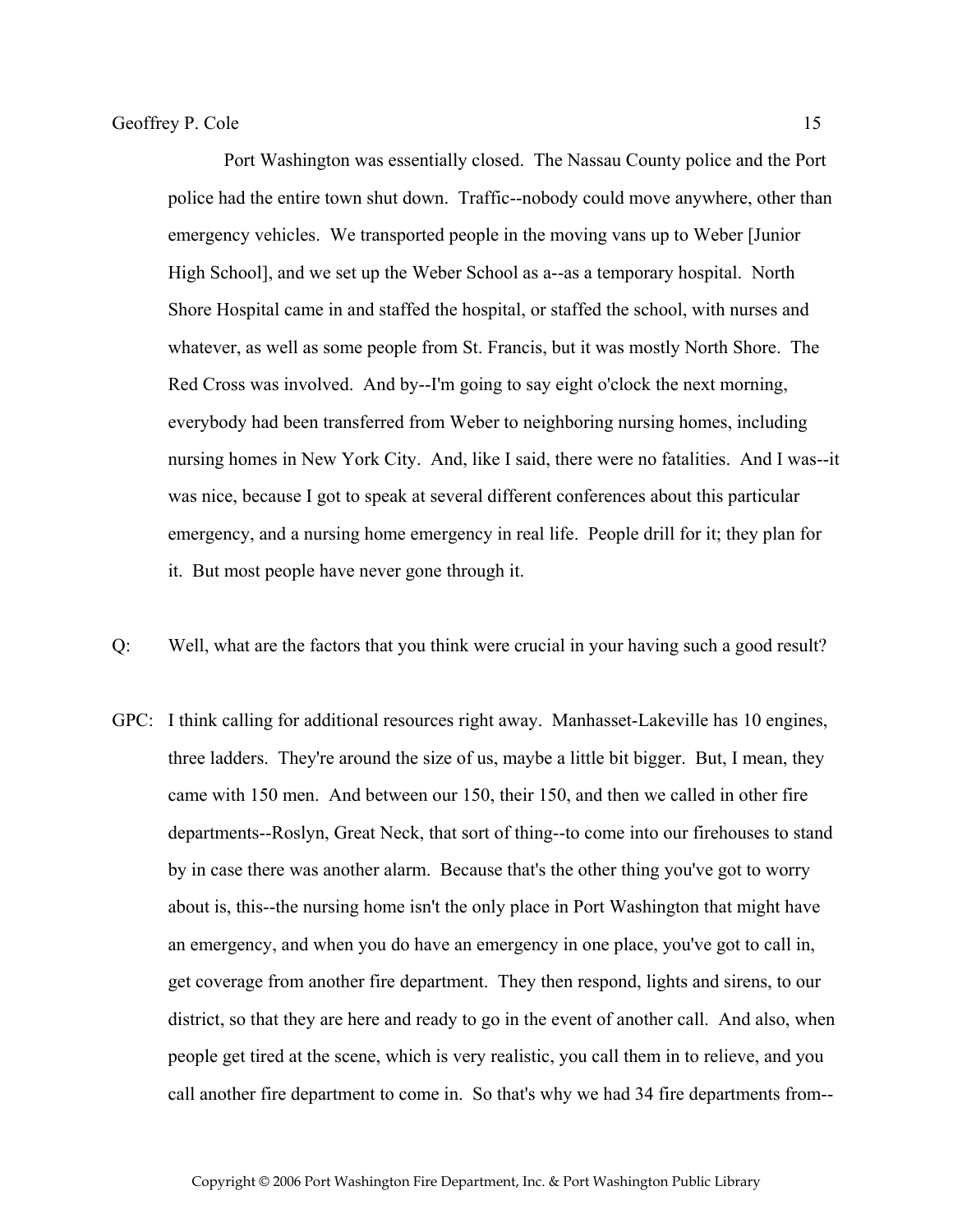we had fire departments from as far away as Long Beach and Valley Stream, Farmingdale.

 What the dispatchers do is they sit there and they try not to strip a particular portion of the county. They try and take equally from the whole county. But it was like the Avianca plane crash. We were not called right away. It was very, very much into the Avianca crash that we were called. Because we're a peninsula. We're very difficult to protect. They really don't want to take units from here and send them outside of the peninsula, because then you've got to somehow get other units into the peninsula. So, it's a very complicated system, but the dispatchers at FireCom over in Mineola did a great job. That's who dispatches us is Nassau County Fire Communications Bureau in Mineola.

 But I would say that that was probably the most difficult call that I've ever had as Chief. Obviously, the most difficult calls that I've ever encountered were the loss of [Bobby Dayton on Main Street,](http://www.pwfdhistory.com/trans/coleg_trans/pnews881201_pz.pdf) the loss of [Ingrid Sowle down on Roslyn West Shore](http://www.pwfdhistory.com/trans/coleg_trans/pnews900222_pz_web.jpg)  Road. I was an Assistant Chief at the time. You know, to lose two firefighters in the line of duty in 18 months is--to lose one in 20 years is tough enough, but to lose two in 18 months is--is horrendous.

- Q: So, how do you deal with that?
- GPC: Some people deal with it different ways. But we provide critical incident ...
- Q: What about you, yourself? How did you deal with it?
- GPC: I knew I had things to do, and that's--I kept busy. I kept doing things. We established a [scholarship fund for the family,](http://www.pwfdhistory.com/trans/coleg_trans/pnews891130a_pz.jpg) and we were busy finishing renovations on his house, and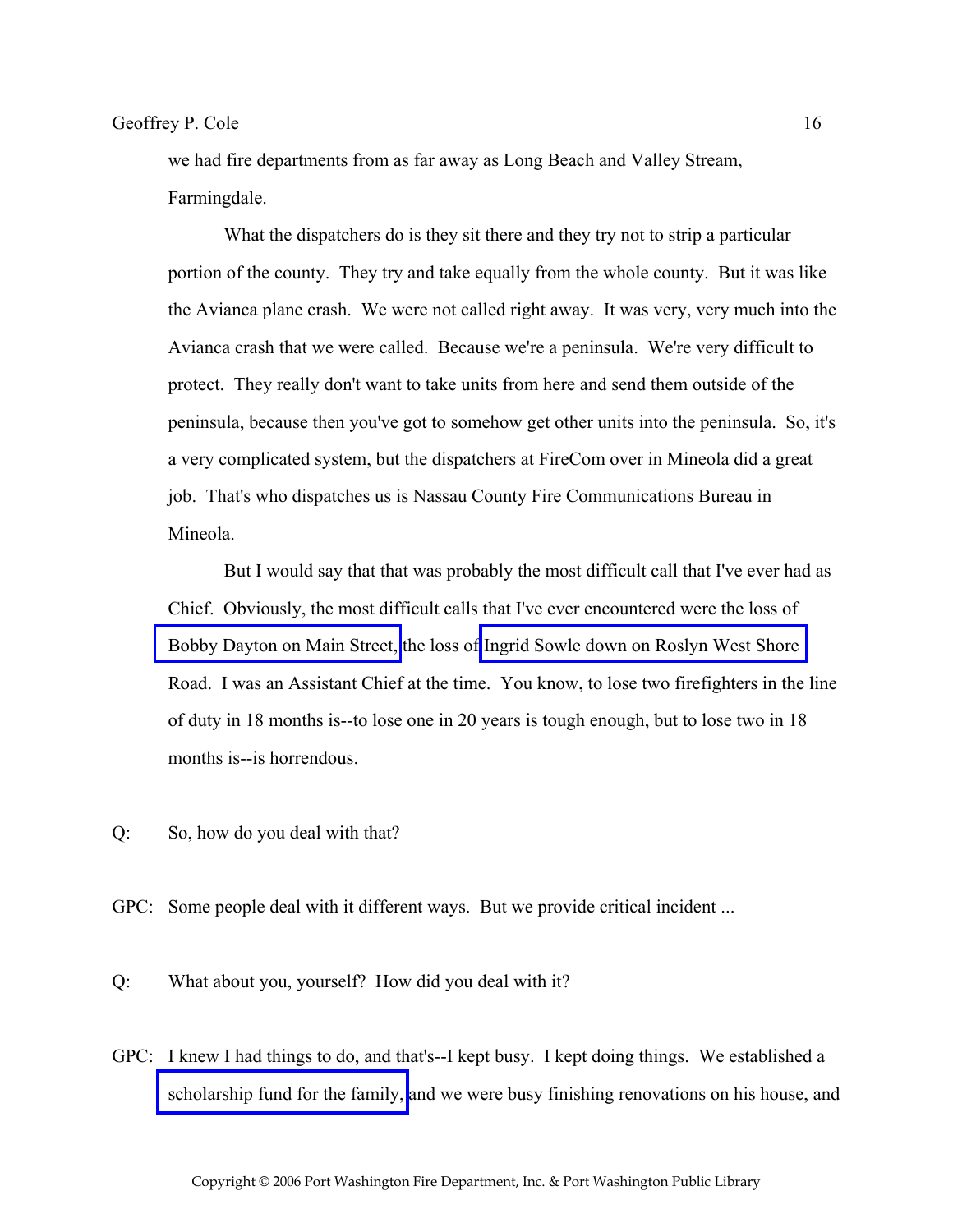things like that, and setting up trust funds for his child, and that--so that's how you get through it. Going to memorial services. We went to a couple down in Emmitsberg, Maryland at the National Fire Academy, where Bobby's family was there the first time [we went, and then two years later when we went, Ingrid's family was down there. And it](http://www.usfa.dhs.gov/fireservice/fatalities/memorial/index.shtm)  was nice, and they still keep in touch. They all still keep in touch. But it's--it's something that's very difficult. We've had, I think it's six killed in the line of duty since the Department was formed. And, you know, when you don't--when you're not really--when you're ...

- Q: Six in a hundred years?
- GPC: Uh huh. I believe it's six. I don't think--I'm pretty sure it's six. It's a different story when it's something that happened 60 years ago and you didn't know the person, and it doesn't- you know about them, you know their name. Everybody in the Fire Department knows the names of the people, but--that passed away. But, when it's there, when it's real life, and, you know, I was the Captain and Bobby was a Lieutenant when he died. And it was my responsibility that he died. I mean, it really was. I'm the Captain; he's a Lieutenant. It's like the Chief. The Chief is responsible for every member of this fire department and their actions. He was in my company; I was responsible for all their actions. And it's just--it's something that happened. It's terrible. We all learned from it. You learn. There are investigations and everything else. OSHA comes in. And if there are any issues from the investigation, then you correct what needs to be corrected.
- Q: What did you learn from Bobby Dayton's death?
- GPC: We expanded the--they came in, and it was decided that our medicals weren't extensive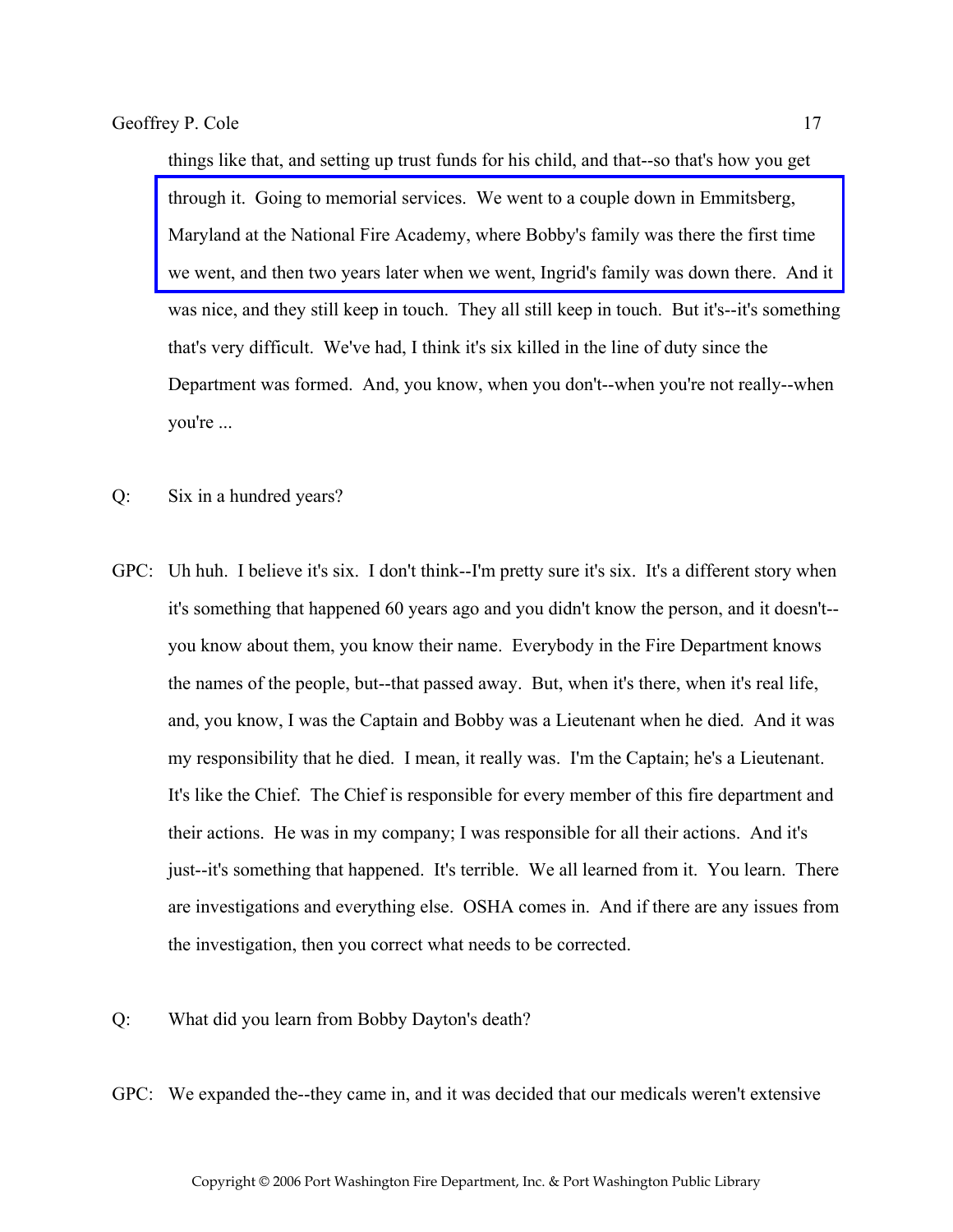enough. So they came in, and they said we needed to--it was not a direct result of his death; it was a direct result of their investigation of the death. And they look at all your plans, your procedures, your policies, what you do, what you don't do. And they said, "Okay, you guys need to do this for your physicals." "Okay, thank you." And we went out and got a Department surgeon, and, like I say, now we're--very extensive physicals. Not only do you do physicals when you get in the Fire Department, there's a period of time on a cycle that you have to go. I have to go every year for a physical, and it's a very detailed physical. But I don't mind going.

- Q: You--I mean, you say you "have to go" ...
- GPC: Because of my age bracket.
- Q: Oh, at what point do you go every year?
- GPC: It's--it's every one year, every two year, and every three years. And it's just broken down by ages. And the ages just changed about a year and a half ago, and I don't recall off the top of my head what it is. But I think it's anybody over thirty-five has to go every year, and between thirty-five and twenty-nine or something have to go every two years, and under twenty-nine have to go every three years. And, like I say, I don't mind going. And a lot of people don't mind going anymore, because there have been things discovered during physicals that were actually life-saving things that were found of people that would normally not have gone for physicals. I know of at least four situations where that happened.
- Q: What kinds of things?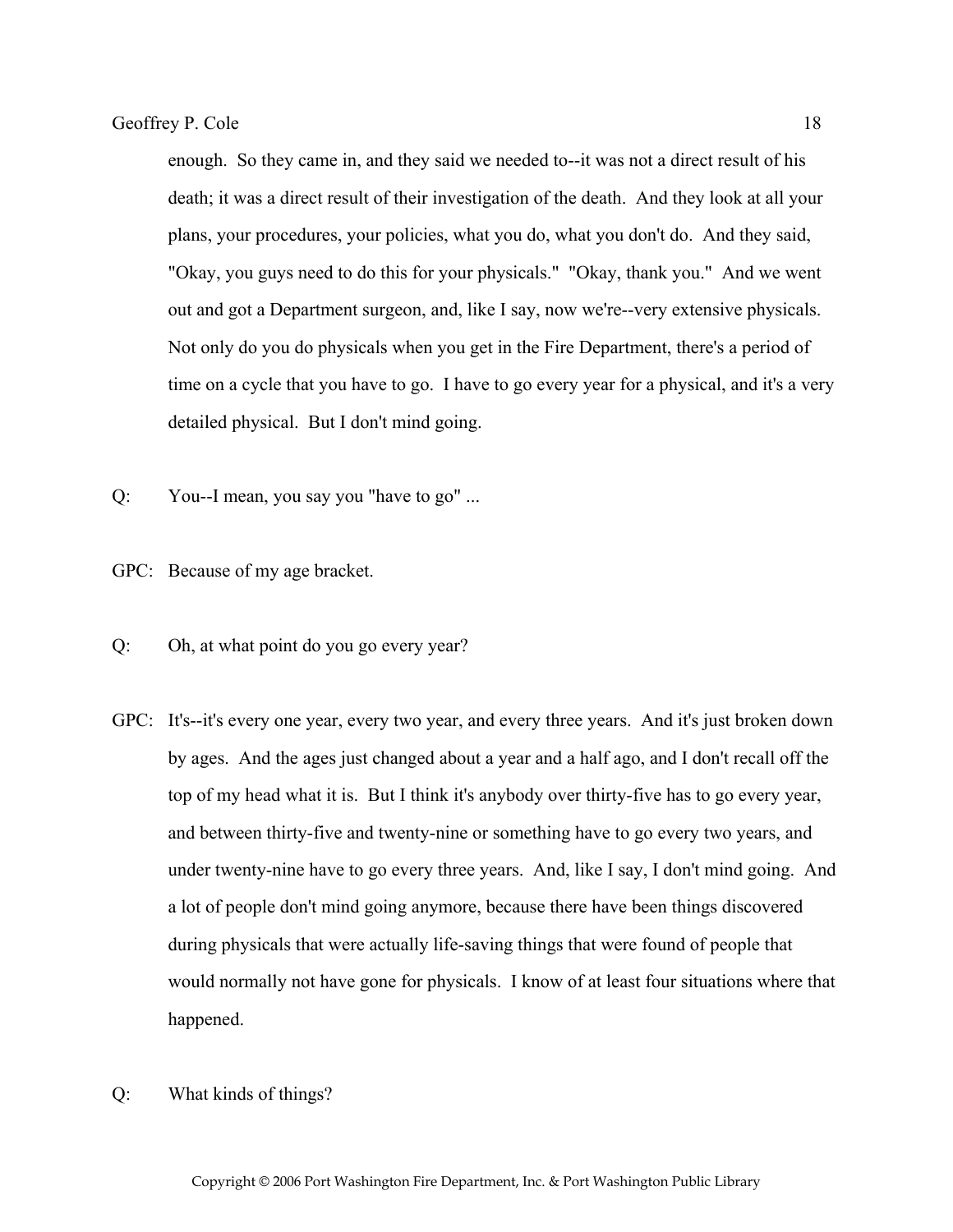- GPC: It's things that they probably never would have found on their own until it was too late. We'll just leave it at that.
- Q: Okay. And then, when Ingrid died ...

GPC: Uh huh.

- Q: ... was there an investigation there also?
- GPC: [Well, Ingrid died from a criminal matter.](http://www.pwfdhistory.com/trans/coleg_trans/fmco_members01.jpg) We were operating at a motor vehicle accident on Roslyn West Shore Road down by the beaches. We were in the southbound lanes. We had all the road blocked off properly and everything. And it was a very minor accident. It wasn't a major accident. It was a car into a tree. But the female occupant was walking around and she wasn't really sure whether she wanted to be transported. So, we all went into a situation under controlled type of mode, where everybody slows down and, you know, that sort of thing. A signal is transmitted, and everybody responding to the call, you make a full stop at the red light and that sort of thing. You slow down in general driving to the scene. We do that a lot.

 And in this particular situation, another vehicle came down Roslyn West Shore Road. The occupant was intoxicated. Drove around the barriers and struck Ingrid, and also struck another vehicle. Ended up with four flat tires. An off-duty police officer chased the subject to--because I mean, he was probably 80 miles an hour. He was finally apprehended at Roslyn Road and the South Service Road. That's how far he'd driven on four flat rims. And, unfortunately, he didn't do more than four years, which is the max. I believe it was vehicular homicide was what they--and the sentence was one and a third to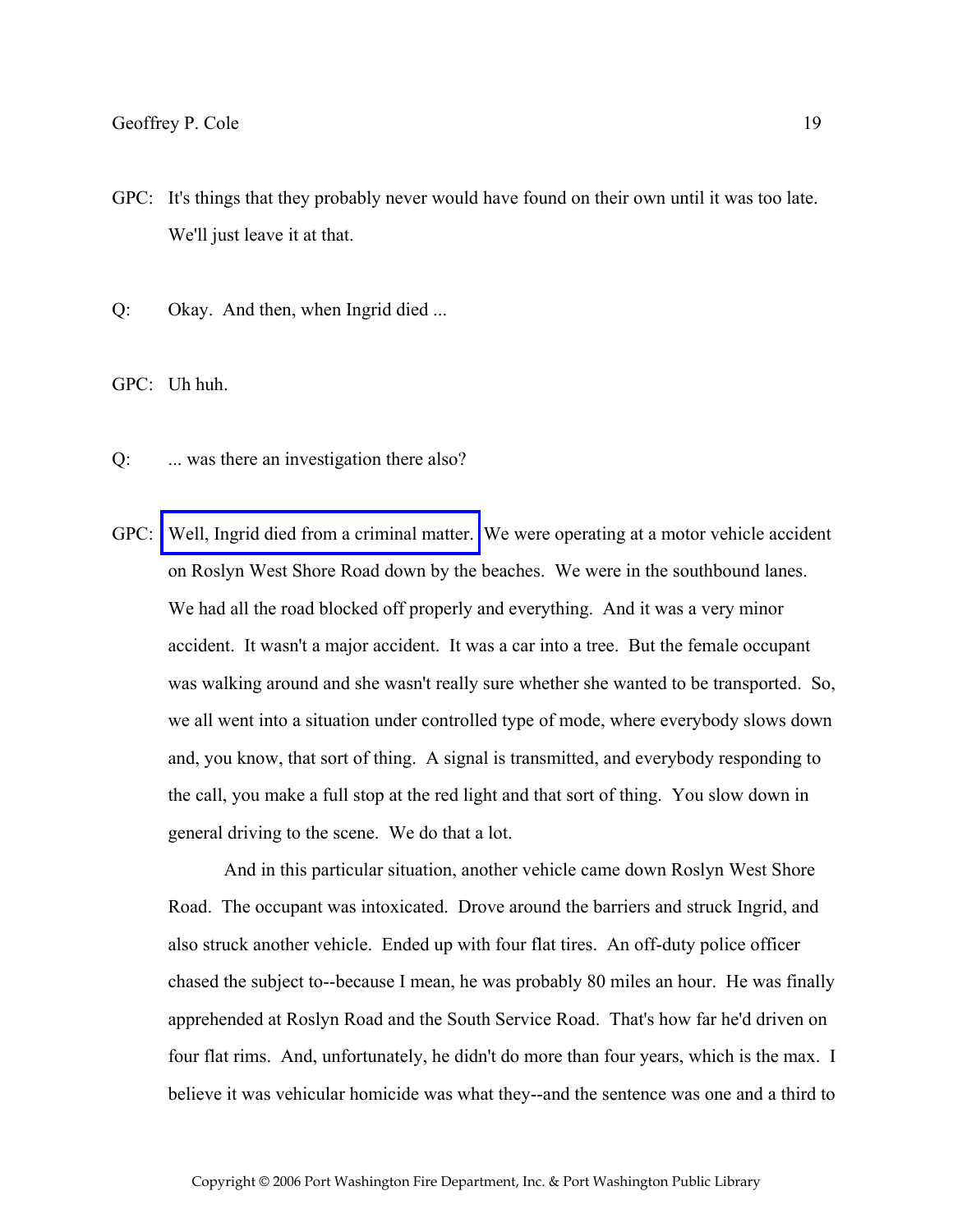four years. And obviously, at the end of the one--we had a massive letter writing campaign to the judge as far as the initial sentence. He sentenced him to the max, which is one and a third to four years. And then when it came time to get off on probation, we again wrote letters. And his first probation was rejected; the second one was okayed.

 So--and the guy didn't have any money. So the family couldn't even sue him. Not that suing him would have gotten her back. But he had nothing. And he had borrowed a car that night, had gone to a local establishment in Port Washington, and obviously had too much to drink. And he went on and he took her life. And she was the mother of three children. She was a breeder of dogs. She had 150 poodles in her house when she passed away. So that was one of the big things that we did was to make sure that all the dogs were taken care of. But it was just--it was an absolute shame. And she was such a nice lady. And she was--I'm sure she turned around and said, "Oh, I can't believe it's my time," you know, that sort of thing, just before she got hit. If she even knew she got hit.

 But it was tough. It was tough. I mean, the Department had just gotten over-- Bobby Dayton was November of 1988, and Ingrid Sowle was Lincoln's birthday, nineteen---I believe it's 1990. So, it was 16 months. And it was just--we'd just started to heal, and, you know, the pomp and circumstance and everything else for a line-of-duty funeral and everything, it's just so emotionally draining. It's two full days at a funeral [home, which they both happened to be--they were both waked in the firehouse. And then](http://www.pwfdhistory.com/trans/coleg_trans/nday881130web_pz.pdf)  you have county-wide and state-wide, and everything else. For a firefighter killed in the line of duty, everybody comes out of the woodwork everywhere. For Bobby Dayton's service, we probably had 10,000 people.

 And, you know, not only--you asked me how I got over it. You're so busy planning it and making sure that he gets the right send-off, and that Ingrid gets the right send-off, that you don't have time to sit around and feel sorry for yourself. Yeah, the first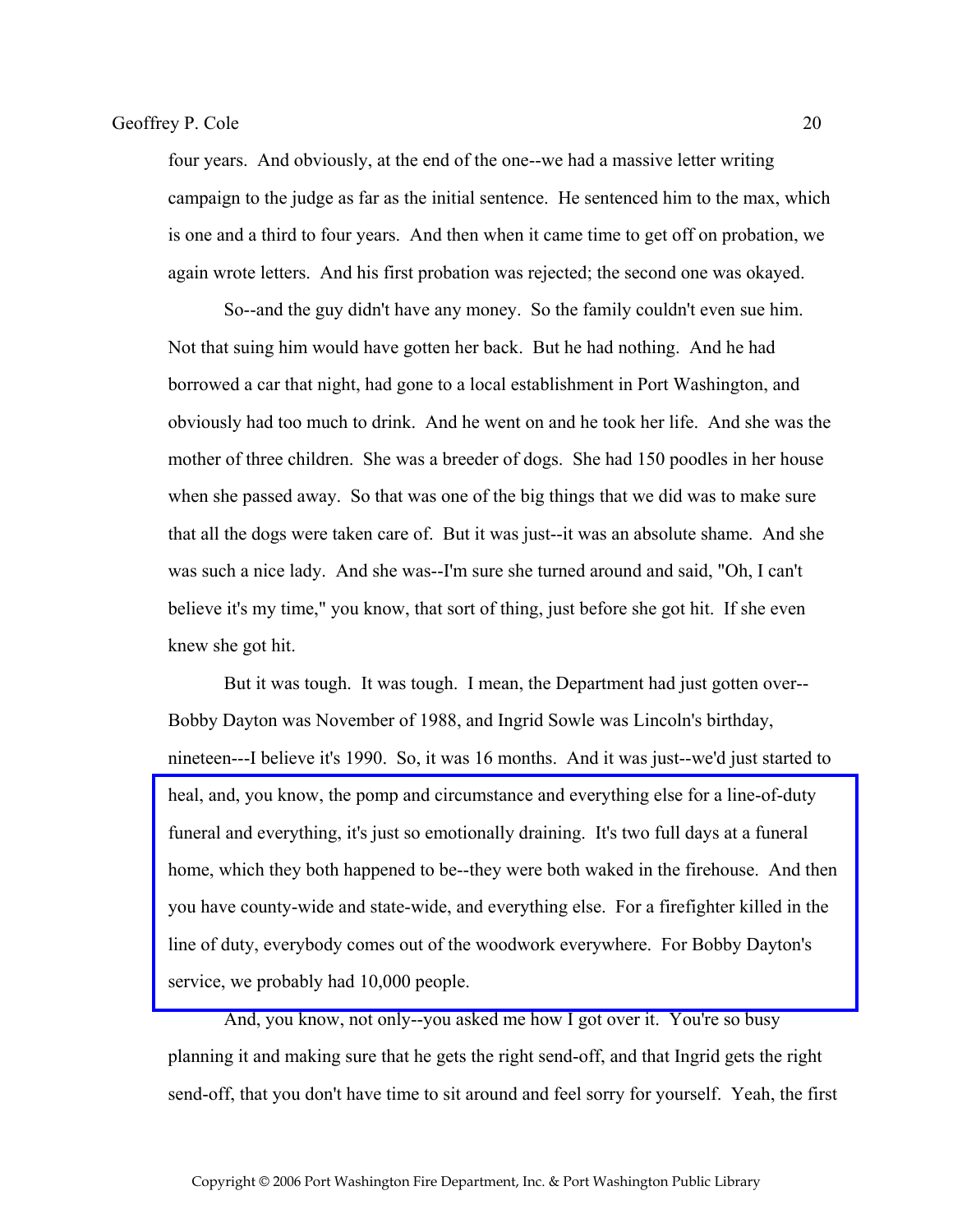couple of hours you're really upset, but could I have done anything differently? Could I have changed the outcome? You always ask yourself that. Could circumstances have been different? But you're just so busy planning things. You just can't believe the planning that goes into these --there must have been two meetings a day for the next four days after each of them, just to try and make sure that everything was in a roll and that we had done everything right, and with me, as I'm saying, I'm talking 20-25 people from all different agencies, all involved in these meetings, with Port Washington, Sands Point, Nassau County Police, all the local fire departments. You've got to get help in to cover your fire district, because your fire department certainly can't do it.

 You take some people out of service, because of their emotional state. And that's where the critical incident stress comes in. It's a team that was started in the mid---I'm going to say the mid-1980s, and it's a team of people from Nassau County that are specialists in --I'll say decompression and stress debriefing. Because if you let these emotions stew in you, down the road it can have a drastic effect. It can lead to domestic violence. It can lead to suicide. It can lead to an awful lot of things. Alcoholism, drug addiction, drug abuse. In fact, they just opened--in the last two weeks--they just opened the 9/11 rescuers--I don't know if it's technically called the "9/11," but it's the New York Rescue Workers Counseling Center over in Williston Park. They just had something about it in the *Port News* the other day. I didn't get a chance to read it in detail. But the stress team, you call a stress team. They activate within an hour. They come to you. You sit around. You talk in groups. And the counselors can pretty much tell. And Peter was quite heavily involved in the counseling of people. He was a member ...

Q: Peter Zwerlein?

GPC: ... he was a member of the team. Peter Zwerlein, yeah. In fact, the night we had the fire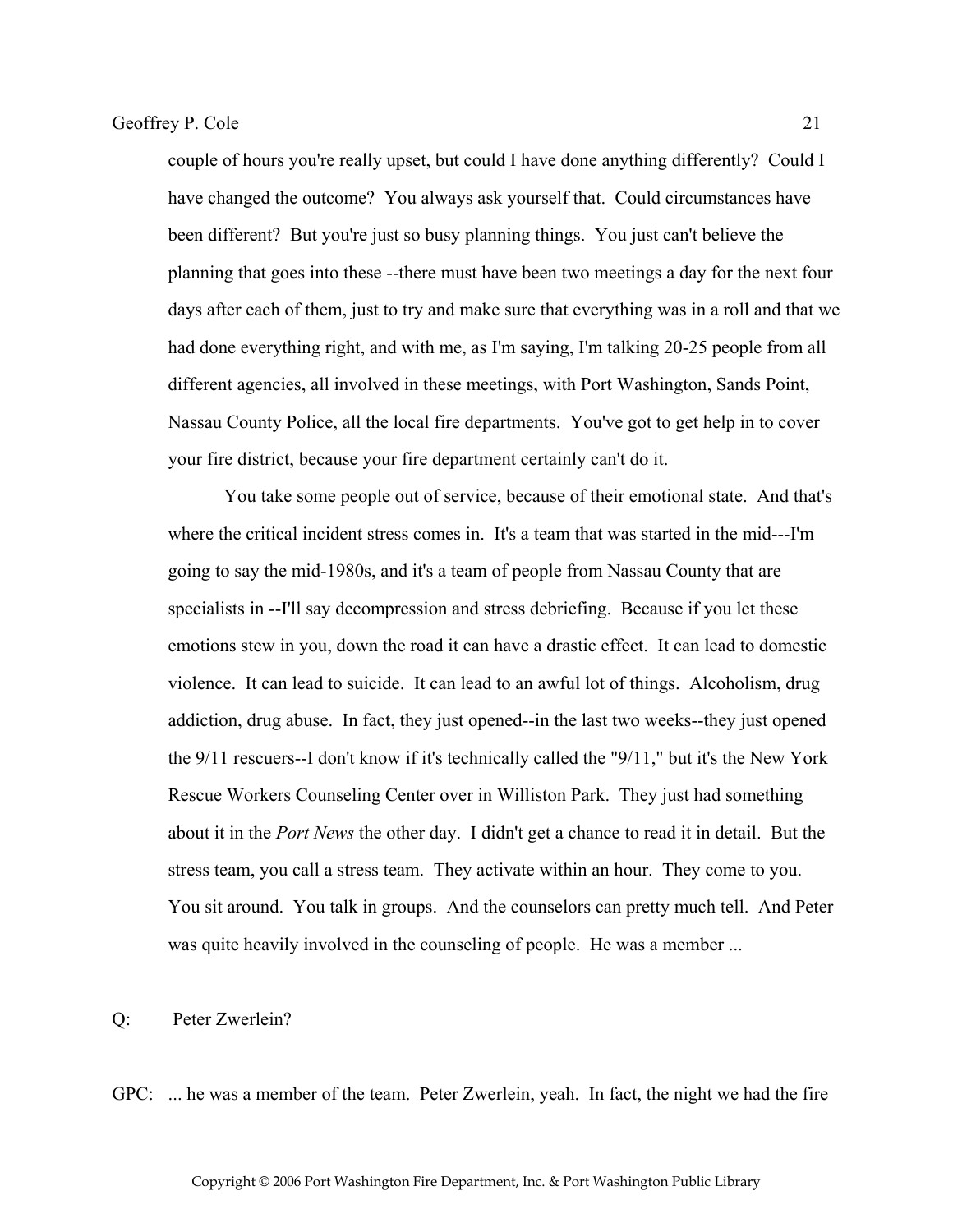[at Shields \[Hardware Store\] right here,](http://www.pwfdhistory.com/trans/coleg_trans/pnews900208web_pz.pdf) he was in Bayville along with our Chaplain, Tom Tobin, giving a critical incident stress debriefing session to the Bayville Fire Department, because they had just gone through--it was three nights after Avianca, which was in Oyster Bay. And all the fire departments from that whole area were involved in that. But the team comes in. Like I said, they sit around in a group. They talk to people. They ask them questions. It's like a roundtable where you talk. And they can tell by the way you're answering questions and what you're doing, what your emotional state is. And then you're approached privately afterwards for further counseling. You don't have to take it, but it's there, and most people do take it.

- Q: Are any of the people on the team professional therapists?
- GPC: They have all gone to courses on how to do this. I'm not going to say that they're- whether they're medical doc--none of them are medical doctors, as far as I know. The person that's the leader of the team is a doctor. He's a Ph.D. His name is Ray Shelton, and I'm sure that he's still heavily involved in it. And basically the way they have the team is now you just call the County Fire Dispatcher. You tell him you need the critical incident stress team. They page everybody. And within an hour, the team is assembled, or at least on the way to go to any particular location. Firefighter, line-of-duty deaths, they're called out for a lot. Deaths of children, they're called out a lot for that. You know, where you may have one, two, three, four kids killed in a house fire. That type of thing. Thirty, forty years ago, they didn't have that.
- Q: There was a fire not too long ago where a little girl did die here in Port Washington. Were you at all involved in that one? And her grandmother ...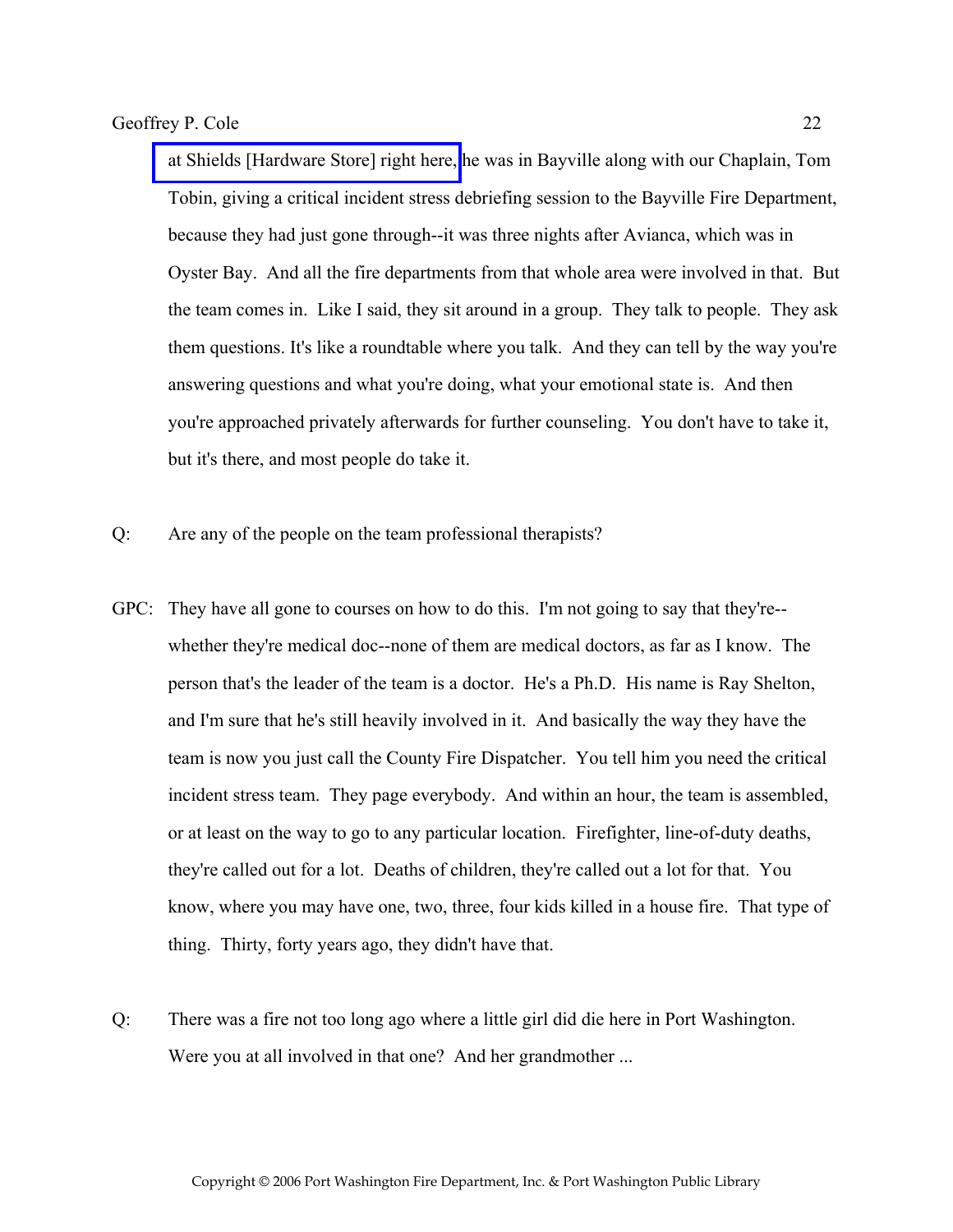GPC: Oh, yeah, but I don't remember where it was. Trust me, there--we have a lot of fires, and --do you know the address? If you told me the address, I would--it'll come right back to me.

Q: I don't remember.

- GPC: Okay. Maybe the next time, you can ...
- Q: Yeah.
- GPC: But there are a lot of fires. There are a lot of fatalities. Some you remember; some you don't. You know, we do 3,000 calls a year.
- Q: Can you tell me about a time when you were involved in a rescue?

[GPC: Yeah, as a matter of fact in, I believe it was, 1999, we had a fire in Manorhaven. It was--](http://www.pwfdhistory.com/trans/coleg_trans/pwfd_news065.pdf) I want to say it was Super Bowl Sunday. And it was obviously during the winter, and we received a call for a house fire just after lunch time on a Sunday. You don't expect too much from a house fire on a Sunday afternoon, because normally everybody's awake and things don't get too far out of hand unless something dramatic has happened with a flammable liquid or an explosion or something ...

Q: Excuse me. I have to turn the tape over.

GPC: Okay. ... [END OF SIDE A; BEGIN SIDE B] ...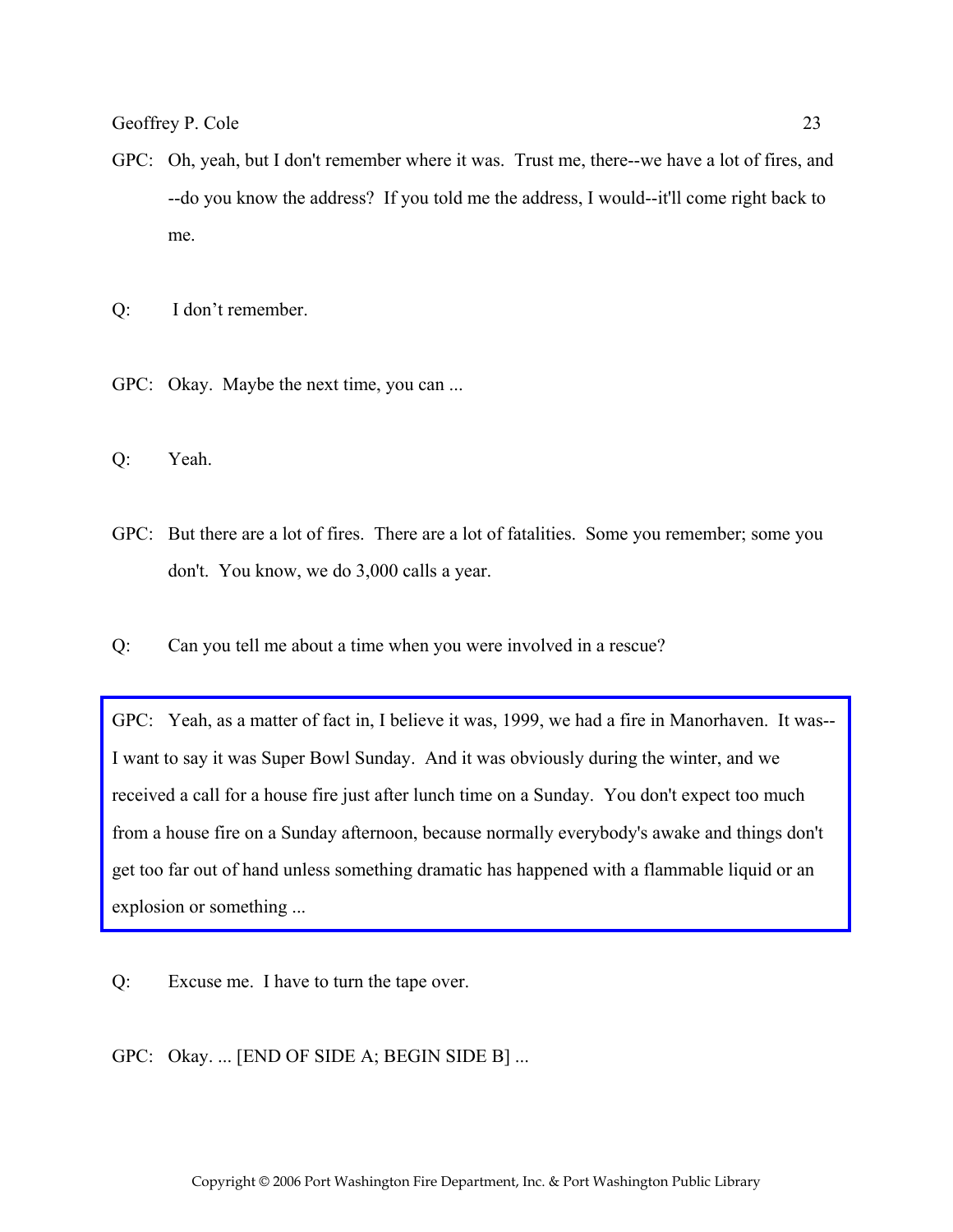Q: Okay.

GPC: Okay. And, when we arrived, there was a large volume of fire in the house. We were told that there was an occupant trapped in the basement. There was a tremendous amount of fire in the basement. We had a hard time getting to him. We eventually did get to him. He survived for seven days in order to say goodbye to his family, which was very important to both the family and he. He knew he was going to die. When he went into the hospital, they told him that he had no chance to live, because his lungs were seared, which is usually what happens in a fire. It's not the burn that kills you; it's the inhalation of the super-heated gases. Which basically, it turns your insides like a turkey. And it only takes one breath, so when people-- when they tell you to "stop-drop-and-roll" in a fire, they mean it. If you stand up and take one or two breaths, you're not going to make it in a well advanced fire. We also received word at the same fire that there were possibly children trapped. So at that point, we tried to get in the front door. We did. A hose line went in the front door, along with myself. And at that point, we had what's called a" flash-over," where all the super-heated gases in the room ignite. The door to the basement failed. It burned right through. The door to the basement failed, and it ignited the gases in the house. At that point, it knocked the firefighters that were on the hose line down. I was behind them around the corner. I crawled up, grabbed the hose line, opened it up above their heads, and literally pulled--tugged on all three of them to get them out behind me, and then I backed out with the hose line. We dropped the hose line, and the pictures that I've given you show the extent of the fire, of exactly what happened within literally two seconds of us leaving the house. There was a book written by a Mr. Michael Middleton who did write about the fire and the rescue and how very unusual it was to have two rescues at the same call. One a rescue of a civilian and one a rescue of firefighters.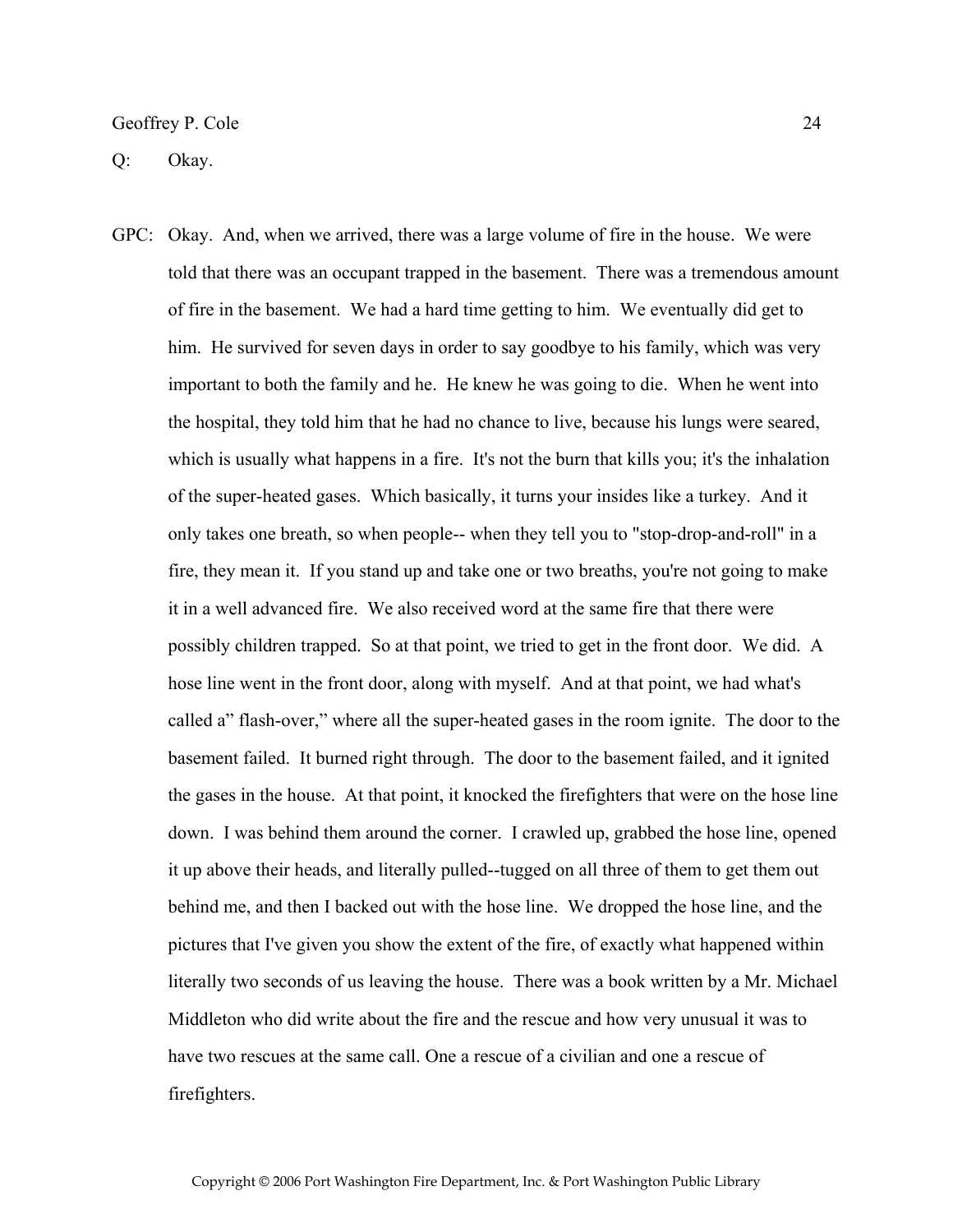#### Q: Those were the three that you got out?

- GPC: Those were the three that I got out, for which I got a Nassau County Gold Medal of Valor. I received the Firehouse Magazine Heroism Award, and I also received a Texaco Life Saving Award from my company that I formerly worked with, of which there were only 100 issued in 103 years for the life saving. It was nice. I got the award from the chairman. I got the Gold Medal of Valor from the Chairman of the Nassau County Fire Commission at a nice ceremony. And obviously the families of the three guys that I got out were very, they're always very appreciative. They make an extra effort to say hi, and I was in one of their weddings, which was very nice. And two out of the three have children now, and it's nice, because I'm not sure that they would still be here. And I think the book, which they also narrated to the author and described, the book goes into a lot more depth on the rescue, on their comments, on their feelings--that sort of thing. And it was nice. And I hope the Library gets copies of the book.
- Q: Oh, we definitely will.

GPC: Okay.

- Q: And you said that there were children in there.
- GPC: That was unfounded. So we went in for no valid reason that we found out later.
- Q: There were no children?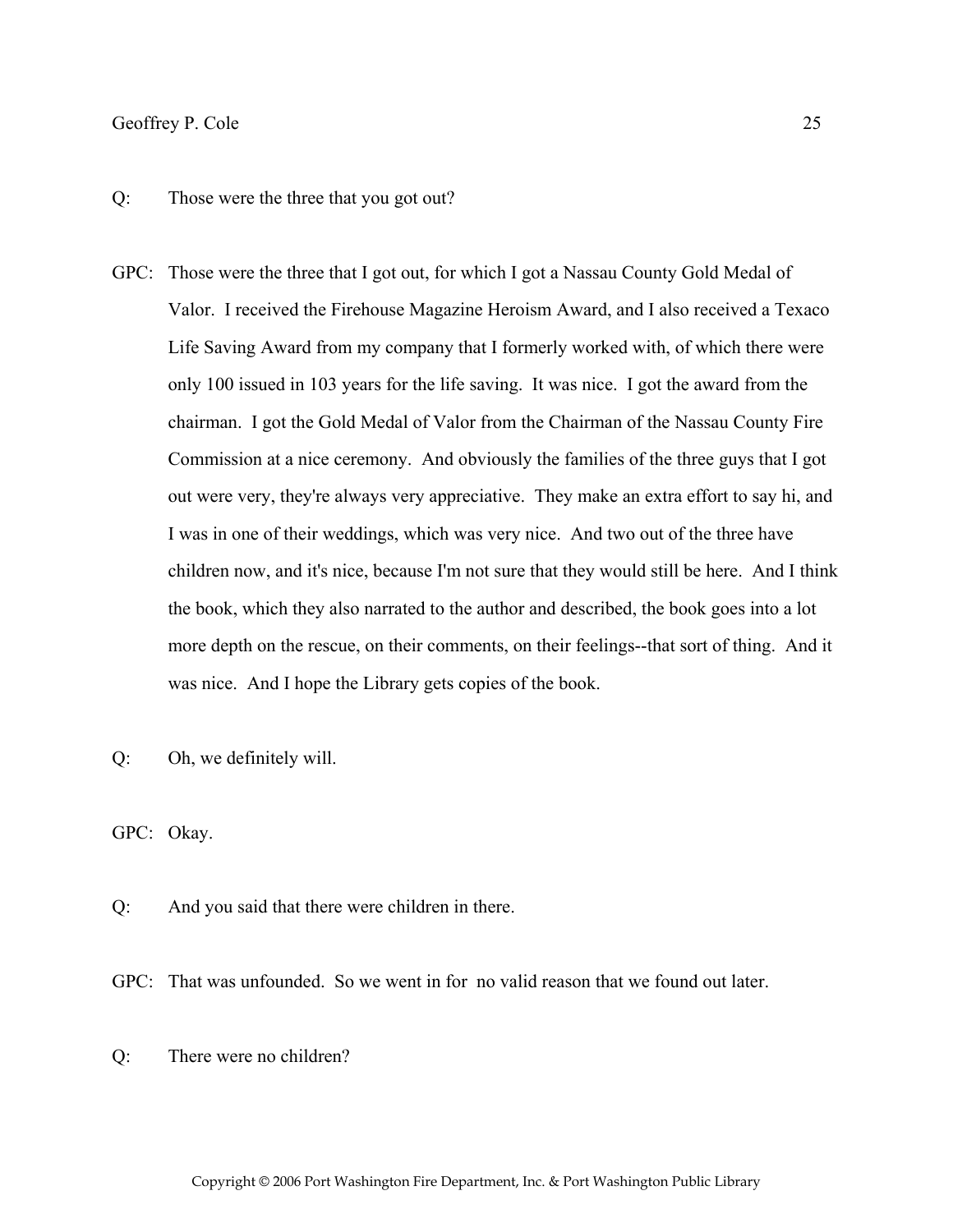- GPC: No. It was neighbors that said it, and there happened to be no children in there at the time, but you can't guess, you know. You have to do what you have to do.
- Q: Did you find out what caused that fire?
- GPC: It was a problem with the heating unit in the basement. Something with the cooking. There happened to be a kitchen in the basement, and we don't know other than, beyond that, we don't even want to speculate. But there was something--there was a problem in the basement, and that's where the origin of the main fire was. In order to get the person in the basement out, they had to lift him up onto the top of an oil tank and get him out through a window. There was that much fire in the basement. So he just narrowly escaped, but again, he only lived for a week.
- Q: How old a man was he?
- GPC: I'm going to say middle to late fifties, maybe, because his daughter was in her--I think she was in her twenties. So-- you don't want to go through too many of those.
- Q: Well, if you had one bit of advice for people on avoiding home fires, what would that be?
- GPC: Make sure your smoke detectors are working. Can't even tell you how many times we go to a house, and the smoke detectors never went off, because they didn't work. People pull the batteries out. If you pull your smoke detector down, if it's going off while you're cooking, take it down and put it on top of your pillow. You're not going to go back to sleep with a smoke detector on your pillow. That's what we always tell people. That's the most logical place to put it is lay it on your pillow, and this way when you go to bed,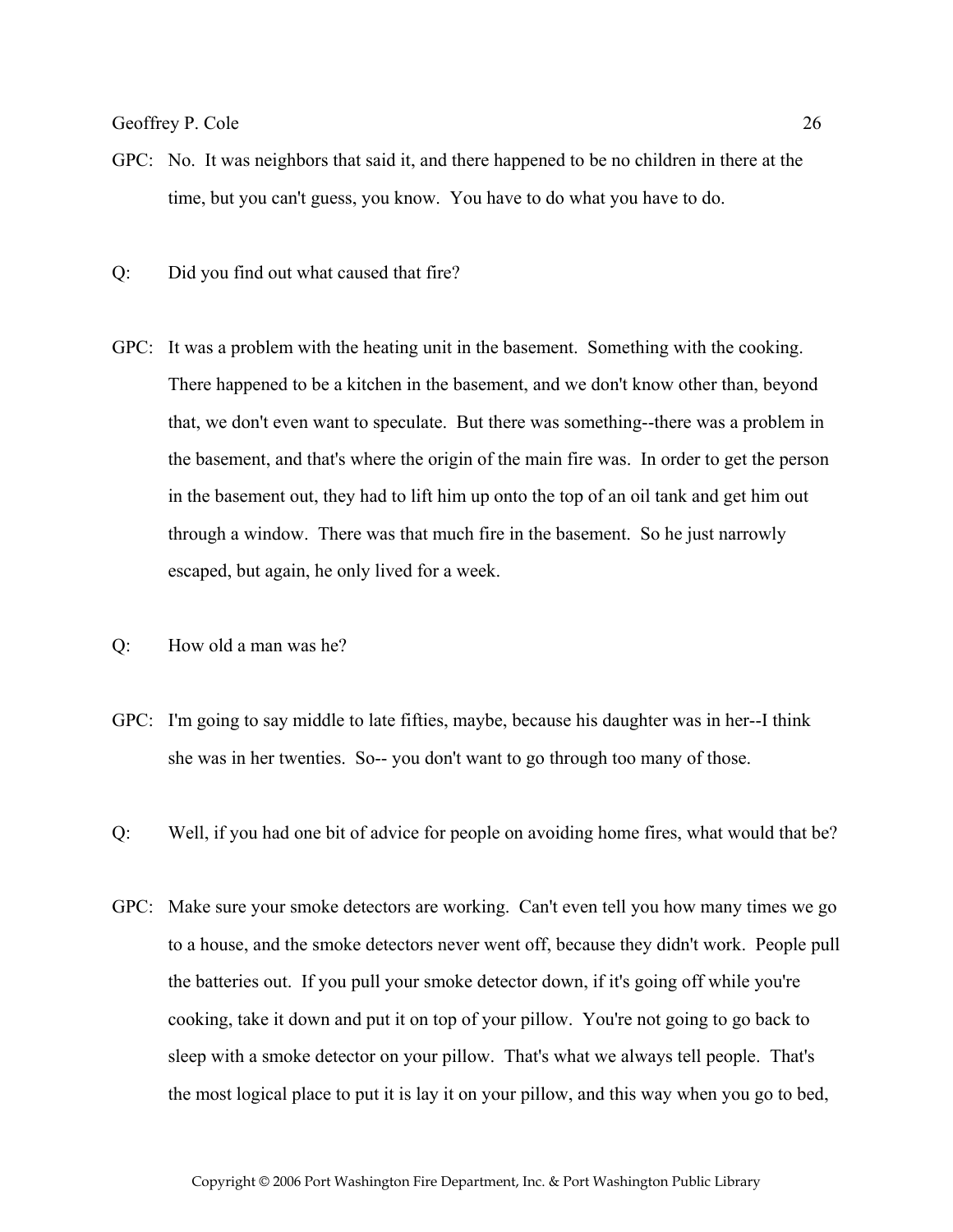you'll, "Oh!" And you'll walk downstairs and you'll do it.

 [We had a firefighter killed in town that was one of our own members that was](http://www.pwfdhistory.com/trans/coleg_trans/nday_921105web_hw.pdf)  redecorating his house. The only night that he had his smoke detectors down was the night he had a fire, and he was killed. And it's unfortunate. But if everybody had a working smoke detector in their house, we would never have--literally, we would never have a fatality. They do what they're supposed to do. Carbon monoxide detectors do what they're supposed to do. Unfortunately, you or I don't have a way to determine if it's for real or not, so we do get a lot of carbon monoxide calls.

 We get a lot of calls for smoke detectors going off, people being cautious and calling us even though they know there's nothing going on, because we know what we're looking for. I mean, they don't even think about going above the detector in the attic. Maybe there's something going on up top. That sort of thing. But that's--that's the biggest thing. If everybody has a working smoke detector and a working carbon monoxide detector, these things don't ...

Q: How do you know if it's working?

GPC: Test it. Push the button every week. There's a test button right on the smoke detector and the carbon monoxide detector. Just push it once a week and make sure it works. Chances are, if it's working at the test, it'll work if there's an emergency. And if the power is not working properly or if the battery is dying, it'll let you know. It'll come up with a series of chirps to let you know that it's time to change your battery.

 And you should-- just don't have an excuse. Just have batteries on hand. Know what kind of smoke detector you have. Know what kind of batteries it takes, and have a couple extras in your night stand or wherever, just for that. Not for your nine-volt radio, not for anything else, not for your shower radio that you need to listen to the news in the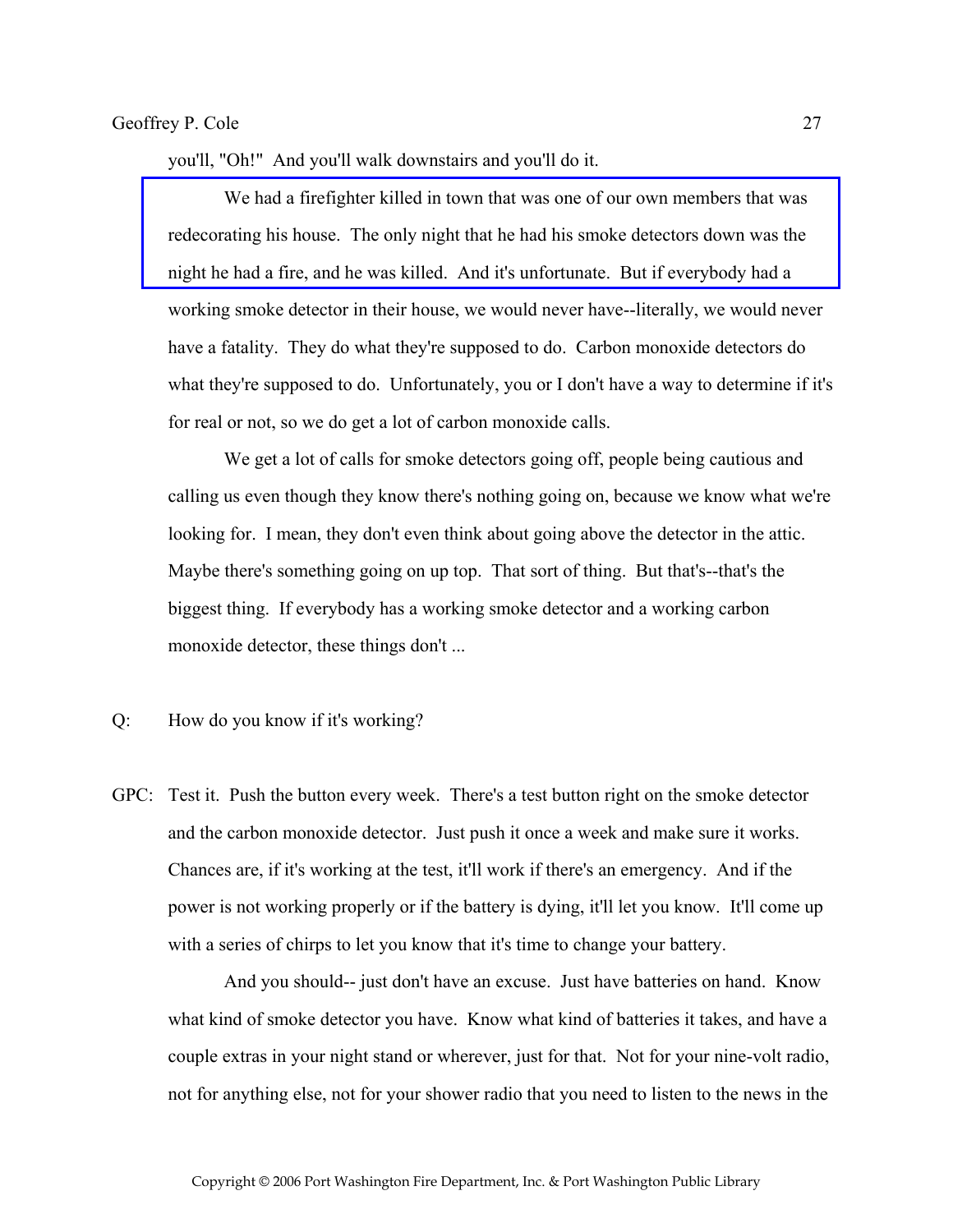shower. Just have it for that.

 And again, a lot of the systems are wired in, and have a back-up if you have a significant power failure, because for the alarm systems the batteries are only good for 24 hours. So if you have a black-out, like we had in August, and it's going to be long, just keep a smoke detector--they're not even five dollars anymore, the smoke detectors. Just keep one in your drawer with a battery near it. And if something happens, just take a piece of duct tape or double-sided tape or whatever and hang it from a wall or hang it from a ceiling, and this way you've got it, even if you have a power failure. A lot of bad things happen during power failures. People use--in the winter, they use gas stoves to heat. They use fireplaces to heat. That sort of thing. You've got a lot of carbon monoxide issues. And a lot of candles during black-outs. Forget about it. So, a dangerous time is when you lose power and you do other things to make your life almost normal.

- Q: And have you had to go to fires caused by candles?
- GPC: Yes, we've had fires that were caused by candles from people not having power. You know, that sort of thing. We've had carbon monoxide calls where people have been overcome because they used gas stoves to heat their home, and the gas stove was not tuned properly. There was more gas coming out than what was being consumed, and that's what causes the carbon monoxide. It's--it's--any time there's combustion, it's incomplete combustion is what creates carbon monoxide. If you have perfect combustion, then there is no carbon monoxide.
- Q: Can we go back a little bit to your service as Chief. You served as Chief two times.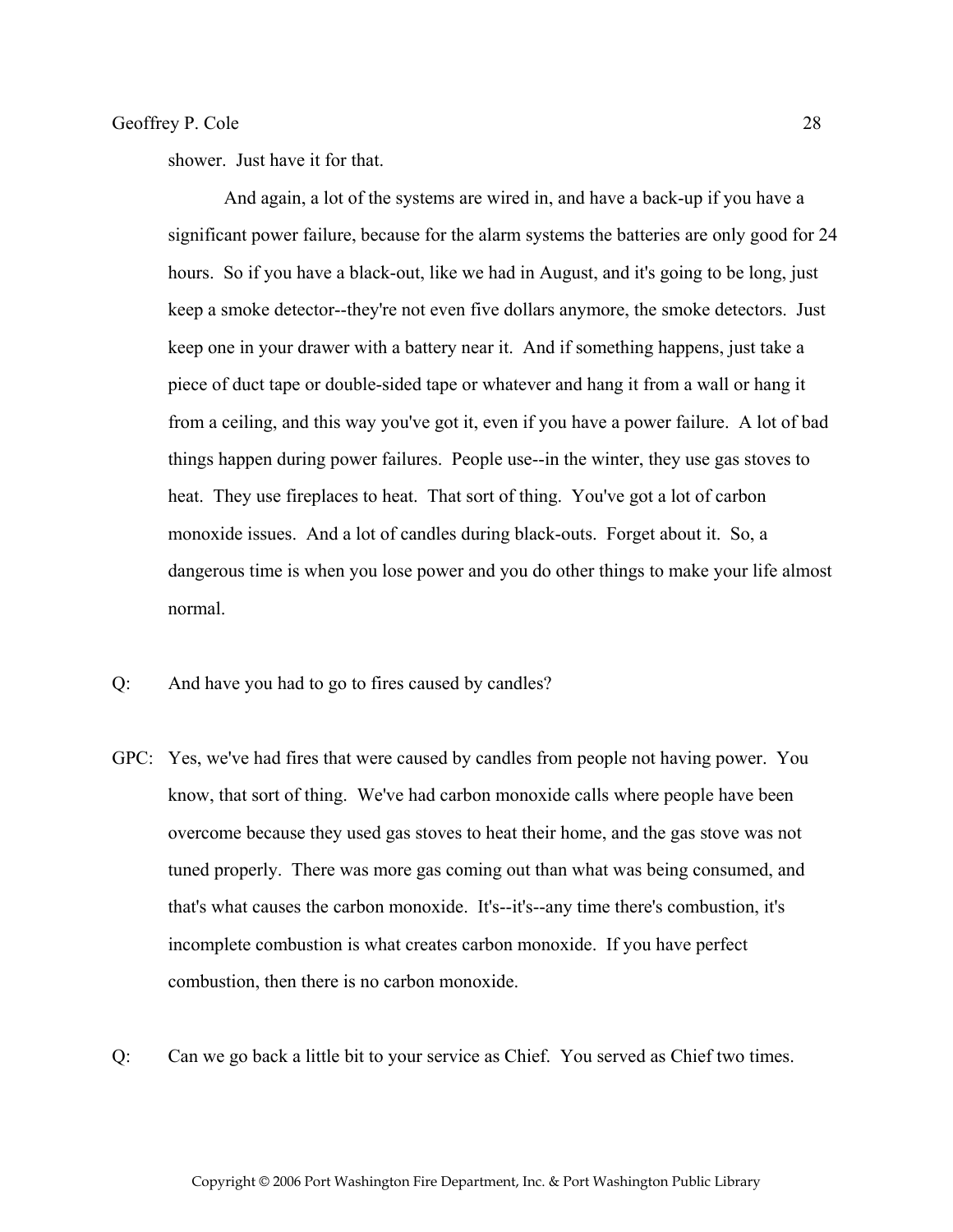GPC: For twelve years, yes.

Q: Yes. What made you decide to do that?

GPC: I think I was just so into it. I was so in tune with the regulations. All my requirements to become Chief were already fulfilled, as far as my classes and my training and everything else. I had the time. I don't have any children, so I had the time. And I think it was just- it was something that had never been done, and I just thought that I would try it and see what happened. And I had to stand for election again, and it's probably pretty unusual that a standing Chief can be reelected again, because there are a lot of decisions and policies and everything else that you have to do when you're Chief, and you don't necessarily have a lot of friends when you make all these policies and decisions and rules and safety guidelines and everything else. And I think it's a credit to the Fire Department that that they understood everything that had to be put in place. And without the Fire Department, the Chief is nothing. Without the people under him, without the assistant chiefs, the other officers, especially the membership. The membership are the ones that man the trucks and do the yeomen's jobs at the fires and emergencies and everything else. And all the people with the Fire Medic Company, and the ambulances. They do the--they do more calls than we do, and I don't know how they do it. They encounter such burnout with the Fire Medic Company, with the amount of calls that they go to, with the things that they see, that a person that's very, very active for a couple of years in the ambulance company, generally after that, either they become very inactive or they resign, because it's just so much. You go on the ambulance at eight o'clock in the morning, sometimes you're not back until two. With, you come out of the hospital, "Oh, we have another call for you." You come out of the hospital: "We have another call for you." And everybody--you've got to remember we're still all volunteers. We all have jobs and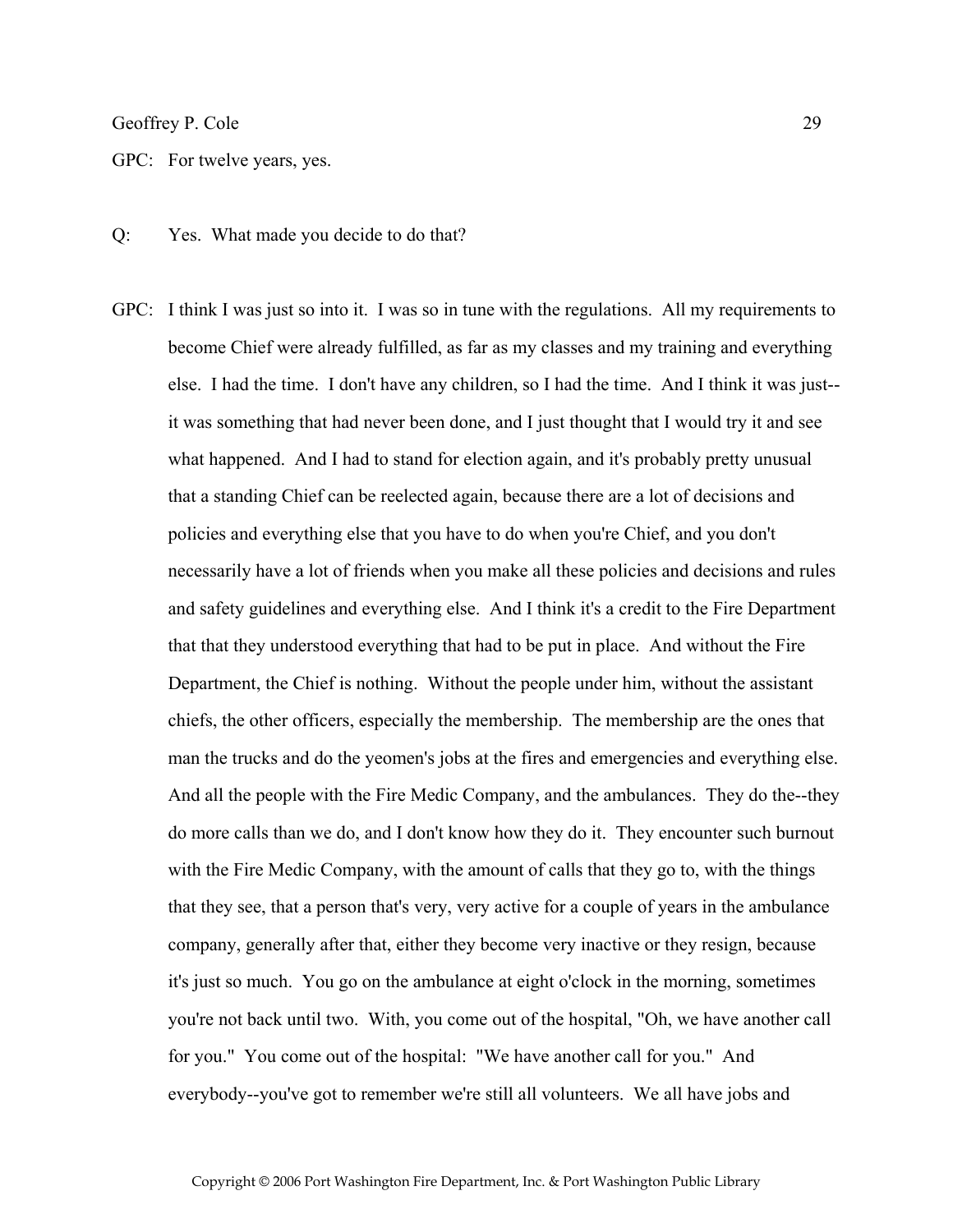everything else to do, and so it's difficult.

- Q: How did you manage to integrate your not only being a firefighter, but a Chief with your job?
- GPC: My job was very, very good to me. I was allowed to leave at any time and do anything that I needed to do, because it was--it was a very good public relations thing for them, as well. And I had several articles written about me in the Texaco magazines and newsletters, about being Chief. And I also used my expertise at work. I was Assistant Manager for Environmental Health and Safety. So I had a safety background to begin with. But there was no problem with me leaving work for major emergencies here, or anything else, and I did that quite a few times when there were major emergencies. I used to have a radio at work, and I could hear what was going on. And you make a couple of phone calls to the dispatcher to find out what is going on, and it was only 20 minutes for me to get back.
- Q: Where was your office?
- GPC: In Harrison, in Westchester. But it was only 24 miles, so it wasn't like it was 80 miles away. And usually when I was coming back, it was non-rush hour. So I'd say there were eight or ten times that I came back during my times as Chief, and they were very, very supportive. You know, "Don't worry about it." I'd call in the morning, "Oh, I've been up all night at a call. You know, I'm going to just get a couple hour nap and I'll be in by noon." "Don't worry about it," you know. That type of thing. They were great. They were fantastic.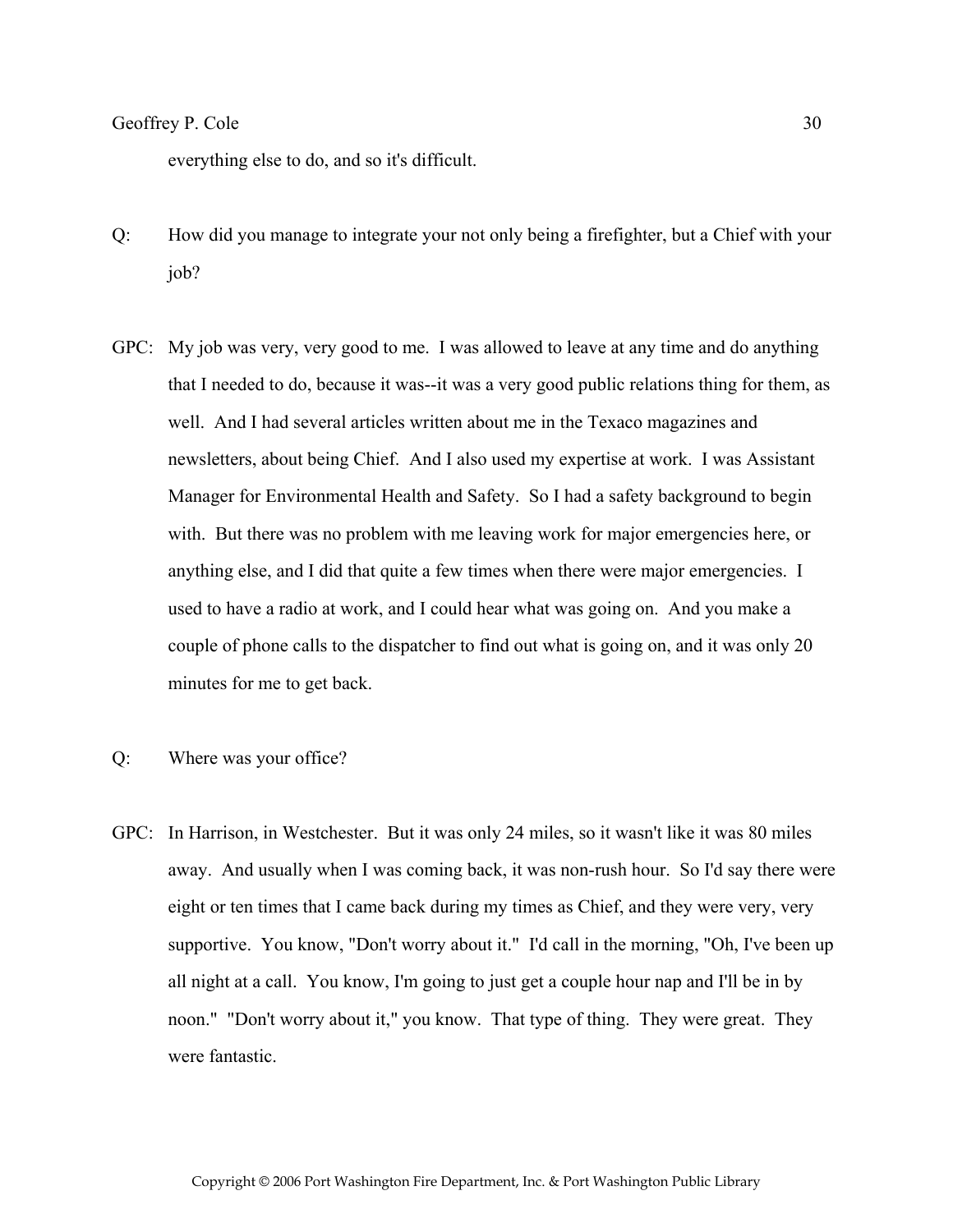Q: That's great. You talked about the training that you were up on your training.

GPC: Yes.

Q: What kind of training did you receive to be Lieutenant, Captain, and Chief?

GPC: You constantly received training, and there are specific training requirements for each position. And obviously they increase with your level of responsibility. There are probably eight to ten courses that you must take. Officers' training, officers--a lot of it is people skills, management skills, that type of thing. And then there are time restrictions, as well. You had to be a Captain of your company for a certain period of time, at least a year. And you had to be an active member in good standing of the Fire Department for at least 10 years. And then you had six years as Chief--well, you actually had four years as an Assistant Chief to learn before you became Chief, and that was a big part of the process.

 You can never get enough tutelage. The goal of the Chief is to ensure that any officer that serves under him, including Captains and Lieutenants, are able to command the Fire Department at any time. And if you leave town and you can't be assured of that, then you're not going to enjoy it very much when you leave town. If you go away on vacation with your family for a week, you want to know that everything's going to be okay, and that the Assistant Chief will call you if there's a reason. And you tell them what the reasons are to call you. You know, if there's something very bad that's happened. Like I used to call my--I used to tell my Deputies, I said, "You guys got it. You know what you're doing." I said, "You know the only time that I want to be notified if there's either a death of a firefighter or a serious injury to a firefighter." But that was it. And ... [KNOCKS ON WOOD] ... never got the call. And it was great. And I never got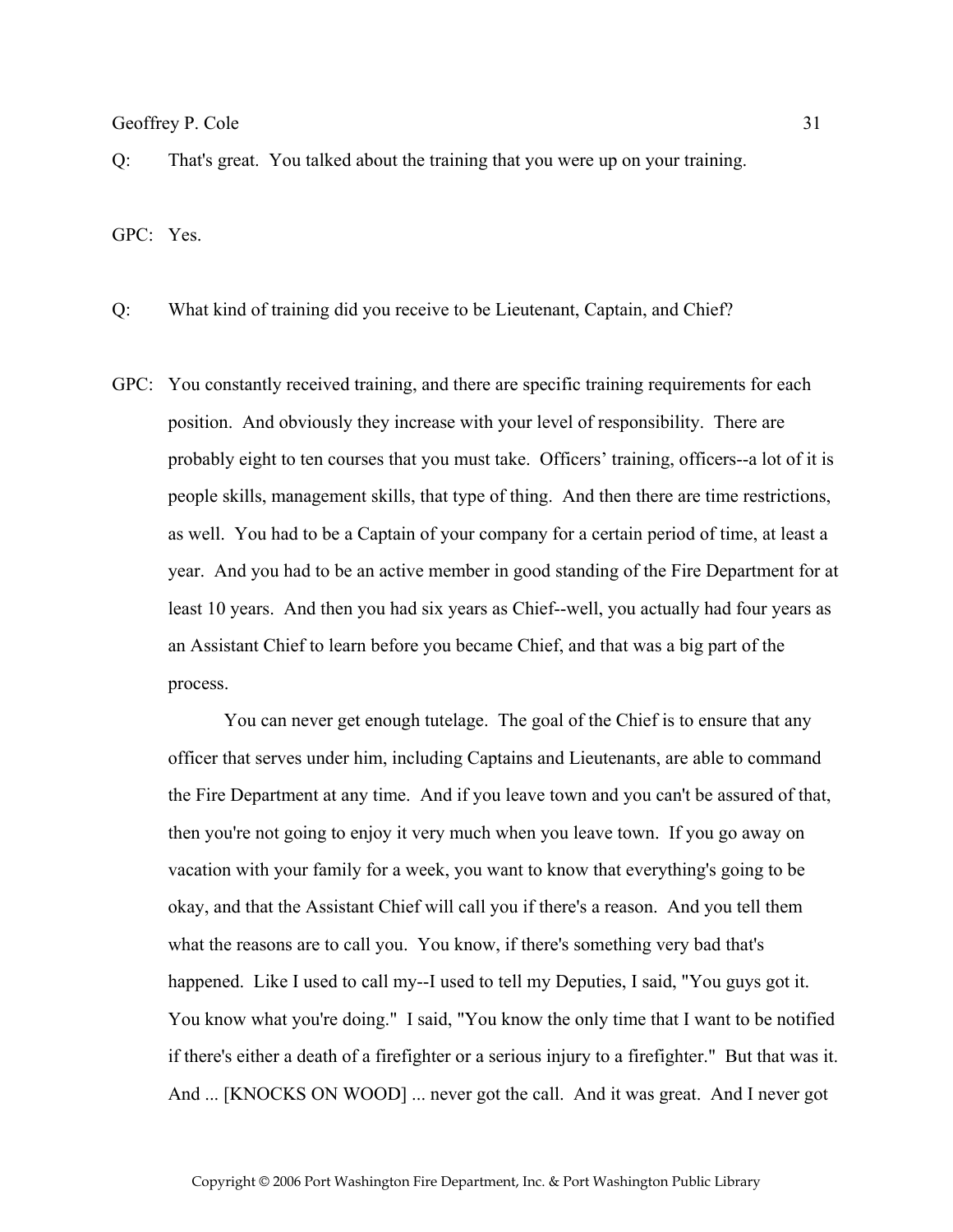called when I was on vacation. Things ran fine. But that's your goal. If you're a Captain, you want to make sure that all the officers under you are properly trained.

 That's your responsibility, to make sure they have the training and the knowledge and the experience, and you wean them into things. If you happen to be in the front seat of the engine, and you have a junior engineer with you, behind you, "Latch onto me. You and I are going to take the line in, and we're going to give the instructions to the guys that are physically--or the girls--that are physically on the hose line." And that's how they learn. You know, similar to the Captain yelling out that third floor window to me--"Put an air pack on and climb up the ladder"--that's exactly, that was my first portion of onthe-job training.

- Q: Remember his name?
- GPC: Yeah, but I'm not sure whether he was the Captain or Lieutenant. It was Jim Duncan, the police commissioner. He's a police commissioner here in town. He's an ex-Captain. I think--I'm pretty sure he was Captain. It was in 1975, so I'm pretty sure he was Captain.
- Q: And do you remember any of the other firefighters who sort of took you under their wing, when you were a rookie?
- GPC: Yeah. I was probably along with the Lieutenant at the time, Don Kurz, probably one of the youngest chauffeurs ever on the apparatus. I had in just under a year when I was made a chauffeur, which was like unheard-of then. Usually you had to have five years in the Fire Department to become a driver. And I was just so into it. I wanted to learn all the time. The pumps and the trucks fascinated me, and how to pump them and what to do. They look simple, but they're not, and they've gotten more complicated as you go,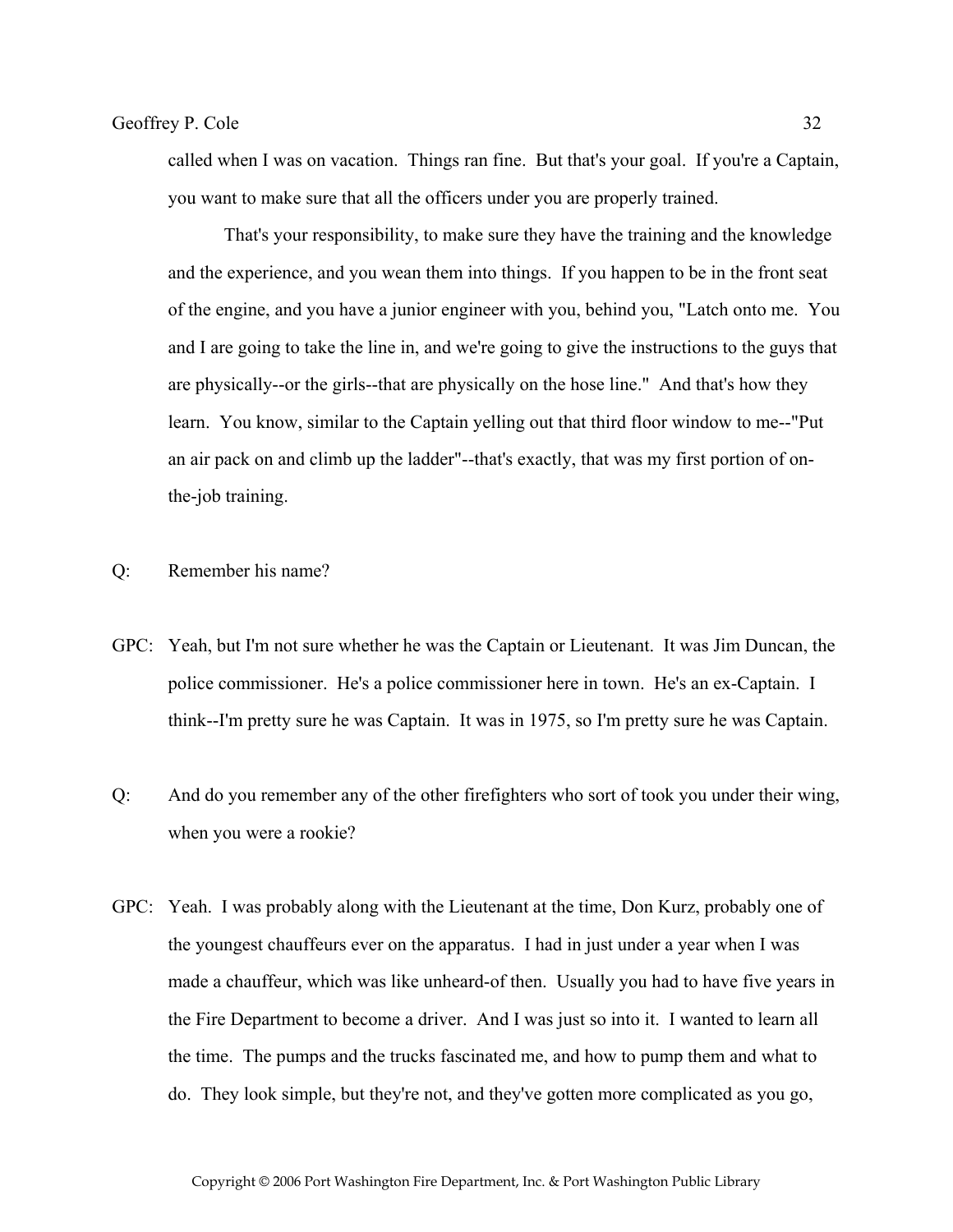because now, when I first got in the Fire Department, a 1,000-gallon pumper was a lot. A 750-gallon a minute pumper was a lot. Now, they're 1750-2000. You're dealing with hose that's double the size. We only used to deal with hose that was as large as threeinch. Now, we have four-, five-, and six-inch hose. We now have foam systems on a truck, which we didn't have then, for certain types of fires that you need foam to extinguish. Oh, yeah, Donny Kurz did a lot of training with me. And when I first got in, we had an unbelievable crew. I couldn't make the fire apparatus from my house. That's how fast it was. And I only lived--I don't know--eight, ten blocks away. Can we just pause this for one second ... [INTERRUPTION]

 That's how things have--I mean, from 30 years ago to now, things have changed completely. We have office managers, and we have maintenance personnel now at headquarters, and they supplement the Fire Medic Company with the ambulance responding. Because sometimes we can literally have five or six calls in a morning, and you just don't have enough people to do it, at times. So, we now have maintenance personnel who take care of the fire apparatus and some of the firehouses, and they take care of headquarters. And they take care of filling bottles, and just maintaining the trucks more so that the members have more time for training instead of the washing the trucks and maintaining the trucks and things like that.

- Q: So the maintenance person, is that a paid staff?
- GPC: Yes, uh huh. We started that three years ago. It was just time. And in order to keep the volunteers here, a lot of the volunteers here have two jobs. And they just don't have the time to come to the firehouse every Thursday night and do three or four hours of washing trucks and whatever. And we want the time that they have to be as valuable as it can be. So, we've freed up a lot of time for more training, which satisfies a lot of other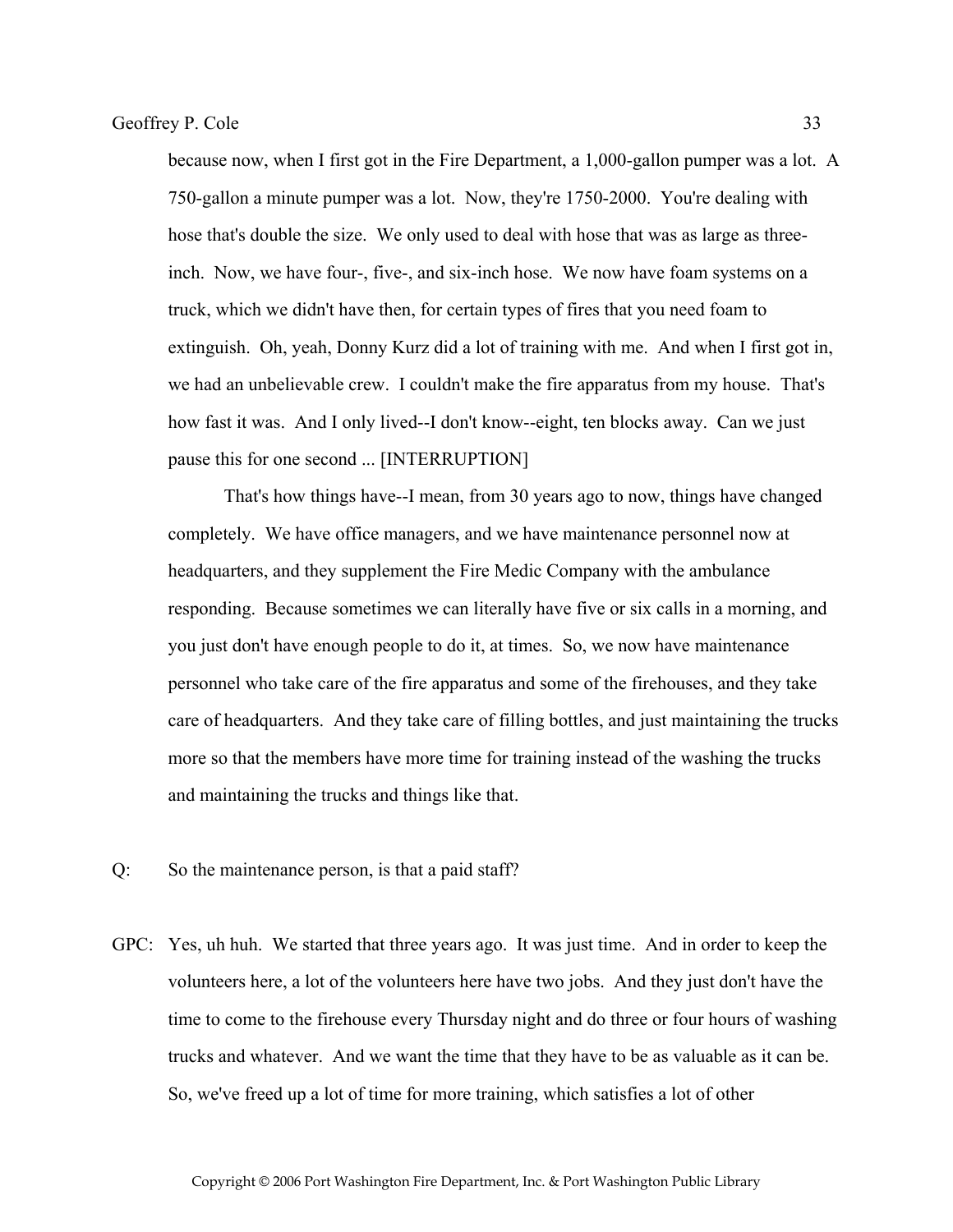obligations. And we keep our members.

We had almost a full complement of members, which would have been 425, just prior to Bobby Dayton's death. After Bobby Dayton died in the line of duty, and after Ingrid died, if you graphed it out, there would have been a steady, nice slope downwards of members. Because members' families were saying, "Well, why--what are you doing this for? Look at what you're risking. Look what's happened. What are we going to do if something happens to you?" At the time, it was a very insignificant death benefit. It was fifty thousand dollar death benefit, which is nothing for a family. And a lot of our members don't have life insurance. And great, so you get your name on a plaque that you died in the line of duty, but, you know, how does that leave your family? So we had a sure but steady decline of members in the early to middle 1990s. We probably lost 100 members net. I think our lowest point was around 260 members out of 425, which is- that's a fairly low point.

 9/11, we saw the spike come back the other way. Everybody wanted to do what they could do, after 9/11. We had a spike. Some of those members that joined after 9/11, they didn't last. But many of them have. And we're up to, I believe it's 295 right now, which is still a fairly decent number. We're still one of the largest fire departments in Nassau County. We're the second busiest fire department behind Long Beach, and Long Beach is a paid fire department. So we are the busiest volunteer fire department on Long Island, or in Nassau County anyway. Suffolk County, I'm not real familiar with their statistics.

Q: Why do you think that is? Because Port Washington is not the second largest community on Long Island.

GPC: It grows dramatically during the day. The census, I believe, is around 35,000. The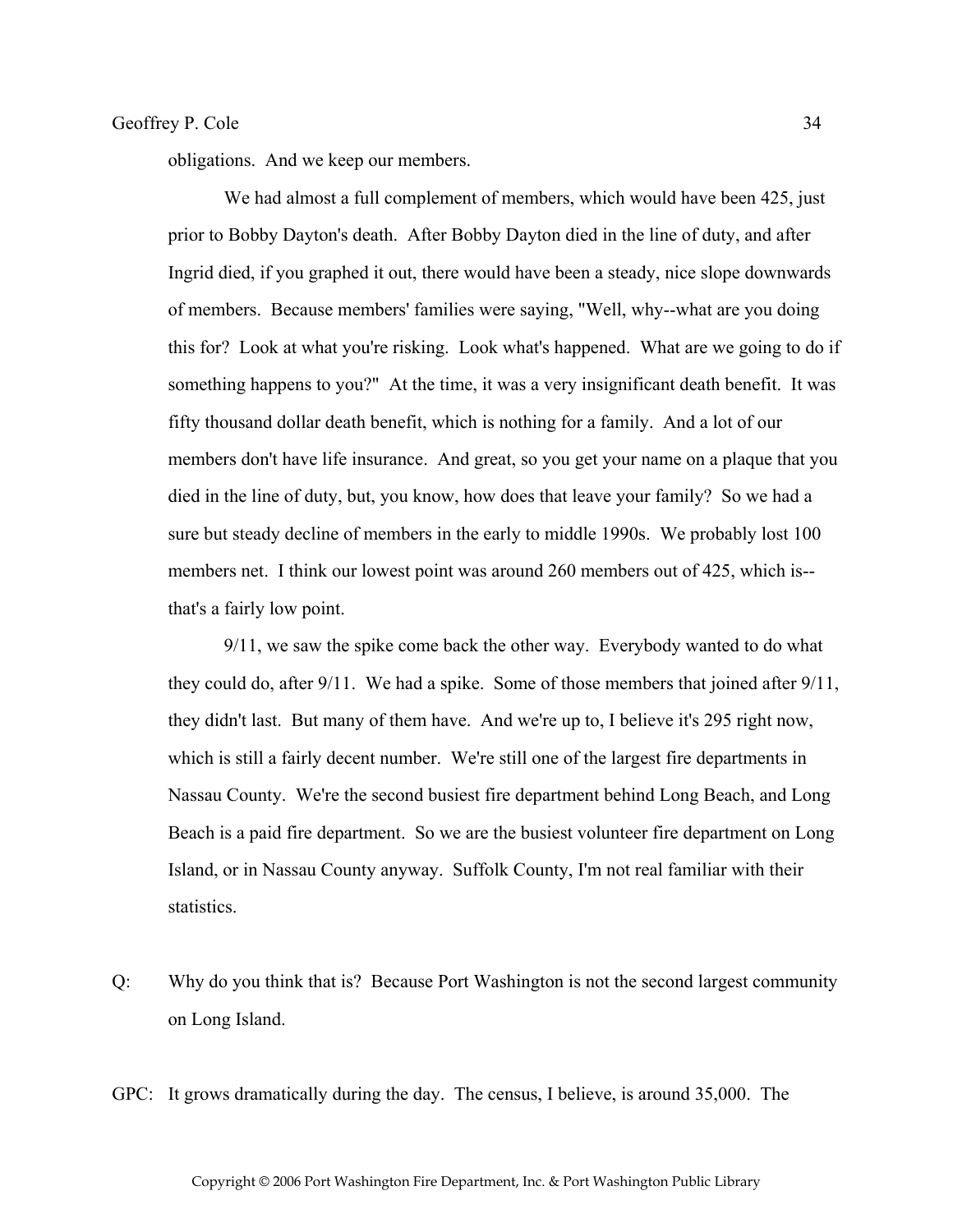census population, the last census that we did. However, during the daytime, that census grows by 20,000 people. With the industrial park on Roslyn West Shore Road and everybody that comes into Port Washington, very--you know, there are commuters that go out of Port, but the population gets up--we've calculated--to roughly 55,000 during the day. And that's when the bulk of our calls are, between eight a.m. and four p.m., there's 70 percent of our calls. So it does get very busy.

 We have a large fire district. I mean, we go from St. Francis Hospital to everything north and the whole peninsula. We're a 12-square-mile district. We have the whole industrial park down on West Shore Road, and we have St. Francis Hospital and all the schools and all the factories and everything else. And Thomson Industries and Publishers Clearing House, and the large estates in Sands Point, and so we're a multifaceted fire department. We have to do everything. We have to do HAZMAT [hazardous materials]; we have to do residential firefighting; we have to do commercial firefighting. Look at the water that we have. We just applied for a grant for a fire boat. We don't have a fire boat. We applied to the federal government, FEMA [Federal Emergency Management Agency], for a fire boat, and we're hoping we get it. And the local senators and congressmen and everything else are pushing for us to get this, so hopefully we will get it.

- Q: Why do we need a fire boat?
- GPC: Because there's no firefighter capability on the water. Anything more than 20 feet off of a piece of land, we can't get to. And the Town of North Hempstead doesn't have a fire boat. Nassau County doesn't have a fire boat. And, you know, we're surrounded by water here.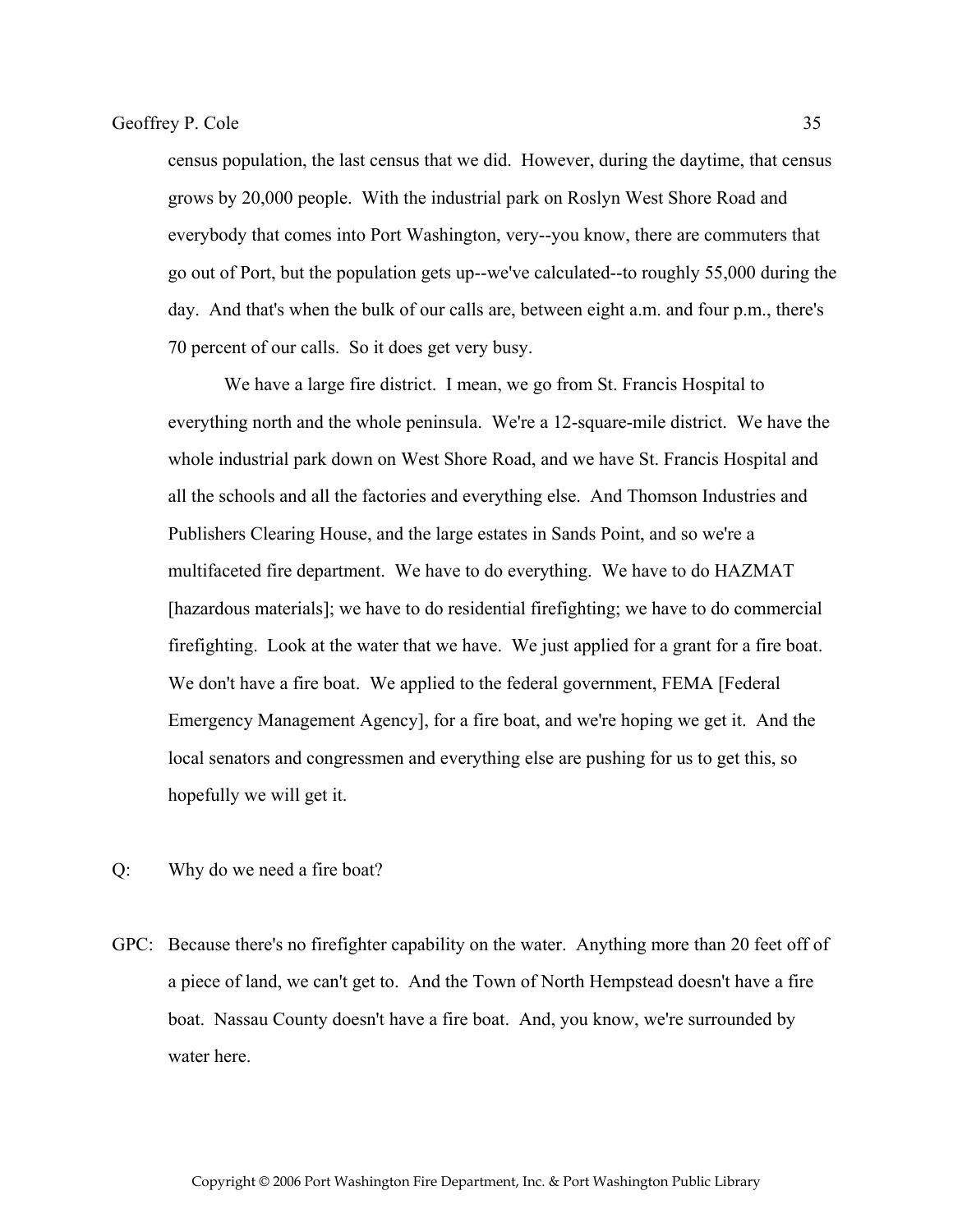- Q: So what has happened in the past when there's been a fire?
- GPC: In the past, the County police boat maybe has had a little pump that they stick in the water, and they have a little tiny hose like a garden hose, and they'll tow the boat in, for us [laughs] to put the fire out. So if we get the fire boat, we've been offered all the facilities and the place to put it and everything else. So we're just hoping that we get it. And they're not cheap, but the federal government's going to pay 90 percent and we do have a former member, again, the same member, Jim Duncan, that was a captain of a Nassau County police boat. So he's very familiar with being in command of a boat like that, and I'm sure he could train a lot of us on what we need to do. And we get a class in here from the Power Squadron, whether it's a couple of days or whatever, but have a class and get a crew going. Because a fire boat, it can't hurt us. The only thing it could do is help us. But those are the reasons why we're so busy. We have everything here. I mean, we have a major Long Island Railroad hub. A lot of fire departments in Nassau County don't have a dead-end rail yard in their towns. We do. We do a lot of training with the railroad, have actual drills, get out on the tracks. Have simulated fires inside the cars, that sort of thing. Now, last disaster drill we had with the battalion. There are eight battalions in Nassau County, and each battalion is comprised of fire departments in a geographic area. So, our battalion is Great Neck, Manhasset, Plandome, Port Washington, Albertson, East Williston, Williston Park. There are eight departments in the battalion. And we had, last fall, we had a drill at the train station, where we called in all of those fire departments for the drill at the train station. We had like 30 victims, and the hospitals got involved with mass casualty drills, that sort of thing.

#### Q: Did you ever have to be called to a fire at the train station?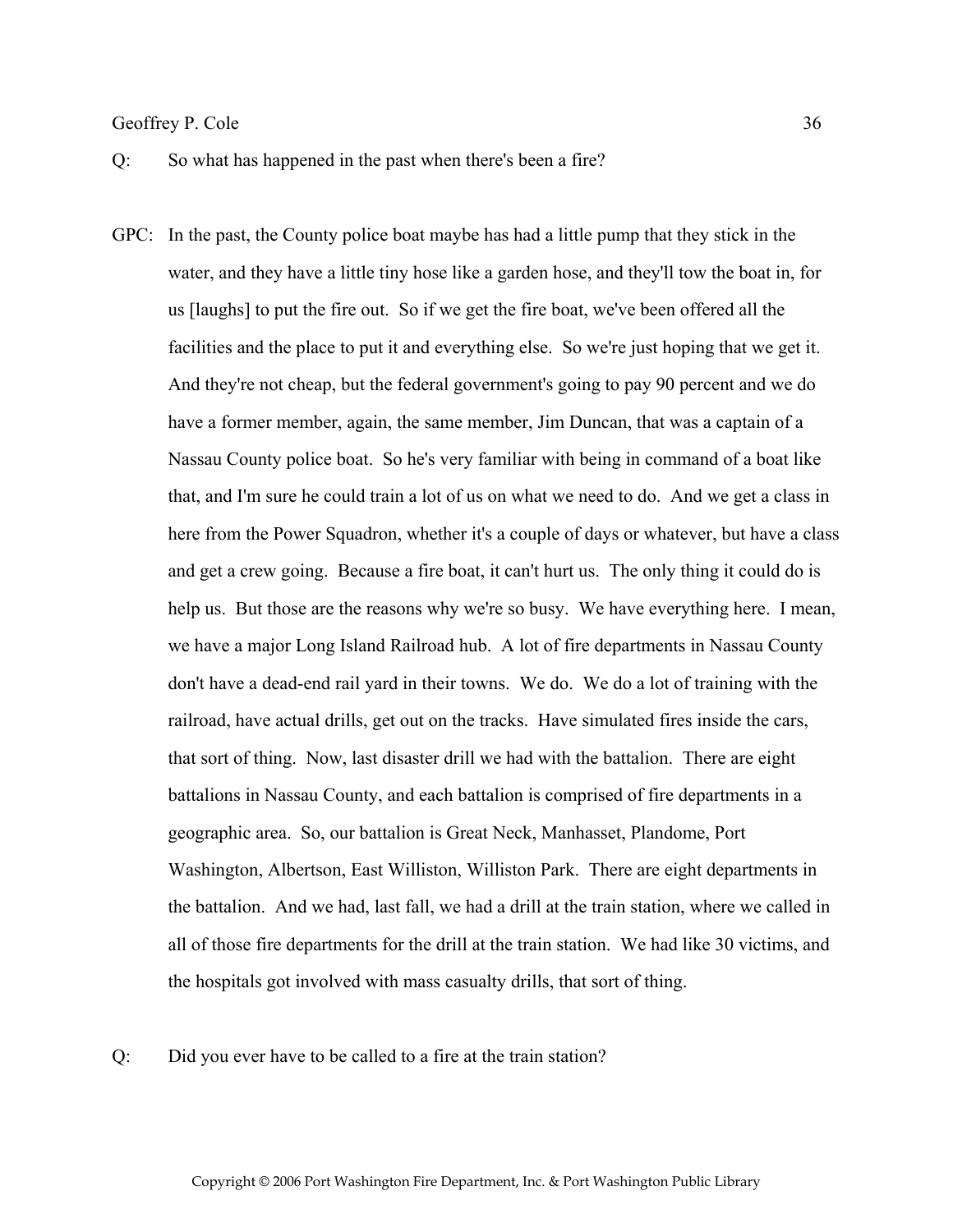- GPC: Yes. Yeah, we've had fires in trains. We've had derailments. We've had more serious electrocutions, things like that. We've had trains that have gone through the end of the platform. We had one last year. Went right through the stanchion, about 10 feet out. Didn't get as far as the station, but you can look up in the records and see when that station was hit many years ago. There was a train in the '40s, I believe. Major derailment. We have pictures of it at the firehouse. It was a major Long Island Rail [Road train incident here. So, a lot of brush fires along the tracks. You know, things like](http://www.pwfdhistory.com/trans/coleg_trans/peco_fires014_web.jpg)  that. So we're very--we're a widely diversified fire department that has a very large area to deal with, and we feel we deal with it pretty well.
- Q: What do you think the future is in terms of its being all volunteer?
- GPC: I don't know that I'd want to speculate on it. It's hard to say that in five or 10 years, that it's going to be a combination paid-volunteer fire department or whether it's going to be Nassau County Fire Department or a Town of North Hempstead fire--it's just--it's very difficult. Now, cost of living in Port Washington is not going down. We're not getting the white collar workers to knock on our door and join. In the Fire Department, there's maybe 10 or 12 people that wear suits to work, and that's about it. Everybody else is basically a blue collar worker. And that's historically been the type of member that joins the Fire Department. But who wants to get off the train at seven o'clock at night and spend two and a half hours at the firehouse doing their work night or whatever, that has a million dollar house and is paying twenty-five thousand dollars a year in property taxes? And so, I don't know what the future will be. I wouldn't want to sit here and predict it. I don't know that any one of these 50- or 60-year members that are going to come in and talk to you could have sat there and predicted what's happened, in the meantime. We just don't know. We don't know what's going to happen in our future in 10 years. We don't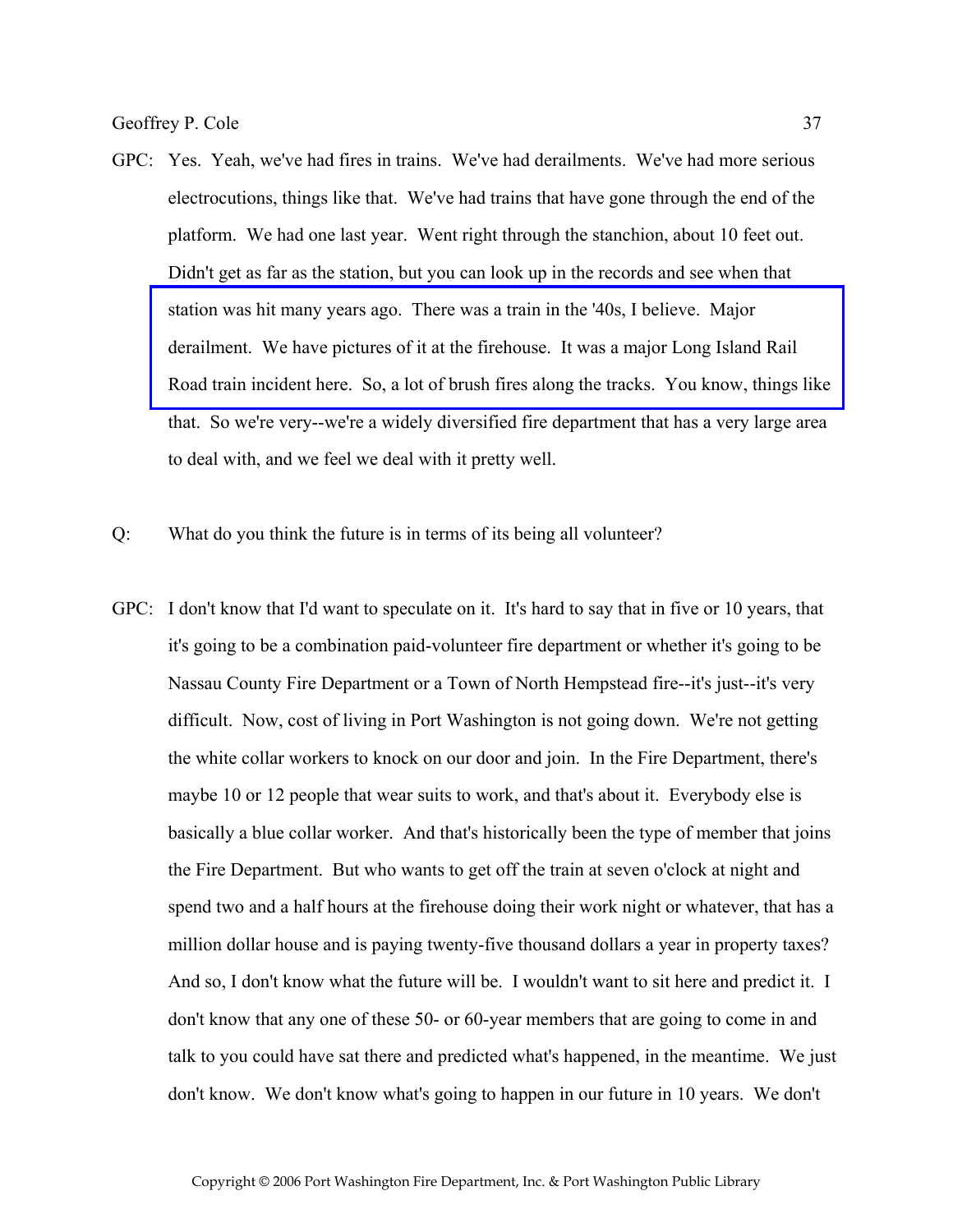know whether we're going to have fewer firehouses. Whether we're going to be purchasing trucks that have ladders and pumps on them, that sort of thing. We just don't know. We don't know what the future of emergency medical service is going to be here either. It's a very, very hard thing to predict. There have been some things that have changed in the last 10, 15, 20 years, with dispatching and joint responses and things like that, with other fire departments, but I wouldn't want to sit here and predict it. I wouldn't want to sit here and say, "Well, in five years it's going to be a paid fire department," because I just don't know.

- Q: What are the biggest changes that you've seen since you've been in the Department?
- GPC: Well, I think in the community itself, I think the demographics of the community have changed so much. We do a lot of Spanish-speaking safety presentations now, with our Fire Marshal's Bureau. We have several members that have taken that under their wing and do fire safety demonstrations and things in multi-language.
- Q: Where do you do them?
- GPC: Some of them have been done in Manorhaven, and none have been done here in the Library, but ...
- Q: But like at churches or schools or ...
- GPC: No, basically through organizations. I'm not sure what the names of the organizations are. One of the people that arranged it was Scott Falconer--he's now a member of the Fire Department. He was always in the Explorer program. And his Eagle project was to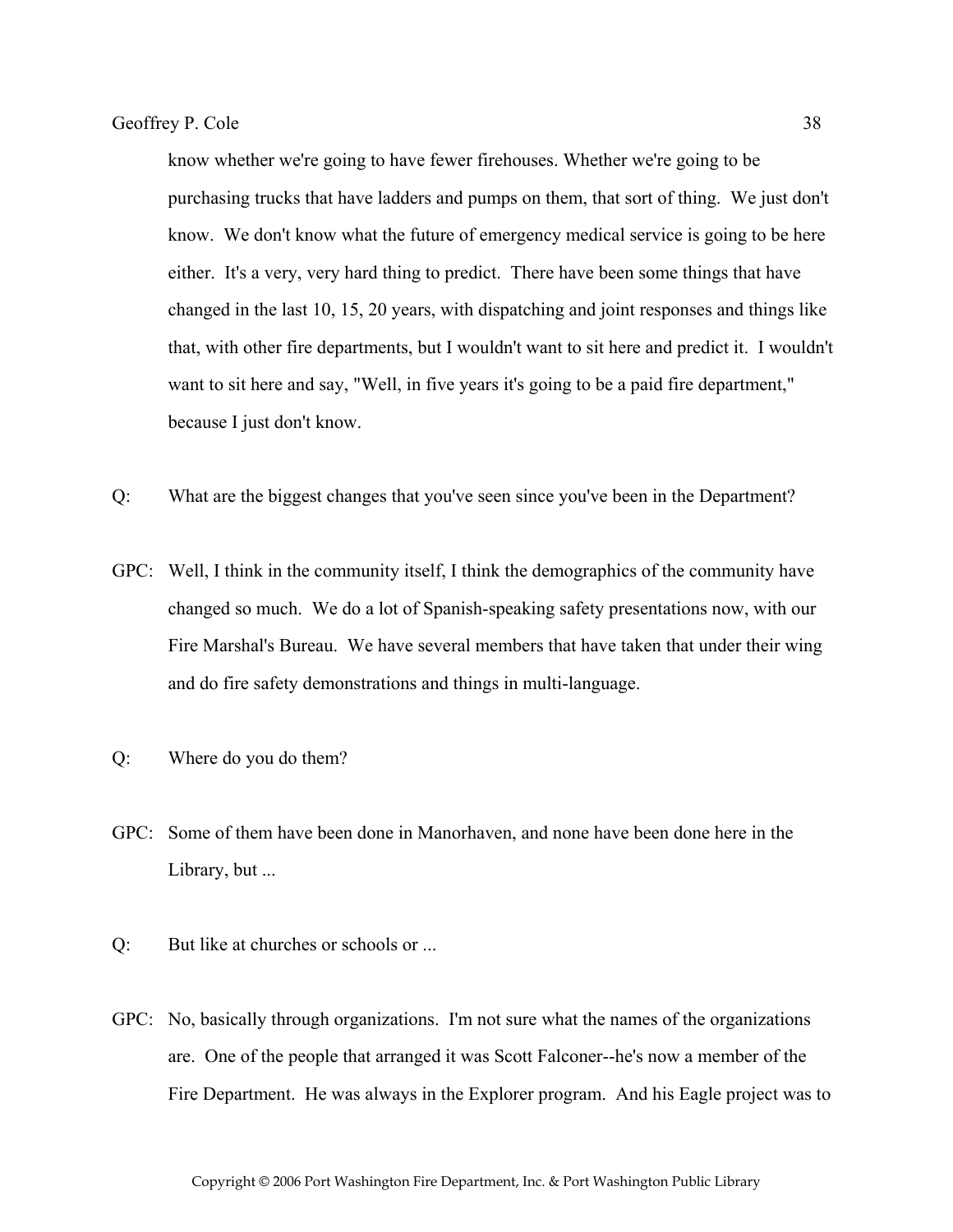coordinate and arrange and have the Fire Department begin the multi-language safety sessions for whoever needed it. And he created that project. Got a couple of members in the Fire Department on board, and it's something that's been continuing.

- Q: So that's a scouting--a Boy Scout ...
- GPC: We have an Explorer Post that's affiliated with the Fire Department. We sponsor it. It's our Explorer Post. It's the Port Washington Fire Department Explorers.
- Q: Well, what are the Explorers?
- GPC: They're Boy Scouts, that can join from age thirteen, and I think it's thirteen to eighteen. But most of them, they leave at age seventeen to join the Fire Department, because that's when you can join. But it's specifically a Boy Scout organization that is sponsored by the Port Washington Fire Department. But we get children, whether they're males or females, from the community, that join at age thirteen, and basically they're trained as Scouts, number one, and as firefighters, number two.
- Q: So there are girls ...
- GPC: Yes, absolutely.
- Q: ... in the Explorer program?
- GPC: Uh huh. Yeah, there are females in the fire companies. There are females- predominately females in the Fire Medic Company. But we do have females in the fire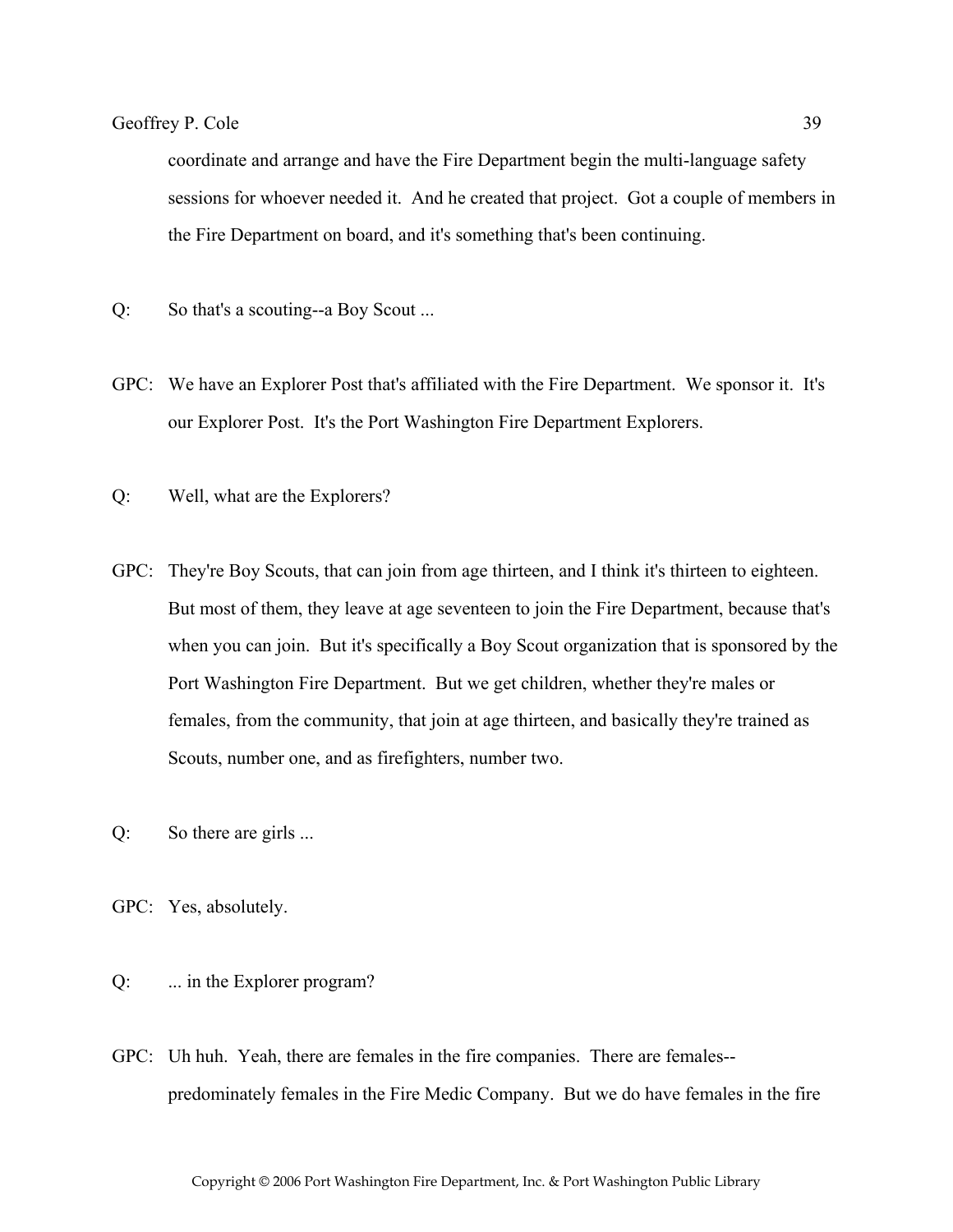companies.

- Q: How do you think the entrance of women into the fire companies changed the Department?
- GPC: It didn't change it much. It didn't change it much. Initially, you know, there's the same reaction that there would be anywhere, in something that may have previously been all male. We didn't have a sign up that said, "You must be male to join." But it was just something that a female just wouldn't approach it and even consider doing. And when it happened, it happened. And there were no snickers or snide remarks or anything else. I mean, there were things that we had to do in some of the firehouses as far as providing access to ladies' rooms and things like that, which, you know, we have ladies' rooms upstairs in the meeting rooms and things like that, but not down near the truck rooms or anything like that. And that was all accommodated for, as time went on. They were given separate areas to change and do different things. But I think I've seen--I don't know, I'm going to say-- between 10 and 15 female firefighters that have joined who are still active members. And there's no difference between a male going in on the hose line and a female going in on the hose line. If he can handle it, he goes in; if she can handle it, she goes in. There are some males in the Fire Department that don't have the physical strength to do some things. Because they're small--their smaller stature, that type of thing. But we don't discriminate against anybody. There are males, there are females; there are African Americans, there are Latinos. We have several members from Chile. We have a very wide variety of members.
- Q: And the entrance of these people from different ethnic groups or backgrounds, did that have any impact on your department?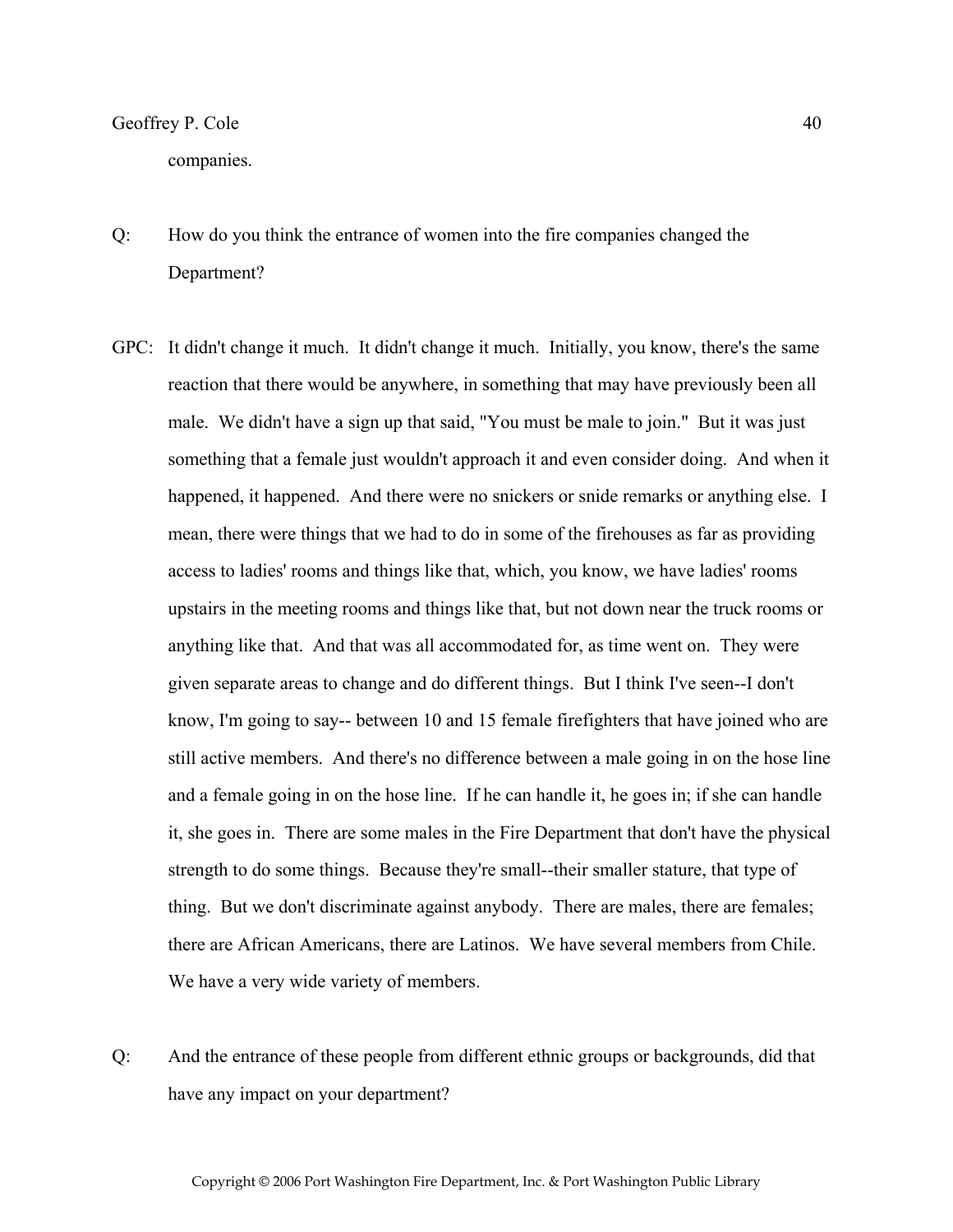GPC: It did in a positive way, because we were able to reach out and do more things.

#### Q: What kinds of things?

GPC: Well, it's a very difficult time when you go to a call, particularly a medical emergency, and the police officers don't speak Spanish, and nobody in the Fire Department formerly spoke Spanish, but now you had people that did. It changes things a lot, when you can get information right away instead of literally having to wait for a Nassau County car to come from maybe Westbury that has a Spanish-speaking officer to come. We have quite a few members that are qualified in sign language, that have taken courses from the Helen Keller Center, qualified in sign language. We get an emergency at Helen Keller or anywhere else, which, you know, there's a lot of residents that live down there, and they can do the sign language exercises, and that sort of thing. So it has widened the scope of the things that we can do.

 There was no--in a firehouse, there is always people's chops being busted in a very friendly way. Doesn't matter whether you're tall, short, white, black, Latino, heavy, thin, age sixty, or age twenty. Somebody always says something in a joking way to try to just needle you a little bit, and--because if you didn't, it'd be a very tense place. It'd be a very tense place. You know, just waiting for the next call. What's it going to be, and it's not like sitting down and you're writing up the questions for me and having a couple of days to go, "Well, maybe I should ask him this or that."

 You know, the radio goes off, and there's about 25 different things that you have to think about when that radio goes off. And even if you're not the Chief, you still have to be thinking about it. What time did the alarm come in? Where is the alarm? How, exactly, did they put it over? Did they put it over "in the vicinity of ... ?" because when you hear, "In the vicinity of ..." "next door to ..." "in the rear of ..." usually it's something bad that's happening. In other words, a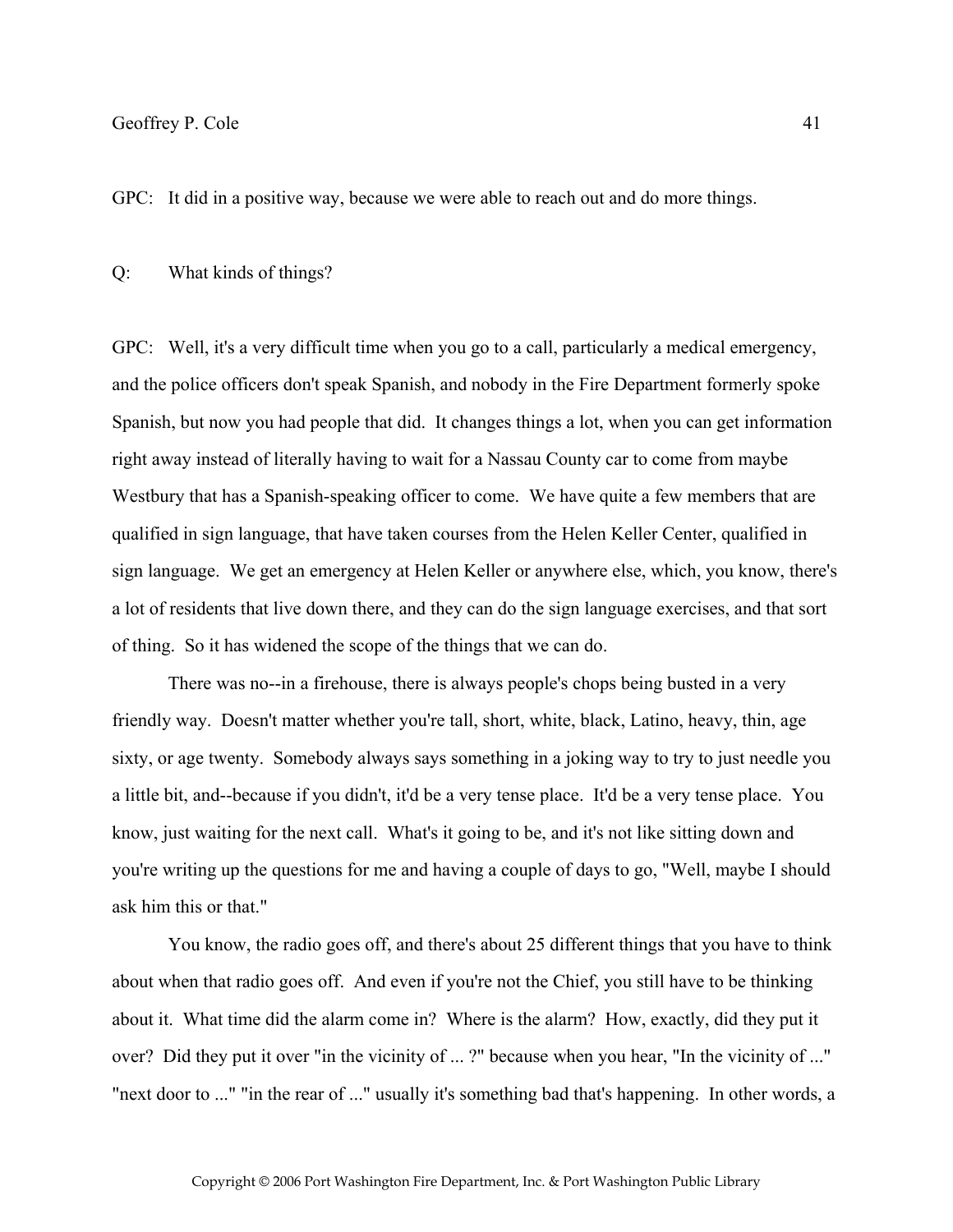neighbor looked out and can see fire coming out the neighbor's window--that type of thing. Time of day, time of night. Like I said, fire at lunchtime is completely different than a fire at three o'clock in the morning. You get a house fire three o'clock in the morning and you don't get too much other information from a dispatcher, you've got a lot to be concerned about. You've got 95 percent probability that there are occupants there. It's a lot harder to see at night. A lot harder to see at night when there's a lot of smoke in the area. You're looking for fire hydrants for the engines to hook up to. You're looking for a place for the ladder truck to go. You can't put the ladder truck somewhere, unless you're sure that there's no overhead electrical wires. Because all that truck has to do is set up and go up and the guy can't see the electrical wire, and he's going to get injured or killed. You've got police officers on the scene running around. You've got to make sure that none of them have gone in and got trapped inside.

 Your goal is to make sure that everybody that goes to the alarm returns to the firehouse in the same condition that they left it. That is the Chief's goal. There is no other goal at an emergency call. When it's not an emergency call and the Chief has the time to sit back, then that's the time that he's got to make sure that all of his people are trained and everything else. But if you don't come back from the emergency with the same number of people that you left with in the same condition, then I'm not going to say you've failed, but everything didn't go as well as it should have gone. There are times when you can't avoid injuries. Those times do happen. There are times when you have to put your people into a predicament where they could get hurt, but you've got to also consider the person that's trapped.

 [And great instances right here, again. Shields lot, when it was an empty lot, a vacant lot,](http://www.pwfdhistory.com/trans/coleg_trans/nday_960820_pz_web.jpg)  there were construction workers down there, and I don't know what happened, but a very, very large piece of concrete fell on a worker and trapped him under the piece of concrete. We didn't have the rescue tools to get him out. We had to call for a confined-space rescue team to come from Bethpage and Syosset. Both of those fire departments had them. They're very specialized technical teams. After that, we did establish our own. We created our own. So we're one of the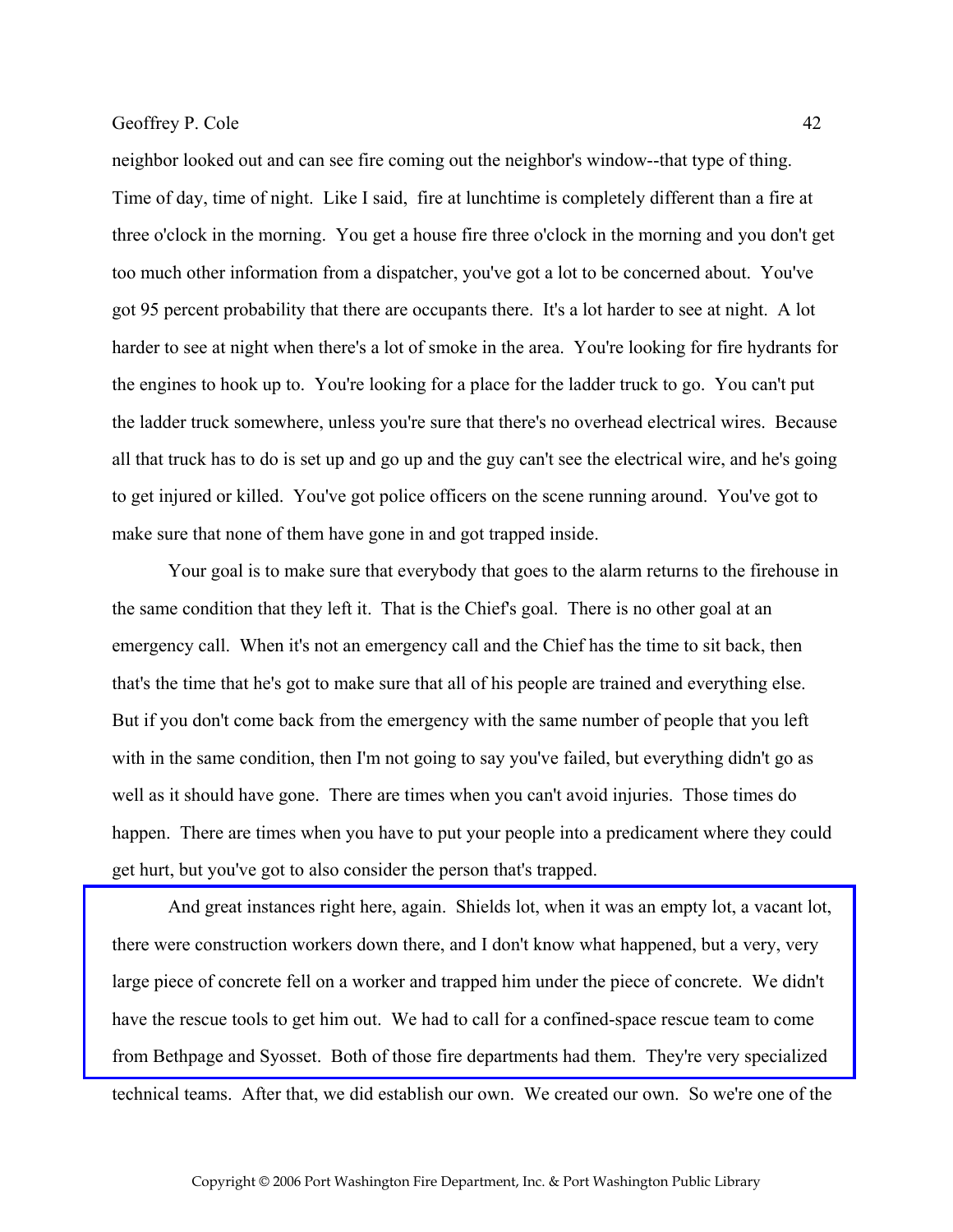very few, also, in Nassau County that has one. But it's things like that that you can never ever plan for. And you might have to put your people in a precarious situation there to climb under the concrete in danger of collapse in order to stabilize the person medically until you can get him out. You can't fix him under there. You ...

- Q: And did you have to do that? Did you ...
- GPC: Yes. Had to get people under there to give him an IV [intravenous injection], to give him oxygen, to give him psychological first aid, which, you know, if you're trapped anywhere and you can't get out, the best thing for you is to have a living human being either talking to you, seeing you, or doing something to make you feel more comfortable. So ...
- Q: Have you ever been injured yourself?

GPC: Nothing worse than like a cut to the finger. Oh, I'm sorry, yes [laughs]. I keep forgetting about this one. We had a fire, as you go up South Bayles Avenue and you get to the cemetery gate, and you make a left onto Beechwood [Avenue], and where you go past the old lumberyard where the storage place is and you make a left onto Beechwood, there was--there still is a very large white garage there that a landscaper owns now. It was a commercial building. And at the time, we got a call there for a fire at night, and we pulled up and there was a lot of fire showing. And myself and another person got to the front garage door, which was already open, and had the hose line trained on the fire, and the heat melted the springs on the garage door. And again, I told you this--there's a lot of noise in a fire. We didn't hear the door coming. The door came right down the rollers and hit both of us. Fortunately, we had helmets on. The heavy leather helmets. And I was out of service about six weeks with a neck injury, and the person that I was with about two months. And it still bothers me to this day. Have to go to the chiropractor every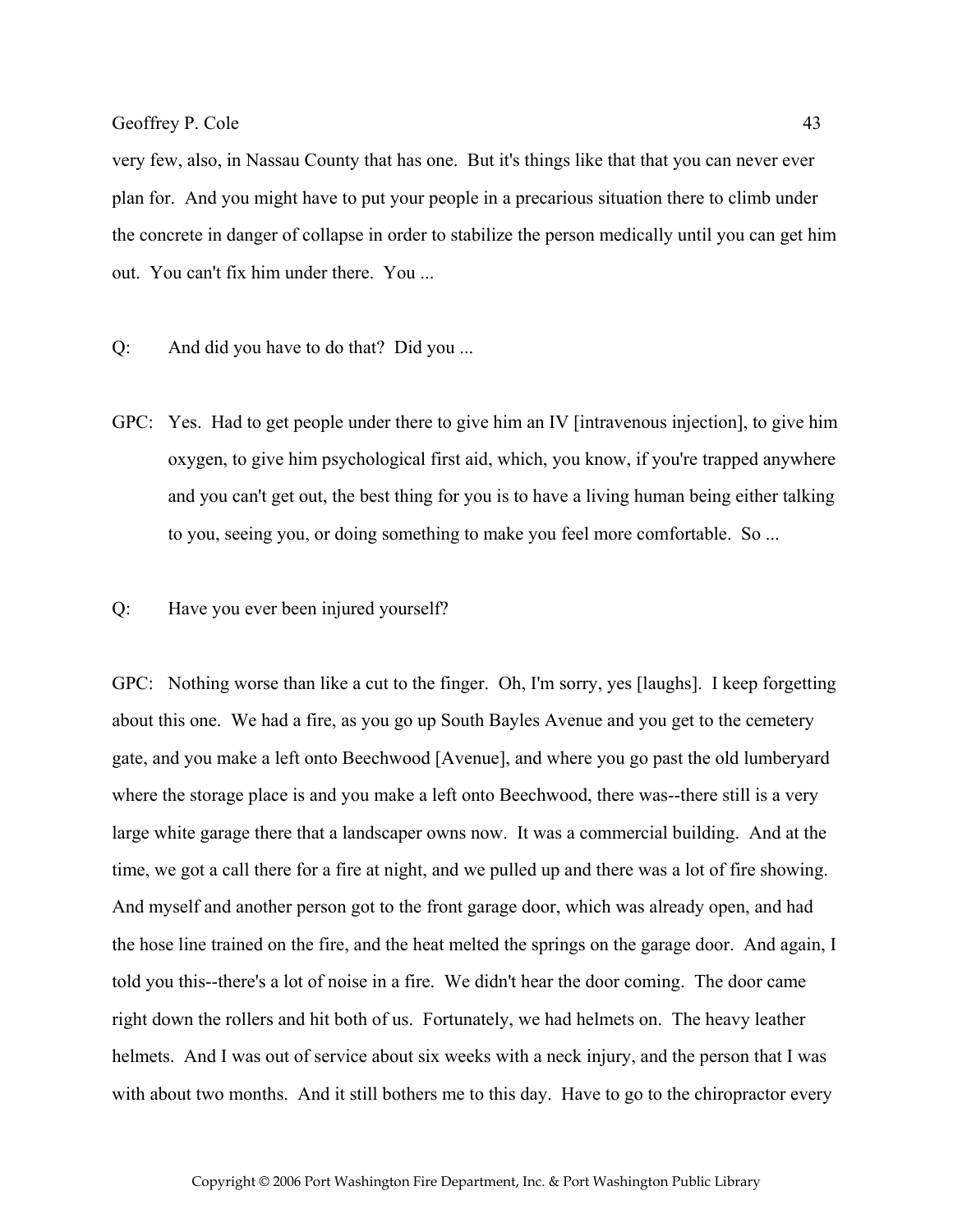now and then to get it taken care of.

- Q: What was it diagnosed as?
- GPC: Severely bruised neck. Like I said, I was in a collar for almost six weeks. And also when you bruise your neck, it affects everything else. It affects everything else in your spine and whatever. So, that was the worst I was ever injured, but I don't consider that life threatening or anything like that.
- Q: Okay, all right. Well thank you very much.
- GPC: Okay.
- Q: And we probably will meet again.
- GPC: That's fine. I'd be happy to talk to you. It's not a problem.
- Q: Okay, good.
- GPC: All right.
- Q: All right ... [INTERRUPTION] ... Minor-aided as opposed to seriously- aided. What is that?
- GPC: Minor-aided are very minor injuries that the person maybe even refused transport to the hospital. They may sign a form releasing the Fire Department from any harm. But the